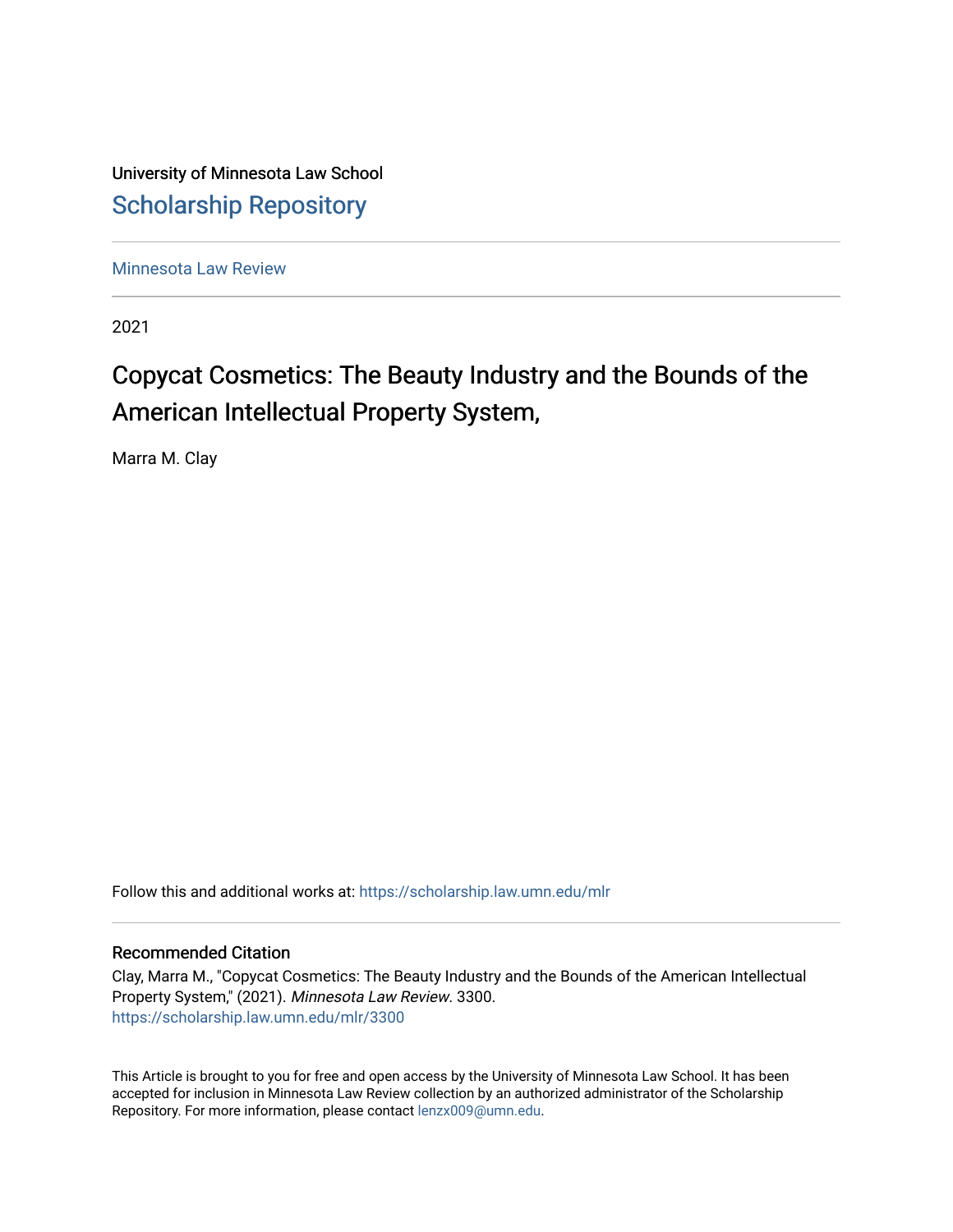## **Note**

## **Copycat Cosmetics: The Beauty Industry and the Bounds** of the American Intellectual Property System

## *Marra M. Clay*\*

## INTRODUCTION

Eyeshadow palettes are glittery status symbols that sparkle under cosmetic stores' bright lights.<sup>1</sup> They provide endless color combinations and, much like a painter's acrylic collection, are a means of artistic expression. But these palettes are more than just a trendy item: they come with substantial payouts for their creators, often to the tune of tens of millions of dollars.<sup>2</sup> Unfortunately for many beauty companies, this payout is quickly slashed by knockoff manufacturers that jump at the opportunity to recreate the trendy product for a lower price.3

3. *Welcome to Peak "Dupe"*, GLOB. COSM. INDUS. (Aug. 31, 2016), https://www

425

Lead Note and Comment Editor, *Minnesota Law Review*, Volume 106. I would like to thank Professor Thomas Cotter for his gracious feedback and guidance, and Karl, Jim, Robbie, Ben, and Pepper Jack for their constant support. I would also like to thank Professors Christopher Sprigman, Aaron Perzanowski, and Elizabeth Rosenblatt for their willingness to discuss the ever-evolving sphere of intellectual property negative space. Copyright  $\odot$  2021 by Marra M. Clay.

<sup>1.</sup> *See* Sanam Yar, *Palettes Are What Every Teen Wants for the Holidays*, N.Y. TIMES (Dec. 5, 2019), https://www.nytimes.com/2019/12/05/style/makeup -palettes-influencer-eye-shadow.html [https://perma.cc/4WQ6-5PZ4].

<sup>2.</sup> *See* Julia Alexander, *YouTubers Are Clashing Over Eye Shadow, and Millions of Dollars Are at Stake*, VERGE (Nov. 1, 2019), https://www .theverge.com/2019/11/1/20936459/shane-dawson-jeffree-star-conspiracy -palette-james-charles-morphe-youtube-beauty (last visited Oct. 12, 2021). For example, in 2019, two beauty bloggers released an eyeshadow collaboration estimated to generate \$35 million in sales. Kimberly Arnold, *Jeffree Star and Shane Dawson Reveal Money Secrets the Beauty Industry Has Kept Under Wraps. Will Others Follow Suit?*, BEAUTY INDEP. (Nov. 14, 2019), https://www.beautyindependent.com/jeffree-starshane-dawson-reveal-beauty-industry-money-secrets [https://perma.cc/88UA -CB9N]. Over one million palettes were purchased within the first thirty minutes of the product's release. *Id.*; Geoff Weiss, *After Selling 1 Million Palettes in 30 Minutes, Jeffree* Star and Shane Dawson Announce 'Conspiracy Collection' Restock, TUBEFILTER (Nov. 5, 2019), https://www.tubefilter.com/2019/11/05/jeffree-star-shane-dawson -conspiracy-collection-restock [https://perma.cc/QY2Z-U6Q8].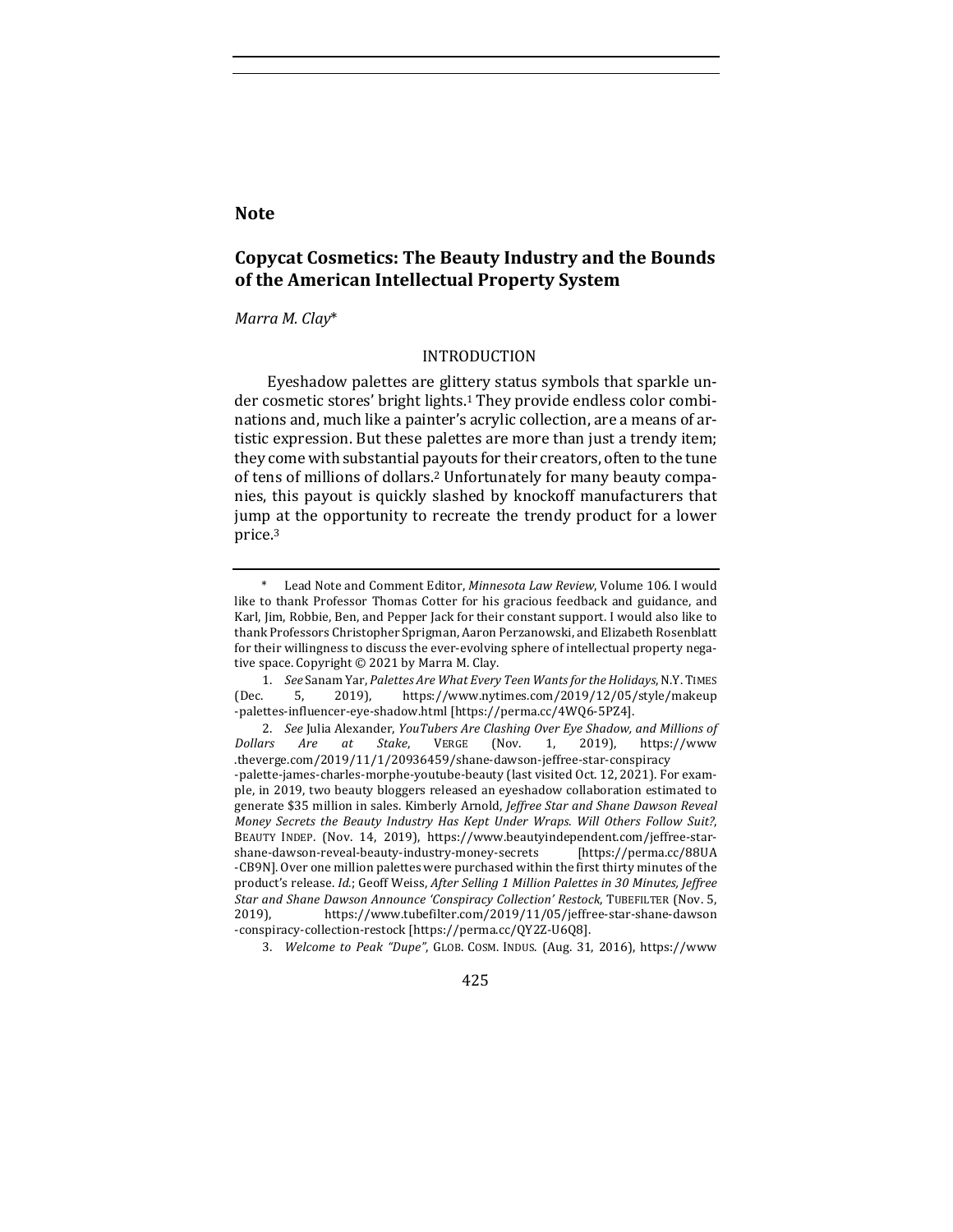James Charles, one of the most well-known beauty influencers, released an eyeshadow palette in collaboration with cosmetics company Morphe in 2018.<sup>4</sup> The palette was priced at \$39 and included thirty-nine eyeshadow shades.<sup>5</sup> Likely due to Charles's influence, the palette broke sales records and sold out in both the United States and Europe within ten minutes.<sup>6</sup> Less than one year later, Wet n Wild, a cheap drugstore cosmetics brand, released a strikingly similar eyeshadow palette.<sup>7</sup> It included color shades identical to Charles' palette and arranged them in a similar manner, but cost as little as  $$25.8$ 

Charles quickly accused Wet n Wild of copying his product, which he claimed he spent years creating.<sup>9</sup> The similarities were sizeable, and beauty YouTubers released hundreds of videos comparing the

<sup>.</sup>gcimagazine.com/marketstrends/segments/cosmetics/We-Are-at-Peak-Dupe

<sup>-391916311.</sup>html [https://perma.cc/XBL6-5KMR] ("In the age of niche, limited-edition makeup brands that sell out in minutes or seconds, it's no wonder that those left out will seek out similar alternatives, or dupes (duplicates).").

<sup>4.</sup> Julianna Florian, *James Charles Palette: Worth the Hype?*, LEXINGTON LINE (Feb. 20, 2019), https://www.thelexingtonline.com/blog/2019/1/29/james-charles -palette-worth-the-hype [https://perma.cc/8HZR-PYYE].

<sup>5.</sup> *Id.* (voicing that the price would actually impress "even the thriftiest makeup lover"). 

<sup>6.</sup> Elisabeth Mansson, Sister Stocked? Not a Chance. The James Charles x Morphe Palette Has Sold Out for a Second Time, THETALKO (Dec. 13, 2018), https://www.thetalko.com/the-james-charles-x-morphe-sister-collection-sold-out-second-time [https://perma.cc/ZJL9-P3FK]. 

<sup>7.</sup> Harmeet Kaur, *James Charles Accuses Wet n Wild of Copying His Eyeshadow*<br>tte. CNN (Sept. 7, 2019), https://www.cnn.com/2019/09/07/ *Palette*, CNN (Sept. 7, 2019), https://www.cnn.com/2019/09/07/ entertainment/james-charles-wet-n-wild-eyeshadow-trnd [https://perma.cc/D4YN -LFV7]; James Charles Calls Foul on Wet n Wild's Dupe, Here's the Legality of the Situa*tion*, FASHION L. (Sep. 10, 2019), https://www .thefashionlaw.com/james-charles-calls-foul-of-wet-n-wilds-dupe-heres-the-legality -of-the-situation [https://perma.cc/J4ZQ-RB9U]. 

<sup>8.</sup> *See* Lauren Strapagiel, *James Charles Has Accused Wet n Wild of Ripping off His Eyeshadow Palette*, BUZZFEED NEWS (Sept. 7, 2019), https://www.buzzfeednews.com/ article/laurenstrapagiel/wet-n-wild-james-charles-palette [https://perma.cc/RWV3 -8EMT]. Note, the Wet n Wild palette price has further decreased since the product debuted.

<sup>9.</sup> *Id.*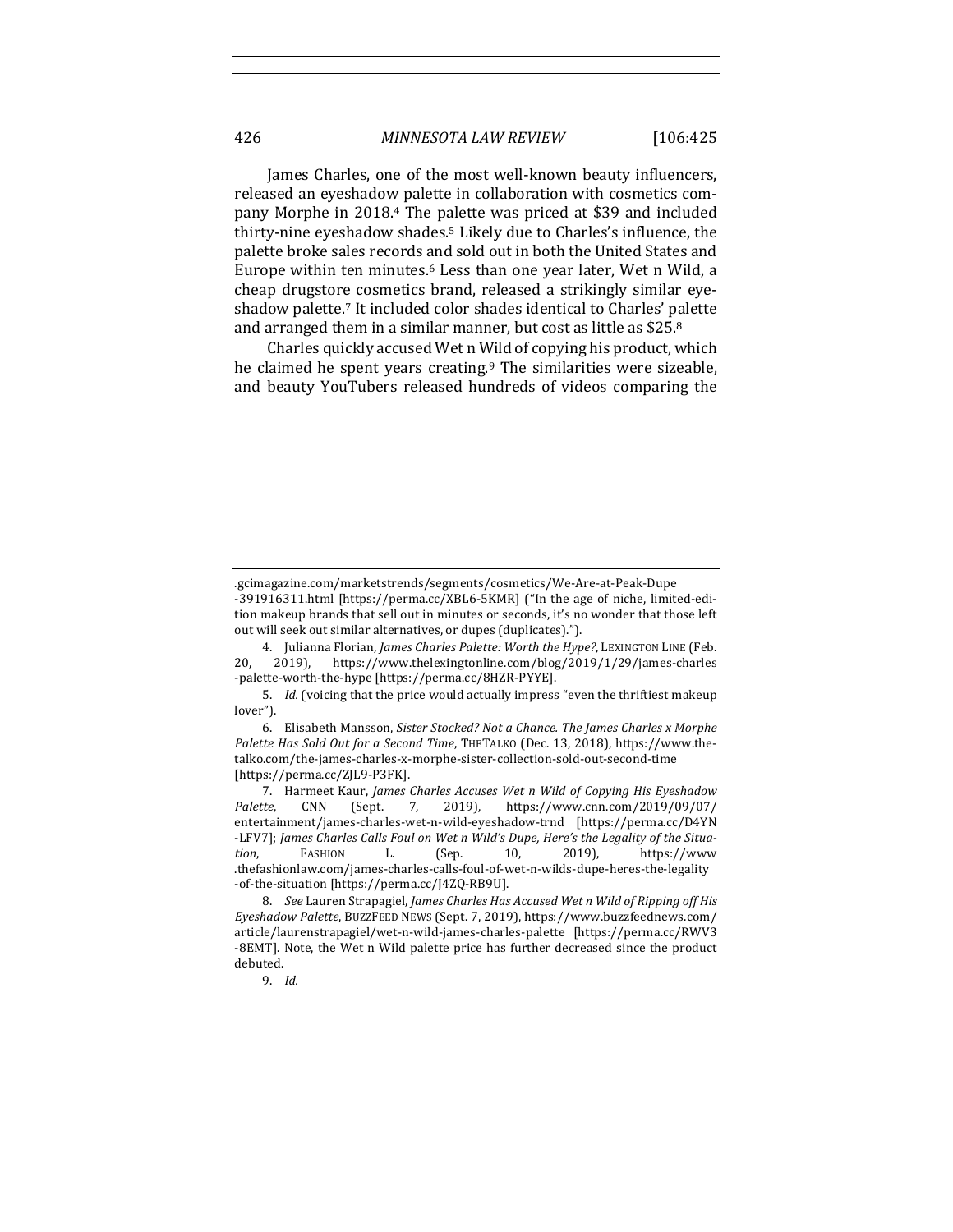two products.<sup>10</sup> The Internet rallied behind Charles and vaguely encouraged him to "sue" Wet n Wild.<sup>11</sup> In response to the Tweet fire, Wet n Wild stated, "We've been in business for 40 years, and during that time we've made products that everyone can afford. We're a drugstore brand."<sup>12</sup> After a James Charles fan called the palette a "copycat," Wet n Wild responded, "I believe it is called a dupe  $\ldots$ "<sup>13</sup>

Beauty dupes are a common occurrence in the makeup, skincare, and hair care industries.<sup>14</sup> Though the definition of "dupes" varies between consumers, the general consensus is that they replicate the look of high-end products for a lower price.<sup>15</sup> The beauty industry uses the

11. Charles' fans did not specifically identify any legal grounds for a lawsuit but rather broadly encouraged him to seek legal relief. See, e.g., Strapagiel, supra note 8; @makeupgirlies, TWITTER (Sept. 7, 2019, 12:12 PM), https://twitter.com/ makeupgirlies/status/1170384380419686405 [https://perma.cc/ZH69-EWXK] ("[U]nleash your inner lawsuit[.]"); @malinlovesSHx, TWITTER (Sept. 7, 2019, 12:02 PM), https://twitter.com/malinlovesSHx/status/1170381887904407554 [https://perma.cc/2RCG-SHHG] ("[S]ue them already[.]").

13. @wetnwildbeauty, TWITTER (Sept. 7, 2019, 2:55 PM), https:// twitter.com/wetnwildbeauty/status/1170425348988837889 [https://perma.cc/ E866-79UT]. 

14. *See, e.g.*, Alix Strauss, The Most Lucrative Form of Flattery, N.Y. TIMES (Oct. 15, 2013), https://www.nytimes.com/2013/10/17/fashion/the-most-lucrative-form-of -flattery.html [https://perma.cc/6AXJ-8XT8]; Rio Viera-Newton, The Highly Convincing Skin-Care Dupes My Followers Filled Me in on, N.Y. MAG. (May 8, 2020), https://nymag.com/strategist/article/best-beauty-skincare-dupes-review.html [https://perma.cc/SUT9-228U].

definitions of a beauty dupe, such as: "It's a dupe if any other normal person couldn't see the [sic] any significant difference between the products and the person viewing you is standing at least arms [sic] length away from your face," "For eyeshadow, everything has to be nearly identical. For lips, only the color has to match, since you can kind of alter the finish of lipsticks with balm or gloss," and "[t]o me a dupe is a duplicate, or when one company will try to emulate (duplicate) another popular companies

<sup>10.</sup> *See, e.g.*, Garrett Hahn, The Tea on the James Charles and Wet n Wild Dupe..., YOUTUBE (Oct. 15, 2019), https://www.youtube.com/watch?v=Px7SD5B153A&ab\_ channel=GarrettHahn (last visited Oct. 13, 2021) (referring to the Wet n Wild palette dupe as "the person who copies your homework in high school"); PopLuxe, James *Charles vs Wet N Wild | The Same?!*, YOUTUBE (Sept. 28, 2019), https://www.youtube.com/watch?v=Rvz05H3-YZI&ab\_channel=PopLuxe (last visited Oct. 13, 2021); Oh!MGlashes, *New Wet N Wild 40 Pan Eyeshadow Palette v.s James Charles Palette (I'm Shook!!)*, YOUTUBE (Nov. 18, 2019), https://www.youtube.com/watch?v=\_Qvj3dU7iJ8&ab\_channel=Oh%21MGlashes (last visited Oct. 13, 2021).

<sup>12. @</sup>wetnwildbeauty, TWITTER (Sept. 7, 2019, 2:13 PM), https:// twitter.com/wetnwildbeauty/status/1170414905264091137 [https://perma.cc/ 49S8-W4PJ]. 

<sup>15.</sup> *See* InForTheHaul, *What Is Your Definition of "Dupe"?*, REDDIT (2019), https://www.reddit.com/r/muacjdiscussion/comments/bb1b6f/what\_is\_your\_ definition\_of\_dupe [https://perma.cc/8VV7-PHTF] (providing different online users'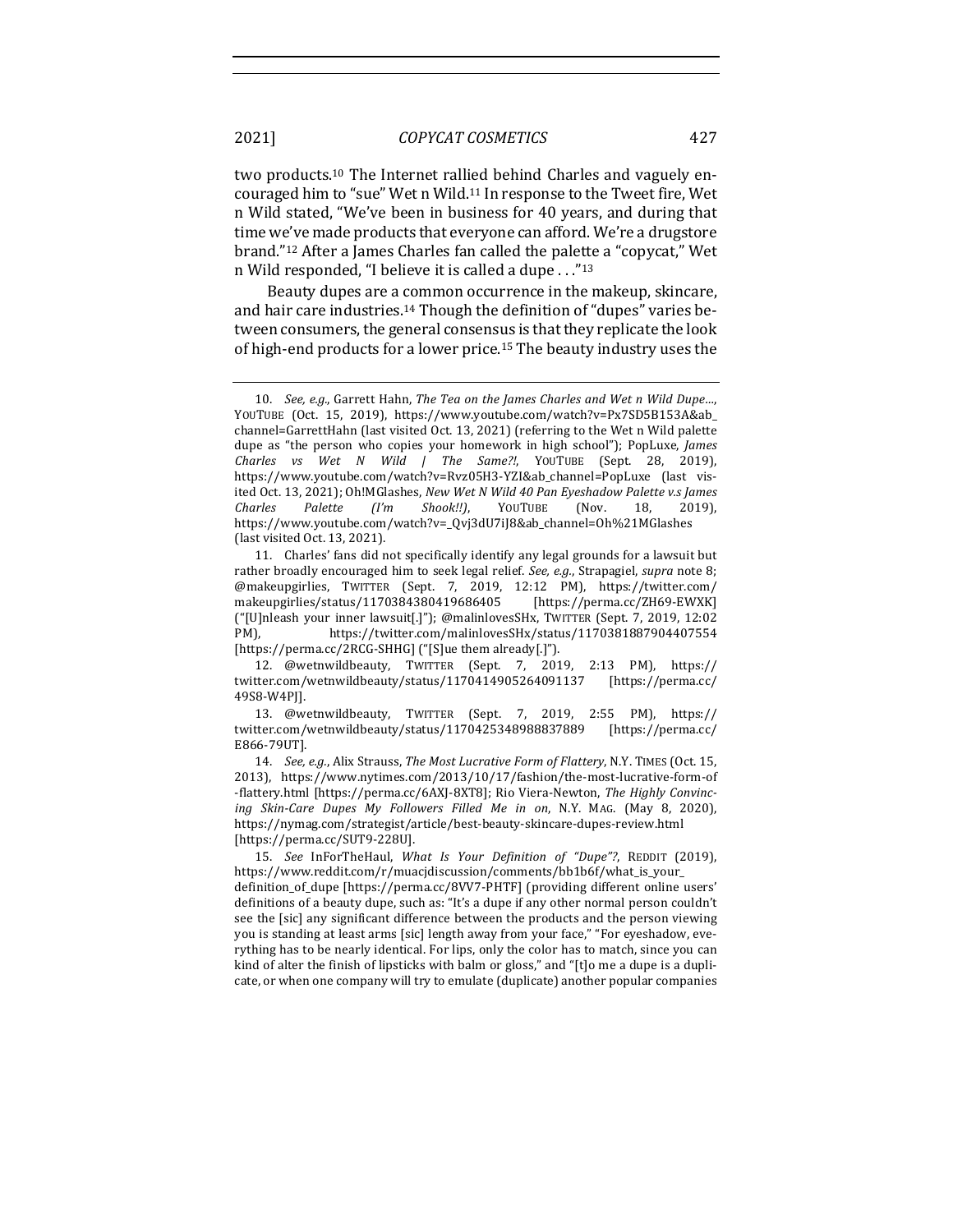terms "drugstore dupes," "makeup dupes," and "high-end makeup dupes" interchangeably to describe products "similar in quality and/or shade to another product. And usually, [dupes are] used in a way to describe an affordable and/or drugstore product that is an alternative to a prestigious (and well-known) makeup product." $16$ Dupes' packaging is usually distinct from high-end brands', but the products themselves resemble more expensive, trendy items. For instance, a dupe company might recreate the exact same shade of red as a \$37 lipstick but sell it for only \$7.<sup>17</sup> In the case of eveshadows, a dupe may have the same color or shimmer as its high-end counterpart.<sup>18</sup> Other beauty products, such as serums or moisturizers, may try to recreate a luxury brand's smell or consistency.<sup>19</sup>

Not surprisingly, members of the beauty community began to question whether dupes are legal or ethical.<sup>20</sup> Dupe companies copy the successful trends prestigious brands establish, often riding on the coattails of their pricey marketing campaigns. These dilemmas have posed important questions to the beauty industry: Is there any way to prevent dupes? What intellectual property rights do high-end companies have to exclude dupes from the market? Are prestigious products protectable?

19. *See* Melanie Aman, 28 Cheap Skincare Dupes for Luxury Products, BUZZFEED https://www.buzzfeed.com/melanie\_aman/cheap-skincare-dupes-for-luxury -products [https://perma.cc/S57A-Z7EY] (last updated May 17, 2021).

<sup>[</sup>sic] color stories and formulas.") (quoting other users).

<sup>16.</sup> Liana Desu, *Best Drugstore Makeup Dupes—The Ultimate List*, LIANA DESU (Feb. 2, 2020), https://lianadesu.com/drugstore-makeup-dupes [https://perma.cc/ 4PP3-VESV]. 

<sup>17.</sup> *Dupe Cosmetics Prove Big Business, but Not Without Legal Complications*, FASH-ION L. (May 17, 2017), https://www.thefashionlaw.com/dupe-cosmetics-prove-big -business-legally-problematic [https://perma.cc/BF4Z-U4F6] [hereinafter *Dupe Cosmetics Prove Big Business*] ("[M]any consumers actively seek out and purchase the affordable \$7 lipstick with the same color and texture as the \$37 designer lipstick.").

<sup>18.</sup> *See* Jessica L. Yarbrough, *The Best Eyeshadow Dupes for Cult Favorite Palettes*, RANKER (Aug. 13, 2019), https://www.ranker.com/list/best-eyeshadow-palette -dupes/jessica-defino [https://perma.cc/7T5Y-7LXM] (ranking eyeshadow dupes compared to the original palettes).

<sup>20.</sup> *See* Louise Whitbread, *Is It Ethical to Continue Buying Beauty Dupes in 2019?*, DAZED BEAUTY (April 10, 2019), https://www.dazeddigital.com/beauty/head/ article/46283/1/beauty-dupes-charlotte-tilbury-lidl-lawsuit-dupethat-temptalia -ethical [https://perma.cc/2ACH-HK9Q] ("With countless articles from beauty publications championing dupes further, these products are presented to consumers without questioning the often illegal and unethical side to them."); *Dupe Cosmetics Prove Big Business*, *supra* note 17; Grace Howard, *Are Beauty 'Dupes' Legal?*, BUS. FASHION (May 3, 2017), https://www.businessoffashion.com/opinions/beauty/are-beautydupes-legal-makeup-revolution-charlotte-tilbury [https://perma.cc/BU87-MVN5].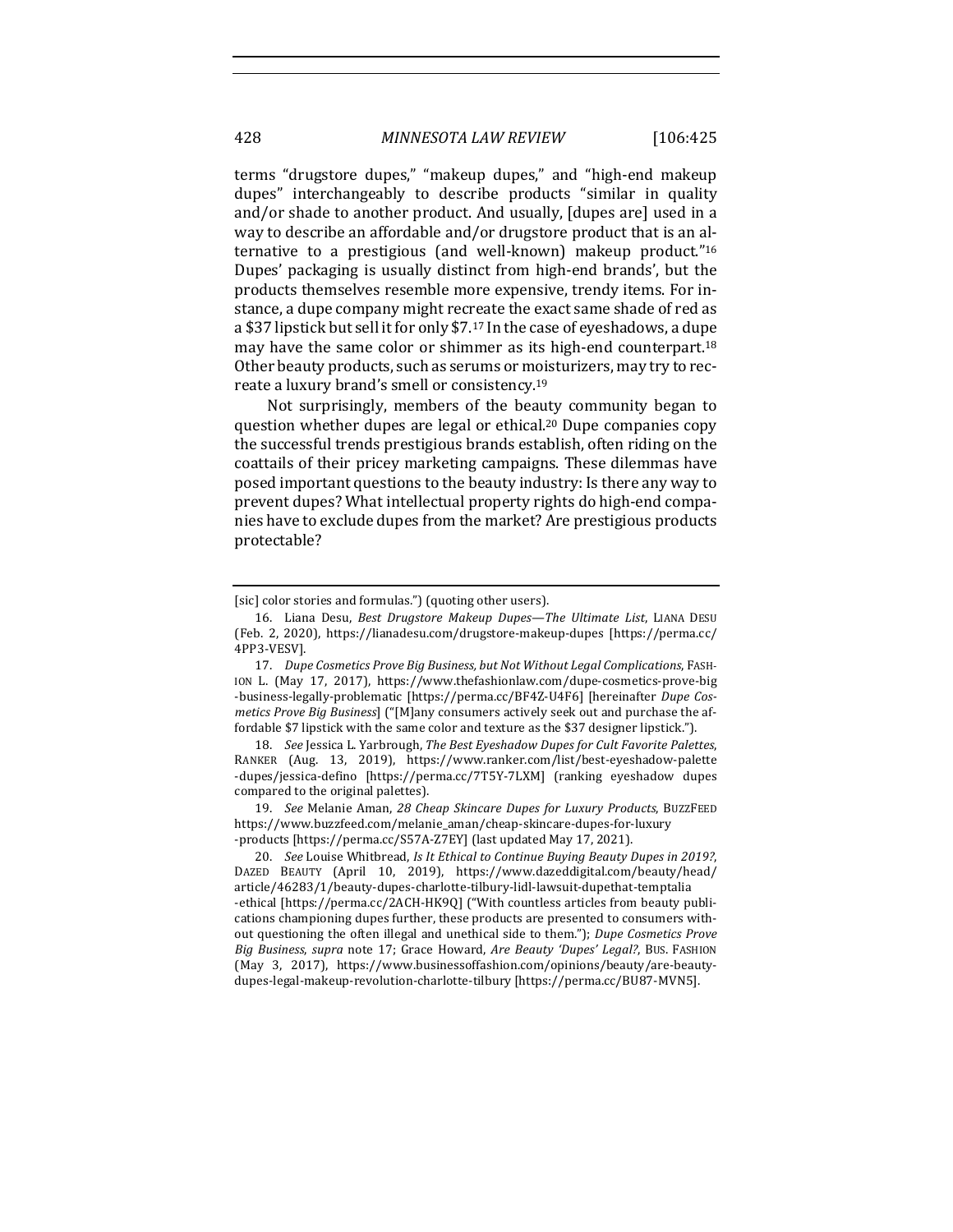Despite the beauty industry's size, there is very limited scholarship discussing its unique legal issues.<sup>21</sup> Most legal discussion surrounding the beauty industry is related to its regulation.<sup>22</sup> Though there is extensive legal discussion about knockoff products in the fashion industry,<sup>23</sup> similar scholarship does not exist for beauty. The number of scholarly articles on dupes can be counted on one hand.<sup>24</sup> Because dupes are such a large player in the industry, they warrant legal analysis to determine if high-end brands have any means of protection. 

23. *See, e.g.*, Elizabeth Ferrill & Tina Tanhehco, *Protecting the Material World: The Role of Design Patents in the Fashion Industry,* 12 N.C. J.L. & TECH. 251 (2011) (discussing the threat that knockoff products pose to the intellectual property rights of fashion designers).

<sup>21.</sup> It would be remiss to not acknowledge that the beauty industry is likely not taken seriously in the legal (and specifically intellectual property) fields due to the fact that it serves a predominately female consumer base, while beauty industry leadership, law, and intellectual property are all predominately male. Michelle Cheng, Women Are Making over the Beauty Industry's Boy's Club, FIVETHIRTYEIGHT (Aug. 1, 2017), https://fivethirtyeight.com/features/women-are-making-over-the-beauty-industrys -boys-club; Gender Equality, Diversity and Intellectual Property, WORLD INTELL. PROP. ORG., https://www.wipo.int/women-and-ip/en [https://perma.cc/2G5R-4MF5]; *A Current Glance at Women in the Law*, A.B.A. 2 (Apr. 2019), [https://perma.cc/ GJU8-8UVR].

<sup>22.</sup> *See, e.g.*, Morgan G. Egeberg, *Beauty Is Pain: An Analytical View of the American Beauty Industry and the Effects of Regulation on Consumers*, 23 QUINNIPIAC HEALTH L.J. 303 (2020) (analyzing issues arising from the lack of legal regulation in the beauty industry); Lauren Jacobs, *Beauty Shouldn't Cause Pain: A Makeover Proposal for the FDA's Cosmetics Regulation*, 39 J. NAT'L ASS'N ADMIN. L. JUDICIARY 82 (2019) (assessing the FDA's current cosmetics regulation and proposing changes); Marie Boyd, *Gender, Race & the Inadequate Regulation of Cosmetics*, 30 YALE J.L. & FEMINISM 275 (2018) (critiquing the current laissez-faire approach to the regulation of cosmetics because it disproportionally places women at risk); Sarah E. Schaffer, *Reading Our Lips: The History of* Lipstick Regulation in Western Seats of Power, 62 FOOD DRUG L.J. 165 (2007) (tracing the history of lipstick legal regulation).

<sup>24.</sup> At the time of writing, there are exactly two pieces of legal scholarship that discuss beauty dupes, both written by law review staffers. See Samantha Primeaux, Note, *Makeup Dupes and Fair Use*, 67 AM. U. L. REV. 891 (2018) (suggesting beauty dupes may be legal under the fair use doctrine); Sohela Suri, *Wet N Wild Shades James Charles: Just Another Dupe or Copyright Infringement?*, SYRACUSE L. REV. LEGAL PULSE (Oct. 31, 2019), https://lawreview.syr.edu/wet-n-wild-shades-james-charles-just -another-dupe-or-copyright-infringement [https://perma.cc/BLG8-FSZB] (discussing if beauty dupes, particularly of the James Charles palette, could be prevented with copyright enforcement).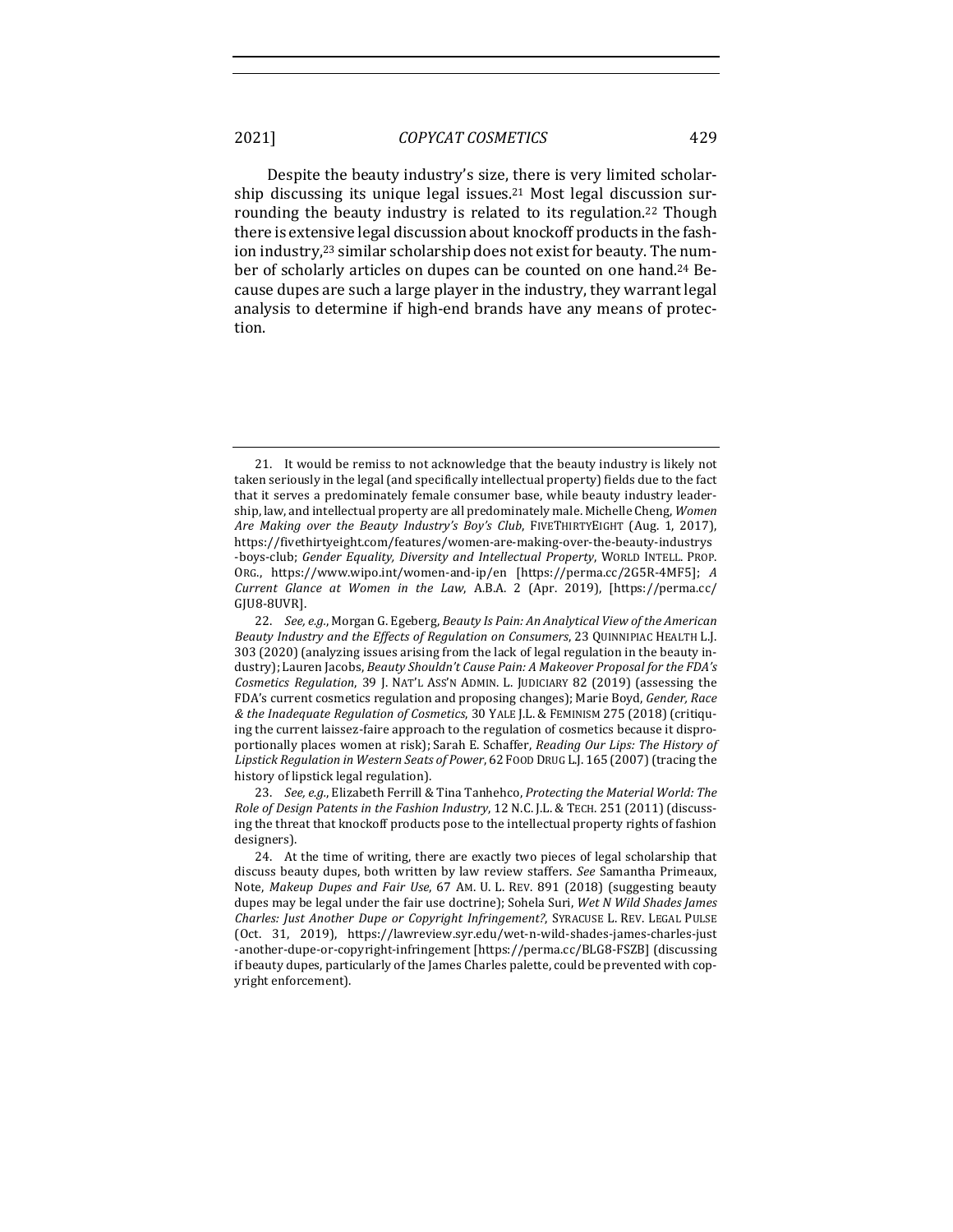Some bloggers have argued beauty dupes are similar to fashion knockoffs,<sup>25</sup> which are an intellectual property ("IP") negative space.<sup>26</sup> Intellectual property negative space refers to fields that thrive despite lacking intellectual property protection.<sup>27</sup> IP rights in the United States are fundamentally incentive-based,<sup>28</sup> but negative spaces manage to spur innovation even without this incentive. Studying negative space industries is a useful practice for understanding the American intellectual property system's effectiveness and has been the subject of growing legal scholarship over the last decade.<sup>29</sup> Negative space helps scholars understand if the IP incentive model actually "holds up in the real world."<sup>30</sup> In recent years, scholars have studied this phenomenon by conducting case studies of different negative space fields.

articles/are-beauty-dupes-problematic [https://perma.cc/5FJK-S85S] ("[M]any people who would never buy a knockoff handbag have become obsessed with another form of imitation: the beauty dupe, aka the cheaper version of a cult-favorite (and usually much more expensive) product.").

26. See generally Kal Raustiala & Christopher Sprigman, The Piracy Paradox: In*novation and Intellectual Property in Fashion Design,* 92 VA. L. REV. 1687 (2006) (discussing the fashion industry's success despite its lack of intellectual property protections).

27. Elizabeth L. Rosenblatt, *Intellectual Property's Negative Space: Beyond the Utilitarian*, 40 FLA. ST. U. L. REV. 441, 442 (2013).

29. Raustiala & Sprigman, *supra* note 28, at 311.

30. *Id.* at 312.

<sup>25.</sup> Fashion knockoffs are often referred to as "fast fashion," which is clothing that replicates an expensive fashion designer's style at a lower price point. Adam Hayes, Fast Fashion, INVESTOPEDIA (Apr. 29, 2021), https://www .investopedia.com/terms/f/fast-fashion.asp [https://perma.cc/P29F-WRQN] ("Fast fashion allows mainstream consumers to purchase the hot new look or the next big thing at an affordable price."); *Dupes Are Proving a Budding New (Legal)* Trend in the *Beauty World*, FASHION L. (Aug. 14, 2017), https://www.thefashionlaw.com/not -necessarily-legal-dupes-proving-a-budding-new-trend-in-the-beauty-world [https://perma.cc/7Y3G-38U8] [hereinafter *Budding New (Legal) Trend*] ("Not unlike fast fashion, which falls in a space of legally permissible copying, much of the market's dupes are perfectly legal—brand owners cannot, after all, claim copyright protection for the idea of a lipstick or a generic pink blush, and certainly cannot initiate trademark proceedings over a rival's use of descriptive terms, such as 'nude,' 'highlight,' or 'shine'—commonly used cosmetics terms."); see also Jenna Igneri, The Complicated *Case of Beauty Dupes*, NYLON (Oct. 26, 2018), https://www.nylon.com/

<sup>28.</sup> Kal Raustiala & Christopher Jon Sprigman, When Are IP Rights Necessary? Ev*idence From Innovation in IP's Negative Space, in* RESEARCH HANDBOOK ON THE ECONOMICS OF INTELLECTUAL PROPERTY LAW 309, 310 (Ben Depoorter & Peter S. Menell eds., 2019). For further discussion of what it means for IP to be incentive-based, see discussion *infra* Part I.C.1.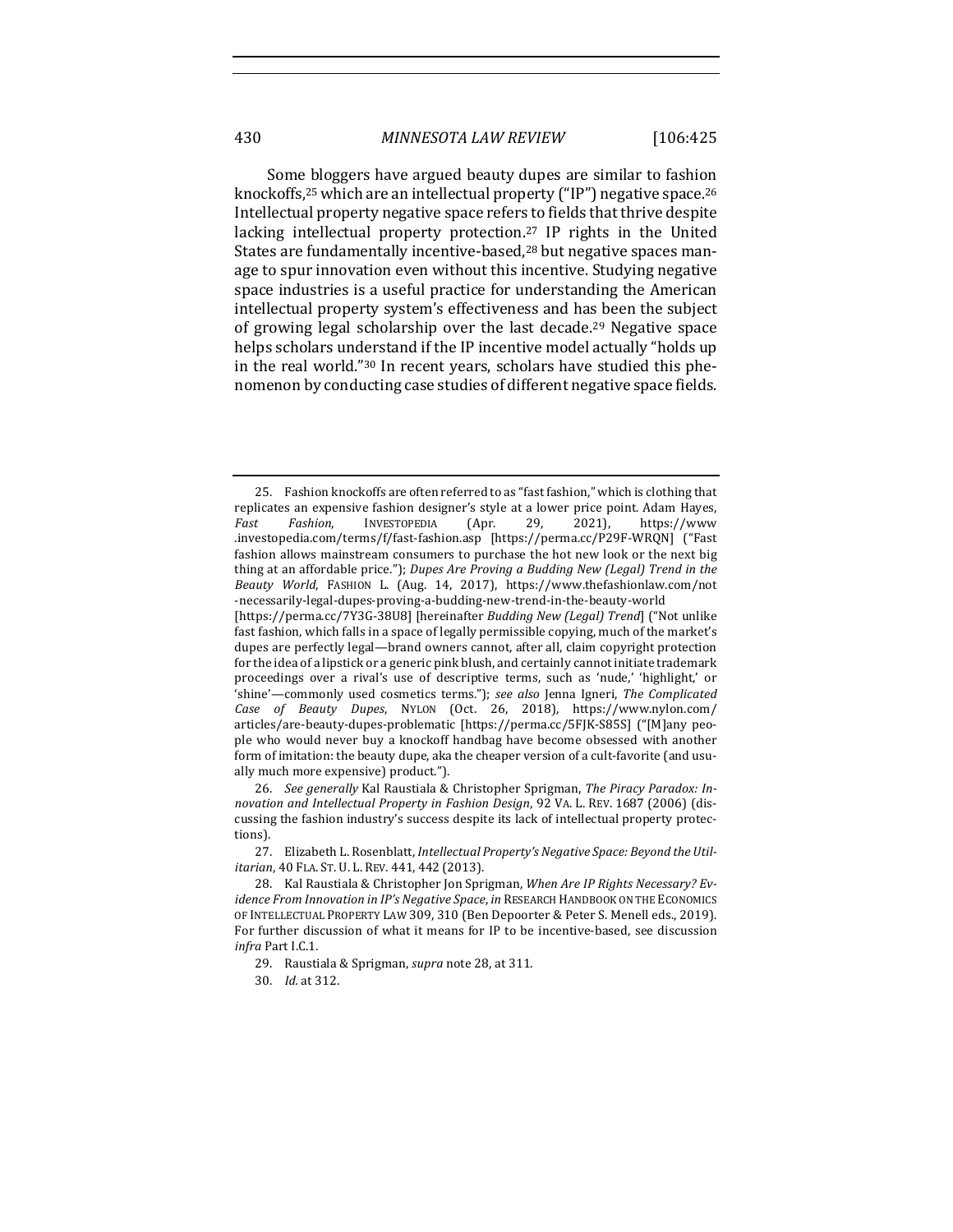Scholars have identified fashion, $31$  typefaces, $32$  cuisine, $33$  stand-up comedy, $34$  graffiti, $35$  and a swath of other practices as negative spaces that lack intellectual property protection. However, little of this scholarship has discussed negative space through a theoretical framework to understand its greater implications.<sup>36</sup>

This Note argues the beauty industry should be added to the growing list of industries occupying intellectual property negative space. It uses beauty dupes and the existing scholarship around negative space to discuss whether Congress should enact additional intellectual property legislation to "fill in" negative space and create intellectual property protection for these currently unprotected fields.

In Part I, this Note provides a background on dupes as a large player in the beauty industry. It gives a brief history, distinguishes dupes from counterfeit and knockoff products, and provides an overview of the industry's current IP portfolio. In Part II, this Note discusses how IP rights fail to prevent dupes due to substantive and practical limitations in patent and trademark law. Part III then provides an overview of negative spaces and demonstrates that beauty products should be added to the list. Part III also highlights the importance of studying negative space to understand IP's effectiveness. To conclude, Part IV discusses whether Congress should expand IP legislation to protect these currently unprotected industries. By using dupes and other negative space examples, it argues negative spaces fulfill all goals for the intellectual property system despite not having any IP rights and, thus, does not warrant additional legislation.

## I. DUPES ARE GIVING THE BEAUTY INDUSTRY A MAKEOVER

The beauty industry is by no means small. It "covers a wide variety of personal products ..., beauty appliances ..., services ..., and related functions."<sup>37</sup> Though the beauty industry is conventionally as-

<sup>31.</sup> Raustiala & Sprigman, *supra* note 26.

<sup>32.</sup> Blake Fry, *Why Typefaces Proliferate Without Copyright Protection*, 8 J. TELE-COMM. & HIGH TECH. L. 425, 432–37 (2010).

<sup>33.</sup> J. Austin Broussard, Note, An Intellectual Property Food Fight: Why Copyright Law Should Embrace Culinary Innovation, 10 VAND. J. ENT. & TECH. L. 691 (2008).

<sup>34.</sup> Dotan Oliar & Christopher Sprigman, *There's No Free Laugh (Anymore): The* Emergence of Intellectual Property Norms and the Transformation of Stand-Up Comedy, 94 VA. L. REV. 1787 (2008).

<sup>35.</sup> Al Roundtree, Graffiti Artists "Get Up" in Intellectual Property's Negative Space, 31 CARDOZO ARTS & ENT. L.J. 959 (2013). 

<sup>36.</sup> Rosenblatt, *supra* note 27, at 444.

<sup>37.</sup> *Industry Research: Beauty*, U.S.C. LIBRS., https://libguides.usc.edu/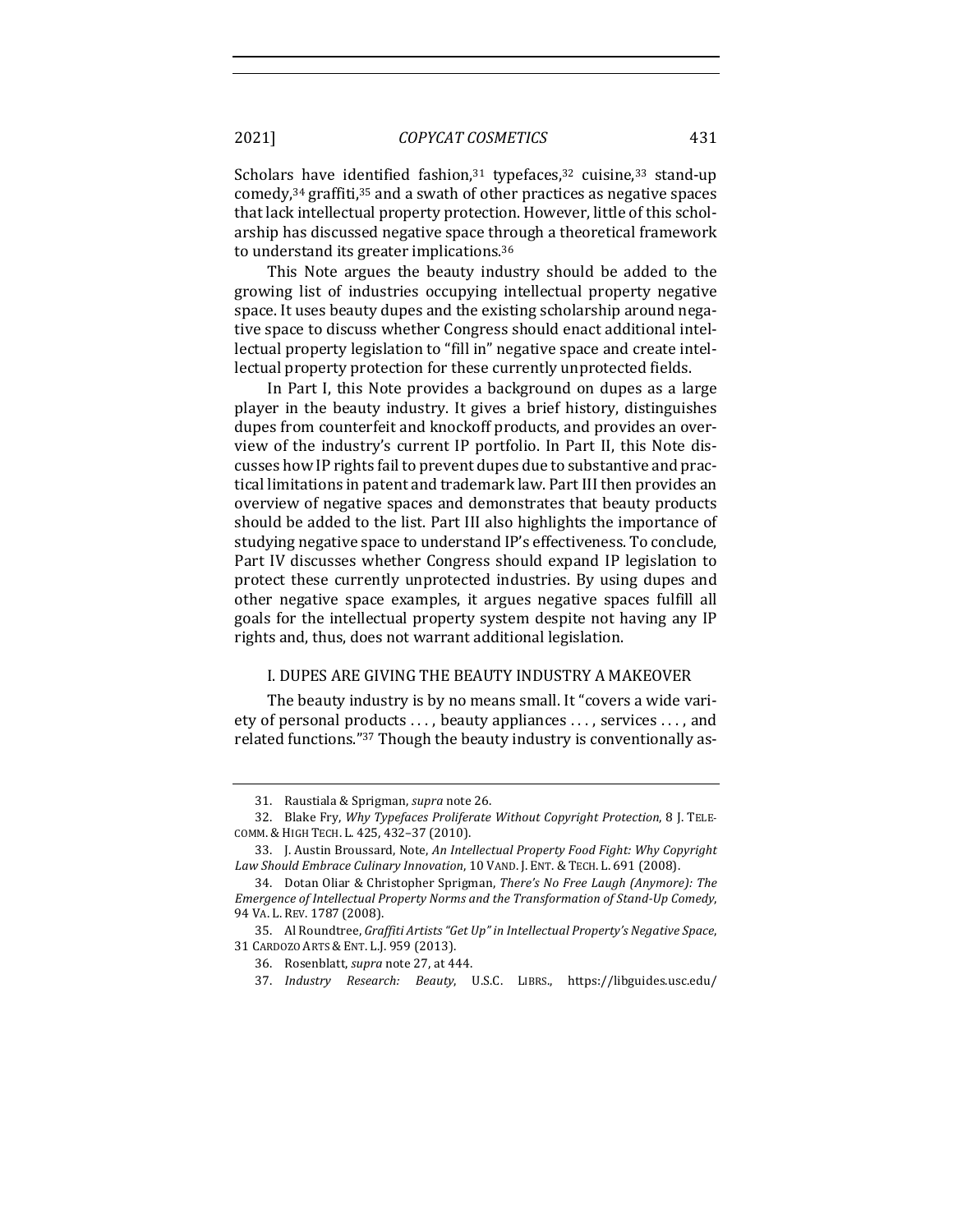sociated with cosmetics, it also includes haircare, fragrances, antiperspirants, oral hygiene, sun protection, and other skincare. In 2019, the beauty industry was valued at \$532 billion dollars globally.<sup>38</sup> Studies have found that beauty even thrives during economic recessions when other industries suffer.<sup>39</sup> When most other industries were affected by the COVID-19 recession, the beauty industry still reeled in almost \$50 billion in the United States.<sup>40</sup> Moreover, a 2017 survey of 2,000 individuals found that the average American woman will spend nearly \$225,000 on skin products, makeup, hair care and maintenance, and other beauty products during her lifetime.<sup>41</sup> If dupe companies successfully replicate an expensive product at a lower price, it could have substantial economic ramifications. Dupes are nothing to scoff at.

Many in the beauty community question if it is ethical to purchase dupes that copy high-end brands. $42$  To understand the role they play

industries/beauty [https://perma.cc/GL5B-TJWH].

<sup>38.</sup> Pamela N. Danziger, 6 Trends Shaping the Future of the \$532B Beauty Business, FORBES (Sept. 1, 2019), https://www.forbes.com/sites/pamdanziger/2019/09/01/ 6-trends-shaping-the-future-of-the-532b-beauty-business [https://perma.cc/WNV3 -BTRH]. 

<sup>39.</sup> This economic phenomenon is called the "lipstick effect." Ekaterina Netchaeva & McKenzie Rees, *Strategically Stunning: The Professional Motivations Behind the* Lipstick Effect, 27 PSYCH. SCI. 1157, 1157 (2016). However, recent studies suggest the COVID-19 recession upended this theory. Zoe Wood, *Sleeping Beauty Halls: How Covid-19 Upended the 'Lipstick Index',* GUARDIAN (U.K.) (Dec. 18, 2020), https://www .theguardian.com/business/2020/dec/18/how-covid-19-upended-the-lipstick -index-pandemic-cosmetic-sales-makeup-skincare [https://perma.cc/J9GT-3ZNC].

<sup>40.</sup> Revenue of the Cosmetic & Beauty Industry in the U.S. 2002 to 2020, STATISTA, https://www.statista.com/statistics/243742/revenue-of-the-cosmetic-industry-in -the-us [https://perma.cc/HJ8H-367N]. 

<sup>41.</sup> Chelsea Haynes, *True Cost of Beauty: Survey Reveals Where Americans Spend Most*, GROUPON (Aug. 3, 2017), https://www.groupon.com/merchant/trends -insights/market-research/true-cost-beauty-americans-spend-most-survey [https://perma.cc/YX2H-DS3C]; see also Julie Gerstein, *Here's* What the Average *Woman in the US Spends on Makeup—and It's a Lot*, BUZZFEED (Mar. 29, 2017),

https://www.buzzfeed.com/juliegerstein/heres-what-the-average-americanwoman-spends-on-makeup-and [https://perma.cc/P45C-D42S]. It is likely that the

pink tax, an additional price that is often added to women-specific products, plays into this ghastly amount. See generally Editorial, The Pink Tax, N.Y. TIMES (Nov. 12, 2014), https://www.nytimes.com/2014/11/13/opinion/the-pink-tax.html [https://perma .cc/86UH-UJAS] (discussing the phenomenon of stores setting higher prices for products directed at women).

<sup>42.</sup> *See* Whitbread, *supra* note 20; Igneri, *supra* note 25; *Beauty Dupes—Smart or* Unethical?, LIFESTYLE FILES (June 26, 2018), https://www .thelifestyle-files.com/beauty-dupes-smart-or-unethical [https://perma.cc/AVY9 -VQZH]; greengryffin13, *Do Makeup Dupes Pose an Ethical Problem?*, REDDIT (2018), https://www.reddit.com/r/muacjdiscussion/comments/981kaj/do\_makeup\_dupes\_ pose\_an\_ethical\_problem [https://perma.cc/3UZT-3APA].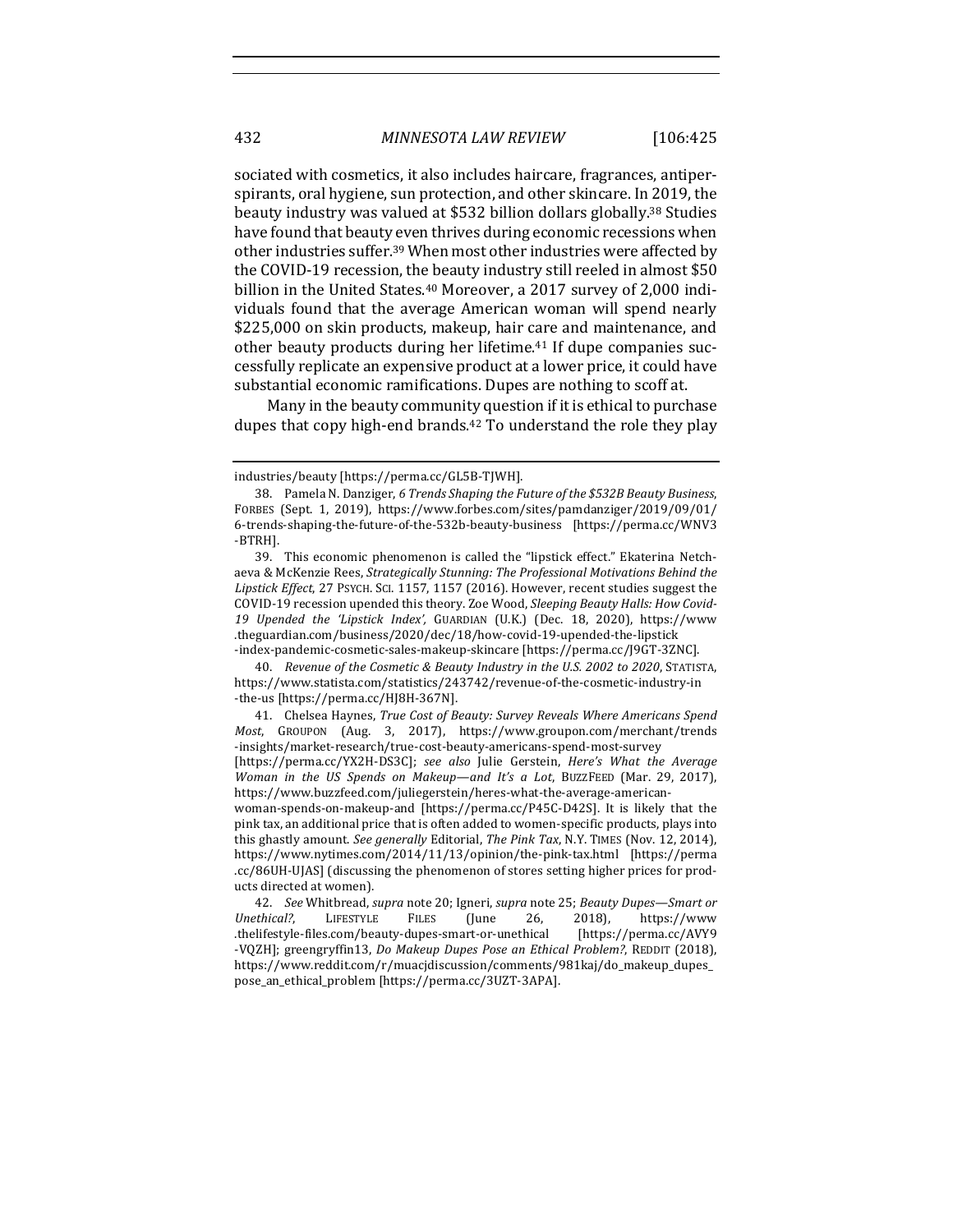in the market, this Section begins with a brief history of beauty dupes, distinguishes dupes from counterfeit and knockoff products, and discusses the IP rights typically afforded to beauty companies.

#### A. DUPES THROUGH THE AGES

Though cosmetics have been used since the ancient times during religious ceremonies in Egypt, they did not become widely used and accepted until the late 19th and early 20th centuries.<sup>43</sup> In no time at all, dupes hit the market. Fragrances were perhaps the first beauty product duped.<sup>44</sup> In the mid-20th century, perfume dupes became wildly popular. Fragrance dupe companies sold \$3 perfume that smelled like \$40 perfume.<sup>45</sup> The perfumes "closely resemble[d] designer products but cost a fraction of the price."<sup>46</sup> The perfume industry was aghast when imitation fragrance retail sales were expected to reach \$150 million in the 1980s.<sup>47</sup> These "smell-alikes" were possible because fragrances cannot be trademarked.<sup>48</sup> Some fragrance dupe

45. Monahan, *supra* note 44 (noting that Parfums de Coeur, a popular fragrance dupe company in the 1980s, made \$100 million in sales in 1987, equivalent to almost \$250 million in 2020).

46. Belkin, *supra* note 44.

47. Denise Gellene, *Knockoff Fragrances Leave Industry Gasping: A Rose—and an Imitation Scent—May Smell as Sweet*, L.A. TIMES (May 9, 1986), https://www.latimes.com/archives/la-xpm-1986-05-09-fi-4180-story.html [https:// perma.cc/8MKJ-WRUZ] (describing the "unbelievable" demand for knockoff scents).

48. *Id.* Though trademark law does allow for protection of some smells, perfumes are unprotectable because they are functional under the Lanham Act  $\S$  2. *See* 15 U.S.C. § 1052(e)(5) ("No trademark by which the goods of the applicant may be distinguished from the goods of others shall be refused registration on the principal register on account of its nature unless it... [c]onsists of a mark which ... comprises any matter that, as a whole, is functional."); *Even the Most "Instantly Identifiable" Fragrances Cannot Be Protected by Trademark Law*, FASHION L. (June 17, 2019), https://www .thefashionlaw.com/even-the-most-identifiable-fragrances-in-the-world-cannot-be -protected-by-trademark-law [https://perma.cc/SRN3-SJ9D] ("[T]he scent is essential to the purpose of a fragrance product, making it functional, and thereby, ineligible for registration with the [U.S. Patent and Trademark Office].").

<sup>43.</sup> *See Business of Beauty: A Resource Guide*, LIBR. OF CONG., https://guides.loc.gov/business-of-beauty/history [https://perma.cc/8NP4 -MFLH]. The unpopularity of cosmetics before the Victorian era is credited to spreading Christianity and its denunciations of vanity. *Id.* 

<sup>44.</sup> *See* Lisa Belkin, *Discounters' Mimicry Plagues Costly Scents*, N.Y. TIMES (Jan. 25, 1986), https://www.nytimes.com/1986/01/25/business/discounters-mimicryplagues-costly-scents.html [https://perma.cc/UW9D-DHP7]; Julie A. Monahan, Knockoffs' Piece of Pie Grows: More Firms Enter Knockoff Arena, WOMEN'S WEAR DAILY, June 5, 1987, at 10, 12. It is important to note that the term "dupe" had not yet been coined, and thus the conversations surrounding these 1980s fragrance dupes refer to the copying products as "knockoffs." It is clear under today's definitions that they would be considered dupes.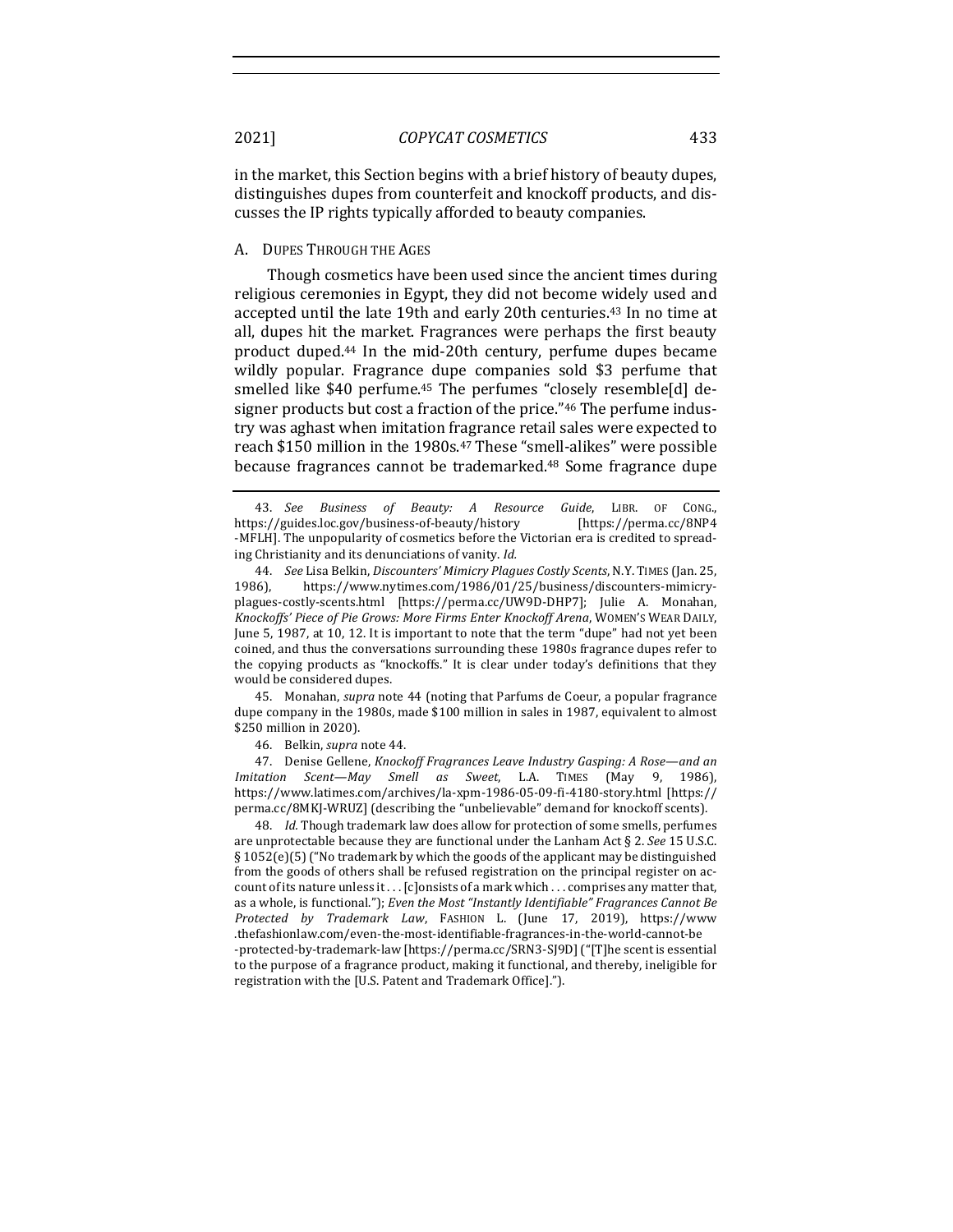companies flaunted their copying, with one company going so far as to name its dupe "The Great Pretenders."49

As fragrance dupes became more popular, denunciations grew. Dupe critics generally argued dupes were only successful because of the original brand's marketing.<sup>50</sup> For example, in 1985 high-end brand Calvin Klein Cosmetics spent more than \$17 million to launch their fragrance Obsession, which made \$30 million in sales.<sup>51</sup> Parfums de Coeur made a dupe for Obsession and also made \$30 million in sales that year despite spending only \$3 million on marketing.<sup>52</sup> One Vogue journalist went so far as to write: "[Dupes] live off the marketing and advertising of prestigious fragrances in much the same way tapeworms and other parasites live off larger animals, taking advantage of the host perfume for nutritional purposes but, in the name of selfpreservation, never going so far as to kill their host."<sup>53</sup> Obviously, the industry had very strong feelings on this matter.

Eventually, these fragrance dupes went too far. They were not solely copying the scent, but they also started using similar packaging. names, and logos. In 1986, Calvin Klein obtained several federal court injunctions, including one against a fragrance dupe with the logo "If you like OBSESSION by Calvin Klein, you'll *love* CONFESS," using Calvin Klein's registered trademarks.<sup>54</sup> The European Court of Justice recently addressed a similar issue, holding that dupes cannot use comparative advertising to identify their high-end counterparts.<sup>55</sup> Though some fragrance dupes still exist,<sup>56</sup> they are not nearly as popular as

53. Robert Sullivan, *Knockoff Artists*, VOGUE, April 1, 1996, at 234. As this Note later addresses, perhaps dupes' "parasitism" is not inherently bad for society because it encourages competitive pricing and increases consumer access to quality products.

54. Gellene, *supra* note 47; Calvin Klein Cosmetics Corp. v. Parfums de Coeur, Ltd., No. CIV. 3-86-395, 1986 WL 84359 (D. Minn. Sept. 16, 1986).

55. Case C-487/07, L'Oréal SA and Others v. Bellure NV and Others, 2009 E.C.R. I-5185, I-5247 (finding for plaintiff L'Oréal, a high-end fragrance company, after dupe company Bellure used comparative advertising to promote their cheaper fragrance) ("[T]he concept of 'taking unfair advantage of the distinctive character or the repute of the trade mark', also referred to as 'parasitism' or 'free-riding', that concept relates not to the detriment caused to the mark but to the advantage taken by the third party as a result of the use of the identical or similar sign. It covers, in particular, cases where, by reason of a transfer of the image of the mark or of the characteristics which it projects to the goods identified by the identical or similar sign, there is clear exploitation on the coat-tails of the mark with a reputation.").

56. *See, e.g.*, Catherine Helbig, Splurge or Steal: Luxury Perfumes and Their Dupes, BYRDIE (May 13, 2019), https://www.byrdie.com/splurge-or-steal-perfumes-346122

<sup>49.</sup> Gellene, *supra* note 47.

<sup>50.</sup> *Dupe Cosmetics Prove Big Business, supra* note 17.

<sup>51.</sup> Gellene, *supra* note 47.

<sup>52.</sup> *Id.*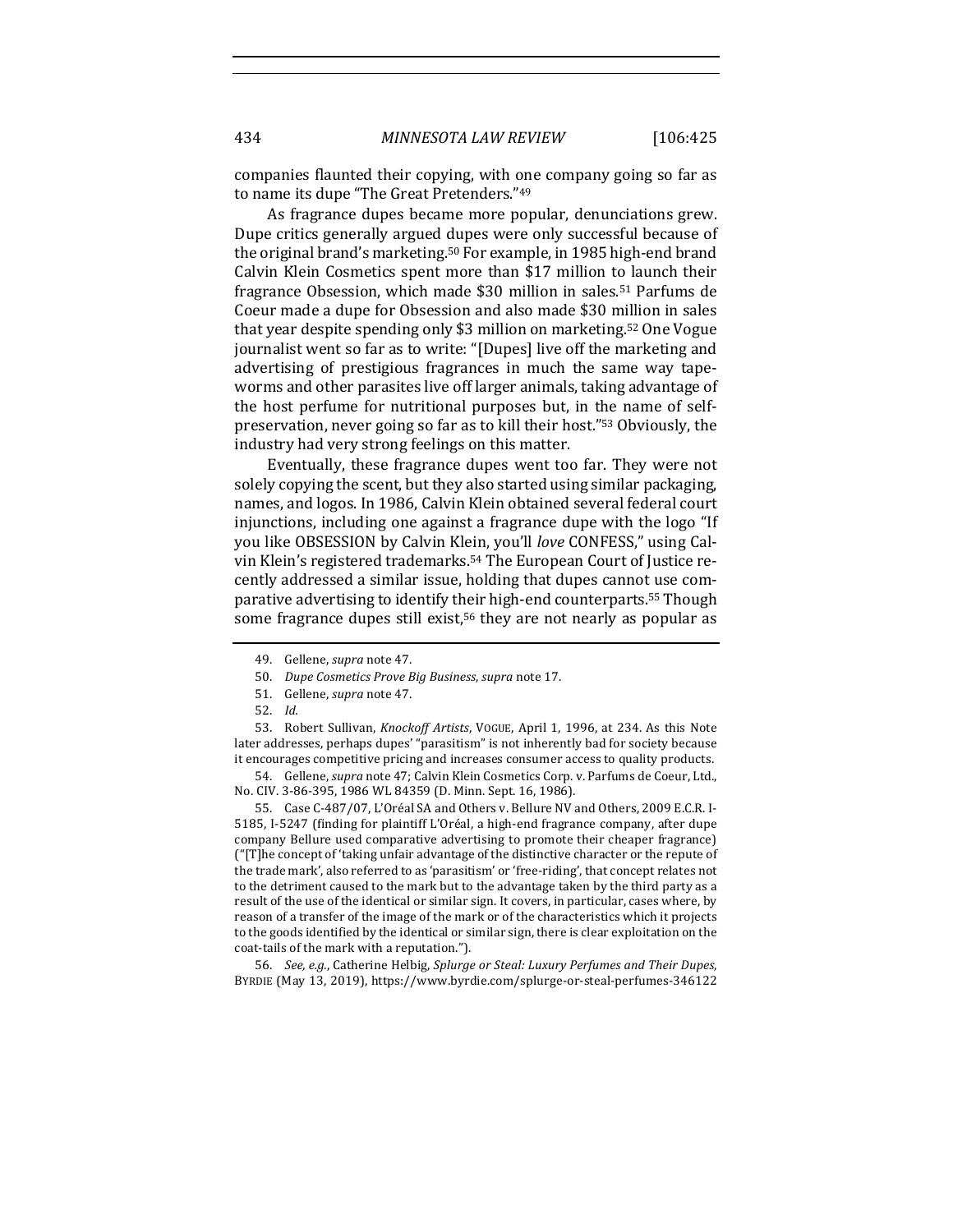they were several decades ago. Some recent legal scholarship advocates for extending copyright protections to fragrances because scientific advancements have made it easier to reverse-engineer scents,<sup>57</sup> though the current state of IP law still does not allow protecting fragrances.<sup>58</sup> Fragrances are one very strong historical example of dupes, but beauty dupes today are by no means limited to scents.

In contrast to many older fragrance dupes, most currently successful dupe companies do not use prestigious brands' registered trademarks to advertise products. Instead, dupes solely replicate the substantive product, e.g., the smell of the perfume, but not the style of the bottle or the logo.<sup>59</sup> If consumers want to purchase dupes now, they can visit a dupe website such as Temptalia that functions as a dupe search engine.<sup>60</sup> Users type in a high-end product, and the search results yield dupes, where they can be purchased, and compare prices.<sup>61</sup> These websites employ user-generated information and consumer reviews to find the best dupes for expensive products. Dupes are also often shared on TikTok, where users compare luxury products with cheaper alternatives.<sup>62</sup> Even though dupes are easier to find than ever before, many of the arguments for and against dupes remain. Dupe companies argue that their products are to society's benefit because they make prestigious products affordable to the average

60. *The Dupe List*, TEMPTALIA, https://www.temptalia.com/makeup-dupe-list [https://perma.cc/P8PL-T2LL]; *see also Skincare Compare*, SKINSKOOL, https://skinskoolbeauty.com [https://perma.cc/S2LL-LS9E]. 

61. *Id.* For example, Glossier is a trendy cosmetics company that sells "Cloud Paint," a liquid blush, which retails for \$18. A quick search on Temptalia reveals dupe alternatives to all of Glossier's Cloud Paint shades, including one product from Colour-Pop Cosmetics that retails for only \$4.50. *Glossier Cloud Paint Dupes*, TEMPTALIA, https://www.temptalia.com/makeup-dupe-list/glossier-cloud-paint [https://perma .cc/B9MG-N4EV]. 

62. *See* As/Is, *We Test These Makeup Dupes from TikTok*, YOUTUBE (Feb. 24, 2021), https://www.youtube.com/watch?v=I9hIrAjfHEY&t=466s&ab\_channel=As%2FIs (last visited Oct. 18, 2021). TikTok is a popular video-sharing social media platform.

<sup>[</sup>https://perma.cc/SN9S-TCBG] (presenting a guide to modern "leading luxury fragrances" and their "less-costly doppelgängers").

<sup>57.</sup> See generally Olivia Su, Note, Odor in the Courts! Extending Copyright Protection to Perfumes May Not Be So Nonscentsical: An Investigation of the Legal Bulwarks Available for Fine Fragrances Amid Advancing Reverse Engineering Technology, 23. S. CAL. INTERDISC. L.J. 663 (2014); Charles Cronin, *Genius in a Bottle: Perfume, Copyright,* and Human Perception, 56 J. COPYRIGHT SOC'Y U.S.A. 427 (2009).

<sup>58.</sup> *See* 15 U.S.C. § 1052(e)(5).

<sup>59.</sup> For examples, see Valeza Bakolli, 11 Affordable Beauty Dupes That Are Just as *Good as Their Fancy AF Counterparts*, BUZZFEED (June 11, 2020), https://www.buzzfeed.com/valezabakolli/dupes-for-high-end-beauty [https:// perma.cc/2BXD-CQLY].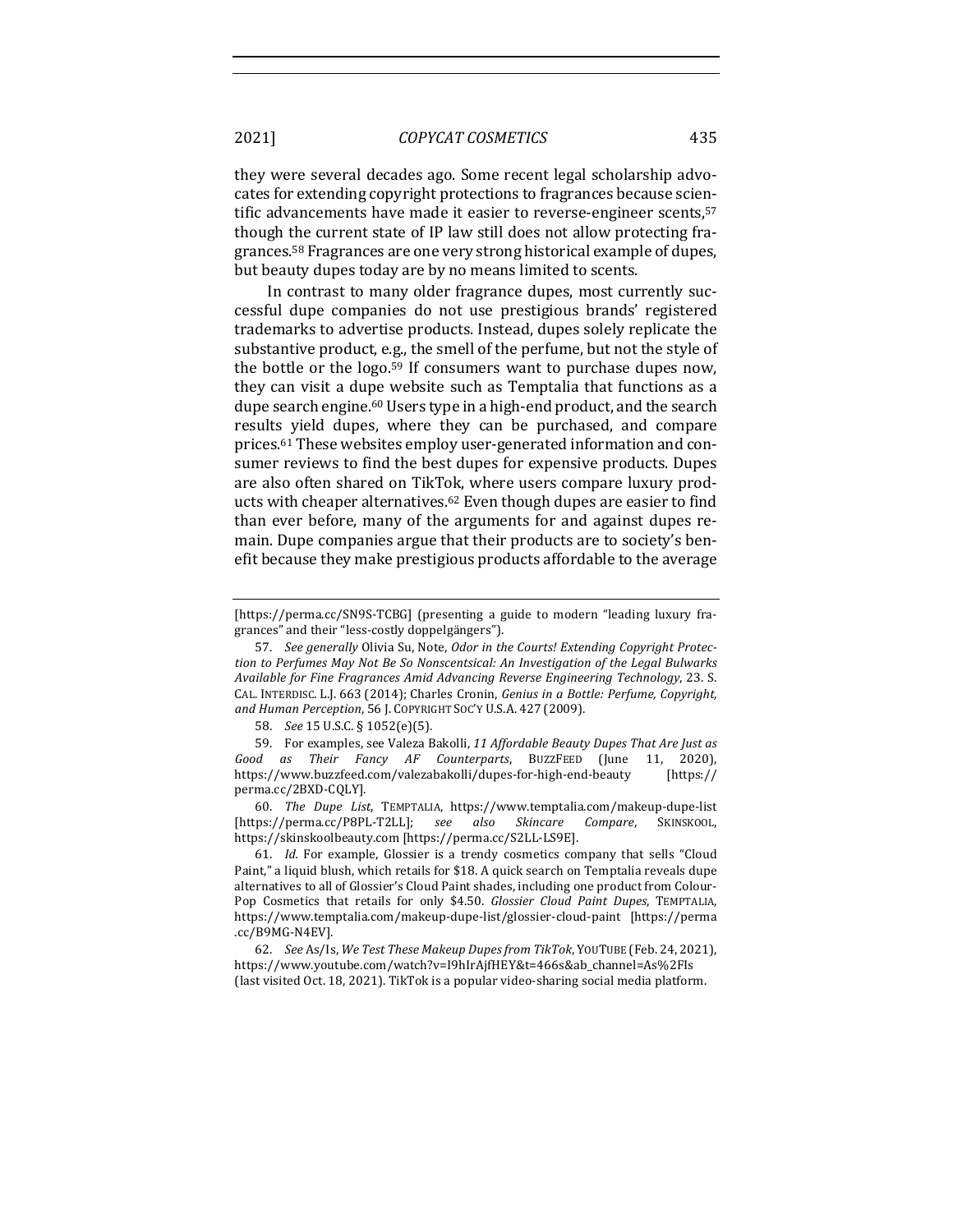consumer and encourage competitive pricing.<sup>63</sup> Others argue that the imitation hurts established brands because copying the work of another is "akin to stealing."<sup>64</sup> The beauty community is up in arms over this issue.

## B. BEAUTY DUPES ARE DISTINCT FROM COUNTERFEITS AND KNOCKOFFS

To understand the sphere that dupes occupy in the beauty industry, it is important to distinguish them from counterfeit and knockoff products. Unlike counterfeits or knockoffs, most dupes do not attempt to trick the consumer into thinking they are buying the original highend good.<sup>65</sup> They normally do not copy the name or packaging, but rather only the product itself.

"Counterfeit" and "knockoff" are colloquially interchangeable,<sup>66</sup> but they are different legal terms with different implications. Counterfeit products copy the original brands' registered trademarks.<sup>67</sup> By statute, counterfeit products are "identical with, or substantially indistinguishable from" a genuine product's trademark.<sup>68</sup> Counterfeits

66. Meghan Collins et al., *Knock-off the Knockoffs: The Fight Against Trademark* and Copyright Infringement, 9 ILL. BUS. L.J. 227 (2009) (demonstrating that some legal scholars even use "knockoff" and "counterfeit" interchangeably).

<sup>63.</sup> Strauss, *supra* note 14 ("Copycatting sounds like such a negative word,' [the vice president for marketing at Maybelline New York] said. 'Women should have access to the best products and be able to choose what they want to buy. If we have a fantastic, affordable product that prestige is also doing, are we doing a bad thing?""); Linda Wells, *Beauty; Mirror Images*, N.Y. TIMES (Feb. 21, 1988), https://www .nytimes.com/1988/02/21/magazine/beauty-mirror-images.html [https://perma .cc/L5AN-GP7V] ("Some industry experts believe that this kind of imitation can benefit the consumer by encouraging more competitive pricing.").

<sup>64.</sup> KAL RAUSTIALA & CHRISTOPHER SPRIGMAN, THE KNOCKOFF ECONOMY: HOW IMITA-TION SPARKS INNOVATION 6 (2012).

<sup>65.</sup> Or Gotham, The \$16 Dupe for Tom Ford's (Sold Out) Lip Blush, THE STRATEGIST: N.Y. MAG. (Aug. 22, 2019), https://nymag.com/strategist/article/winkylux-flower -balm-review-2019.html [https://perma.cc/C9F3-U4RT] ("A dupe, to be clear, is not a knockoff. A dupe is a product that in some ways works as well as—or better than—a fancier, more famous thing . . ."); Bakolli, *supra* note 59 (discussing how the popularity of beauty dupes rises from the fact that they are *not* the high-end brands, but rather cheaper alternatives, sold under a different name with different packaging).

<sup>67.</sup> Vox, *Why This Gucci Knockoff Is Totally Legal*, YOUTUBE (Sept. 6, 2018), https://www.youtube.com/watch?v=U9wY8Wz6lCs&ab\_channel=Vox (last visited Oct. 13, 2021). 

<sup>68. 18</sup> U.S.C.  $\S$  2320 (f)(1)(A)(ii). For example, Nike shoes are perhaps the most counterfeited good in the entire world. Susanna Kim, Nike Shoes Among Most Counter*feited Goods in the World*, ABC NEWS (Apr. 18, 2016), https://abcnews.go.com/ Business/nike-shoes-counterfeited-goods-world/story?id=38485256 [https://perma .cc/TT4E-NMAF]. Many counterfeit Nike shoes prominently display Nike's registered "Swoosh" trademark with the intent to deceive the consumer. Counterfeits for Nike are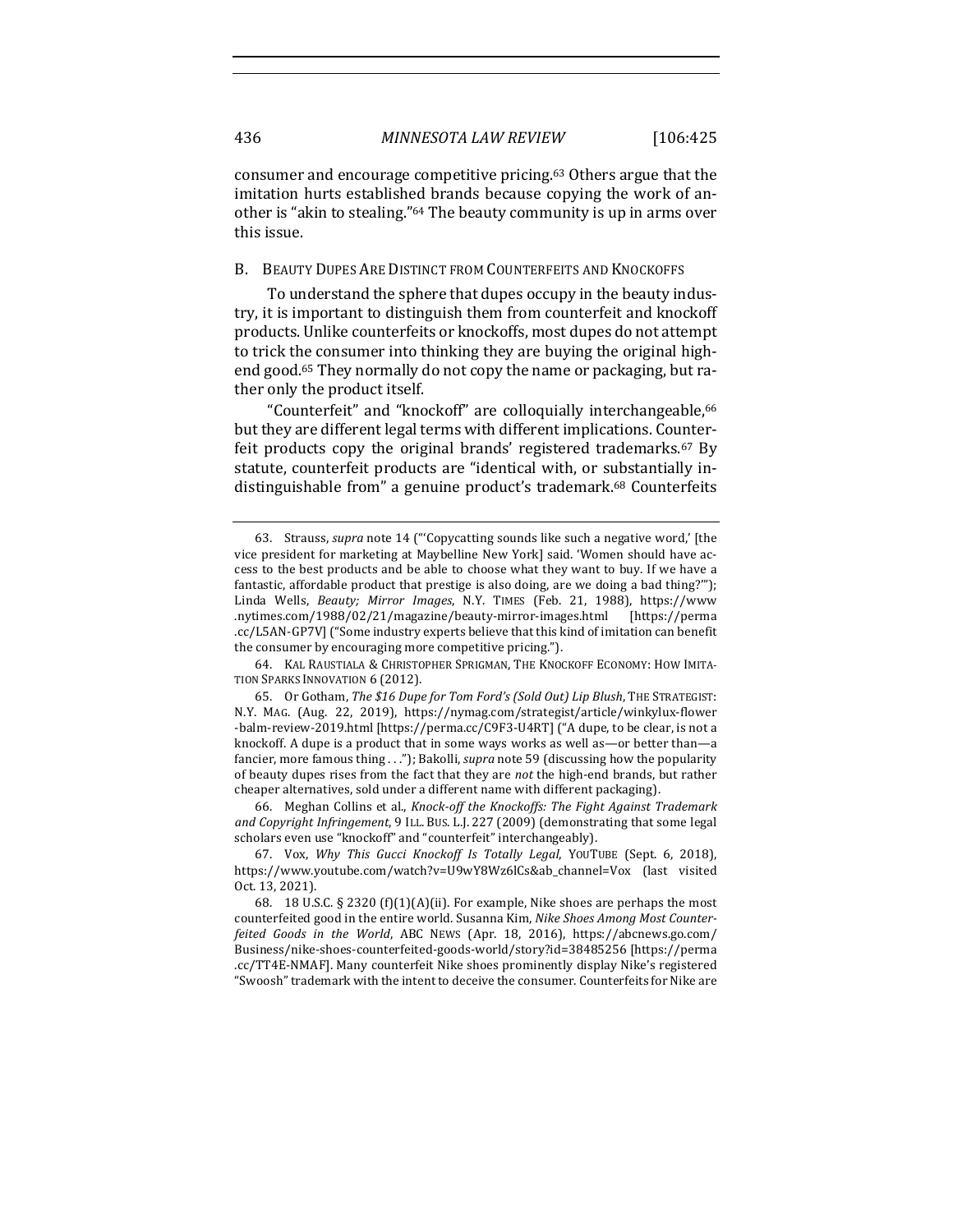are "[m]ade to look genuine in an effort to deceive" and are often produced with "intent to defraud."<sup>69</sup> It is usually a product that is identical to another product and therefore infringes upon the original product's trademarks. Counterfeit goods are stereotypically sold online or by back-alley vendors<sup>70</sup> but now are also found on websites as large as Amazon.<sup>71</sup> There are both civil remedies<sup>72</sup> and criminal penalties<sup>73</sup> for manufacturing and selling counterfeit goods.

In contrast, "knockoff" is an umbrella term with a wider array of definitions. Some believe knockoffs only resemble the design of an original product without necessarily copying the original brand's registered trademark.<sup>74</sup> Other sources say a knockoff is an "unauthorized counterfeit and [usually] inferior copy of another's product, [especially] one protected by patent, trademark, trade dress, or copyright, [and usually] passed off at a substantially lower price than the original."75 Under this definition, knockoffs are not illegal unless a brand can prove that a knockoff is so close to the original product that the consumer is misled into believing they are purchasing the original.<sup>76</sup>

69. *Counterfeit*, BLACK'S LAW DICTIONARY (11th ed. 2019); see also ROLLIN M. PER-KINS & RONALD N. BOYCE, CRIMINAL LAW  $431-32$  (3d ed. 1982) ("Counterfeiting is the unlawful making of false money in the similitude of the genuine. At one time under English statutes it was made treason. Under modern statutes it is a felony.").

70. Arthur Zaczkiewicz, *Counterfeits, Knockoffs, Replicas: Parsing the Legal Impli*cations, WOMEN'S WEAR DAILY (June 2, 2016), https://wwd.com/business-news/ retail/counterfeit-knockoff-replica-legal-10437109 [https://perma.cc/W9KY-SB5M]. 

71. Hillary Hoffower, *Fake Products Sold by Places Like Walmart or Amazon Hold Risks of Everything from Cyanide to Rat Droppings—Here's How to Make Sure What You're Buying Is Real*, BUS. INSIDER (Mar. 29, 2018), https://www .businessinsider.com/how-to-find-fake-products-online-shopping-amazon-ebay -walmart-2018-3 [https://perma.cc/67TF-MKXW]. 

so prominent that Nike has a webpage entitled "Have I Bought Fake Nikes?" and there is even a WikiHow page explaining how to spot them. *Have I Bought Fake Nikes?*, NIKE, https://www.nike.com/help/a/nike-product-authenticity [https://perma.cc/75MM -5GAW]; *How to Spot Fake Nikes*, WIKIHOW (Jan. 20, 2021), https://www.wikihow.com/Spot-Fake-Nikes [https://perma.cc/SB8C-DSJ2].

<sup>72.</sup> Counterfeits which are subject to civil remedies are those that violate the Lanham Act, 15 U.S.C. § 1114(1)(b). Under this section, an individual shall be liable in a civil action by the registrant if they "reproduce, counterfeit, copy, or colorably imitate a registered mark . . . ."

<sup>73. 18</sup> U.S.C.  $\S$  2320 (defining the primary criminal counterfeiting offense as "whoever intentionally "traffics in goods or services and knowingly uses a counterfeit mark on or in connection with such goods or services," and providing criminal penalties for such an offense).

<sup>74.</sup> Vox, *supra* note 67.

<sup>75.</sup> *Knockoff, BLACK'S LAW DICTIONARY (11th ed. 2019).* 

<sup>76.</sup> Zaczkiewicz, *supra* note 70.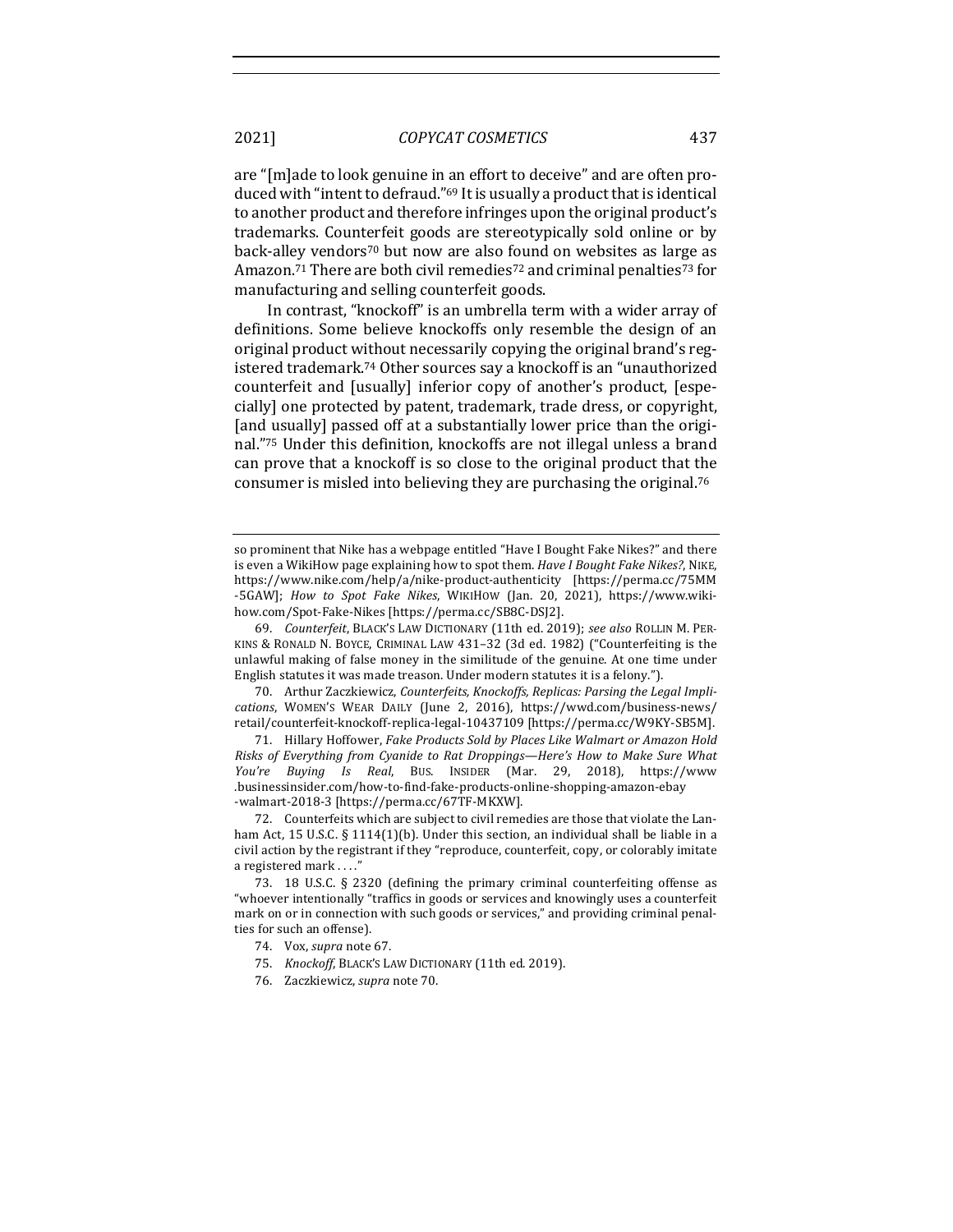This Note focuses on beauty dupes that do not infringe the trademark or replicate prestigious brands' packaging but are simply "cheaper alternatives to higher-end products."77 Unlike counterfeit goods, dupes are not designed to trick the consumer but rather to help the consumer affordably acquire a trendy style.<sup>78</sup> Though counterfeit beauty products are a serious problem globally due to their prominence and hazards,<sup>79</sup> counterfeits are not at issue in this Note. Similarly, beauty dupes are also distinct from knockoff products. Though dupes attempt to copy the color, consistency, or formula of a high-end product, they do not usually copy the high-end brand's packaging, logos, or other distinctive features.<sup>80</sup> Further, they are not necessarily inferior to the high-end brands they replicate.<sup>81</sup> For the forgoing reasons, beauty dupes are distinct from counterfeit and knockoff goods and thus laws addressing those illegal products are inapplicable.

#### C. THE BEAUTY INDUSTRY'S CURRENT IP STRATEGY

The beauty industry is well-versed in the world of intellectual property. Specific brands' entire worth rests on their registered trademarks and heavily guarded brand image.<sup>82</sup> This Section provides a basic overview of intellectual property rights and discusses the ways

80. Sullivan, *supra* note 77.

<sup>77.</sup> Hannah Sullivan, *Makeup Dupes: The Law of Cosmetics and Trademarks*, LIB. CONG. (Nov. 23, 2020), https://blogs.loc.gov/law/2020/11/makeup-dupes-the-law -of-cosmetics-and-trademarks [https://perma.cc/2PU7-4MN9]. 

<sup>78.</sup> Beth Gillette, The Best Money-Saving Beauty Dupes, EVERYGIRL (Apr. 29, 2019), https://theeverygirl.com/beauty-dupes [https://perma.cc/Z2B4-WAF3] (recommending cheaper knockoff products as opposed to their more expensive counterparts).

<sup>79.</sup> See generally Jessica Schiffer, Why Counterfeit Beauty Products Are Booming *Amid COVID-19*, VOGUE (Aug. 18, 2020), https://www .voguebusiness.com/beauty/why-counterfeit-beauty-products-are-booming-amid -covid-19 [https://perma.cc/ENN3-EPET] (discussing the recent rise in counterfeit beauty products due to the increase in online pandemic shopping); Jennifer Lei, Note, Makeup or Fakeup?: The Need to Regulate Counterfeit Cosmetics Through Improved Chinese Intellectual Property Enforcement, 88 FORDHAM L. REV. 309 (2019) (detailing some of the health implications of counterfeit beauty products and possible legal solutions).

<sup>81.</sup> Taylor Justice, *Save or Splurge?* 9 Drugstore Makeup Dupes, Each Under \$16, STYLEBLUEPRINT (May 21, 2020), https://styleblueprint.com/everyday/makeup-dupes [https://perma.cc/QCT4-XXDH] ("[D]rugstore makeup is just as good—*if not better* than most luxury brands.").

<sup>82.</sup> As the \$500 Billion-Plus Cosmetics Market Continues to Grow, How Do Compa*nies Set Themselves Apart?*, FASHION L. (July 28, 2020), https://www .thefashionlaw.com/as-the-cosmetics-market-continues-to-grow-rivals-set -themselves-apart-with-intellectual-property [https://perma.cc/R9JC-FDVV].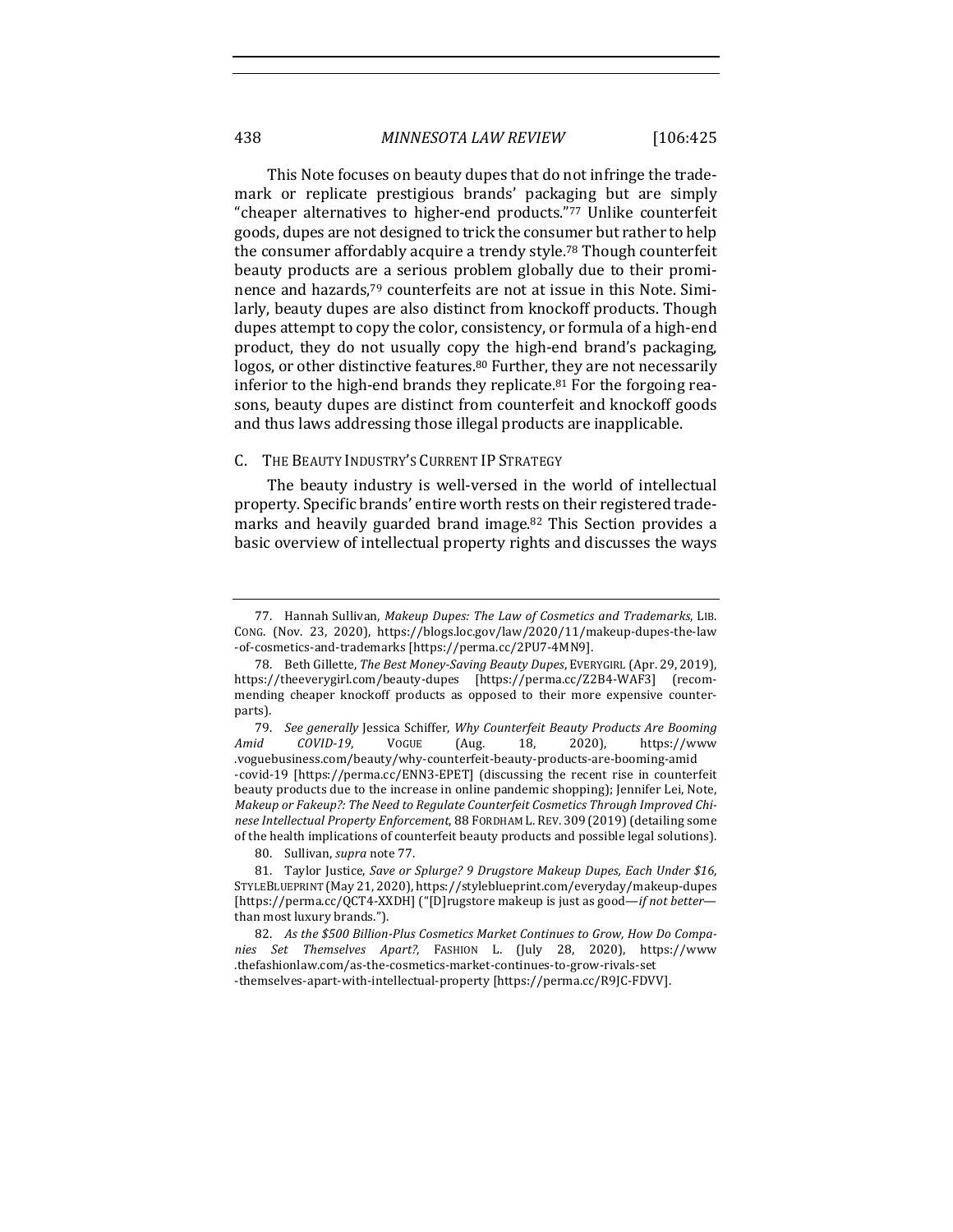in which the beauty industry currently engages in IP. This Section previews the substantive IP issues that Part II will apply to dupes.

1. An Intellectual Property Primer: Types of IP and Theoretical Justifications

Intellectual property can be divided into four main categories: patent, trademark, copyright, and trade secret. IP is a property right that allows owners to benefit from their work, usually in the form of a monopoly.<sup>83</sup> IP rights are recognized by various legal systems, including domestic legislation and also international agreements, such as the Paris Convention for the Protection of Industrial Property (1883) and the Berne Convention for the Protection of Literary and Artistic Works (1886).<sup>84</sup>

Patents were the first IP recognized in the modern legal system and provide an inventor with a limited monopoly for their useful invention.<sup>85</sup> Among other things, patent rights give owners the ability to exclude others from making, using, selling, or importing the invention.<sup>86</sup> Patents also include protections for industrial designs.<sup>87</sup> Patent systems have been in existence since the first administrative apparatus for granting patents was established in Venice in the late fifteenth century.<sup>88</sup> The American patent system is based in the U.S. Constitution, which states that Congress shall have power "[t]o promote the Progress of Science and useful Arts, by securing for limited Times to Authors and Inventors the exclusive Right to their respective Writings and Discoveries."89

The patent system now stems from Title 35 of the U.S. Code and offers a limited monopoly as a reward for inventing any "new and useful process, machine, manufacture, or composition of matter, or any new and useful improvement thereof ...."<sup>90</sup> A patent gives its owner or assignee "'the right to exclude others from making, using, offering for sale, or selling' the invention in the United States or 'importing' the

<sup>83.</sup> What Is Intellectual Property?, WORLD INTELL. PROP. ORG. 2 (2020), https://www.wipo.int/edocs/pubdocs/en/wipo\_pub\_450\_2020.pdf [https://perma .cc/ET5Y-77DZ]. 

<sup>84.</sup> *See id.* 

<sup>85.</sup> *Id.* at 4. American patents currently provide a twenty-year monopoly. *Id.* 

<sup>86.</sup> For specific definitions of different types of patent infringement in the United States, see 35 U.S.C. § 271.

<sup>87.</sup> *What Is Intellectual Property?, supra note* 83, at 8.

<sup>88.</sup> Maximilian Frumkin, *Early History of Patents for Invention*, 26 TRANSACTIONS NEWCOMEN SOC'Y 47, 50–51 (1947). 

<sup>89.</sup> U.S. CONST. art 1, § 8, cl. 8.

<sup>90. 35</sup> U.S.C. § 101.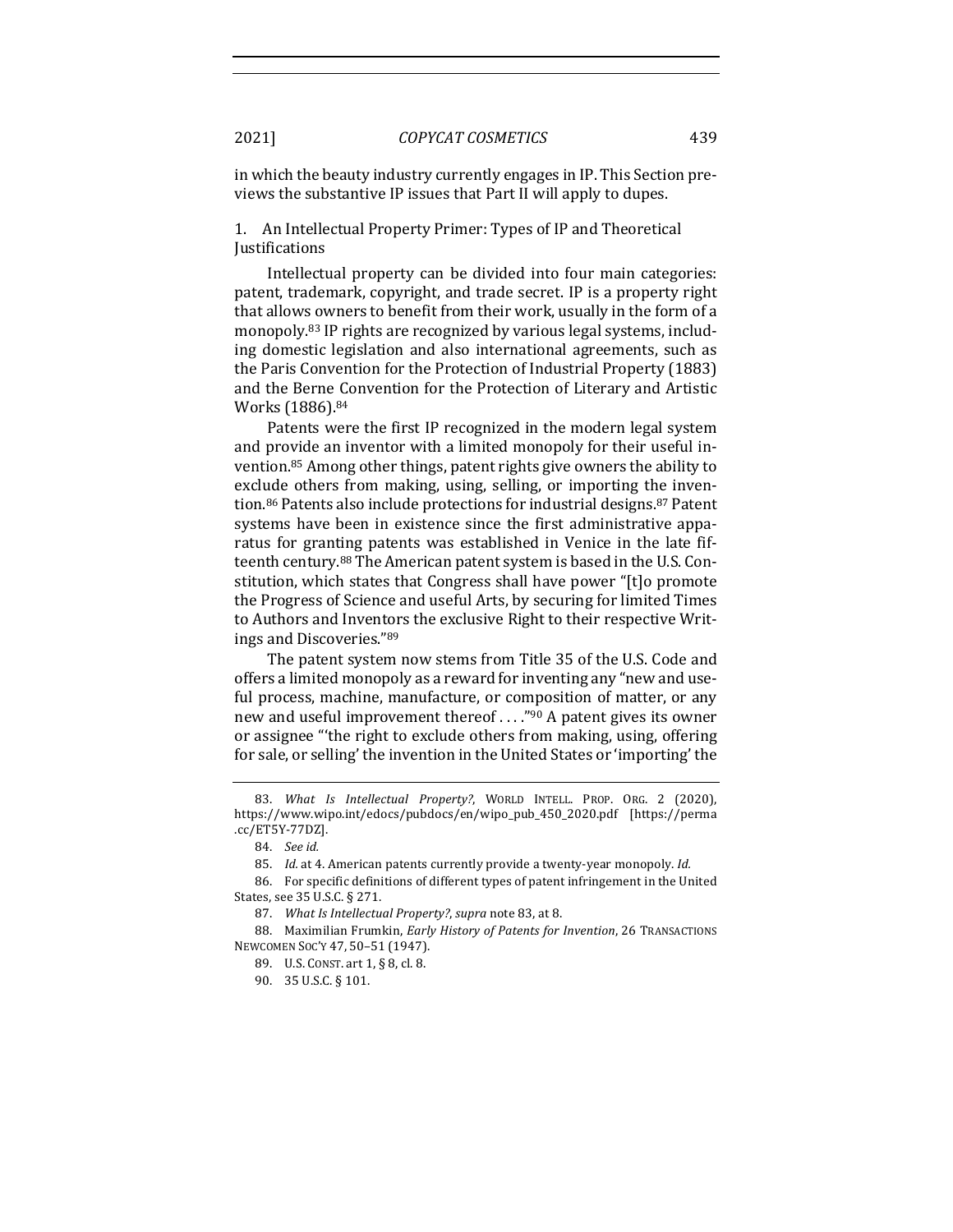invention into the United States." $91$  The patent system's purpose is to encourage innovation by rewarding inventors with intellectual property rights.<sup>92</sup>

Trademark rights protect signs that are capable of distinguishing goods or services between different sources.<sup>93</sup> Trademark law originated in the United States as a tool to protect producers from illegitimate attempts to divert trade.<sup>94</sup> Trademarks can include words, letters, numbers, symbols, colors, pictures, shapes, packaging, and even smells, taste, and sounds—though typically trademarks are associated with company brand names and  $logos.95$  In the United States, trademarks can receive common law, state, or federal protection.<sup>96</sup> Trademark rights are hypothetically indefinite in duration if the marks are consistently used and still valid.<sup>97</sup> Policymakers justify trademark law using its economic benefits: trademarks help consumers associate products with brands, which subsequently reduces consumers' shopping time and costs.<sup>98</sup> Trademarks  $(1)$  minimize consumer search costs, and (2) provide incentives to producers to produce consistent levels of product quality."99

Copyrights are quite distinct from trademark and patent rights and are conferred upon the authors of literary and artistic works.<sup>100</sup> These rights recognize the cultural importance of creative practices and encourage creative expression.<sup>101</sup> In the United States, copyrights extend to the authors of literary works; musical works; dramatic works; pantomimes and choreographic works; pictorial, graphic, and

<sup>91.</sup> *General Information Concerning Patents*, U.S. PAT. & TRADEMARK OFF., https://www.uspto.gov/patents/basics/general-information-patents [https://perma .cc/R86F-VYNJ] (citing the language of a patent grant itself).

<sup>92.</sup> Marshall Phelps, *Do Patents Really Promote Innovation?* A Response to the Economist, FORBES (Sept. 16, 2015), https://www.forbes.com/sites/ marshallphelps/2015/09/16/do-patents-really-promote-innovation-a-response-to -the-economist [https://perma.cc/J9AA-CA9D].

<sup>93.</sup> BARTON BEEBE, TRADEMARK LAW: AN OPEN-SOURCE CASEBOOK 12 (2020).

<sup>94.</sup> *Id.* at 14.

<sup>95.</sup> Id. at 13. For further details of what can and cannot receive federal trademark registration, *see* 15 U.S.C. § 1052. 

<sup>96.</sup> Protecting Your Trademark: Enhancing Your Rights Through Federal Registration, U.S. PAT. & TRADEMARK OFF. 1, 11 (2020), https://www.uspto.gov/sites/ default/files/documents/BasicFacts.pdf [https://perma.cc/3BR6-ZL76].

<sup>97.</sup> *Id.* at 29.

<sup>98.</sup> BEEBE, *supra* note 93, at 24.

<sup>99.</sup> *Id.* 

<sup>100.</sup> *What Is Intellectual Property?, supra* note 83, at 20.

<sup>101.</sup> *See id.* at 20-21 (discussing protections offered to creators through copyright law).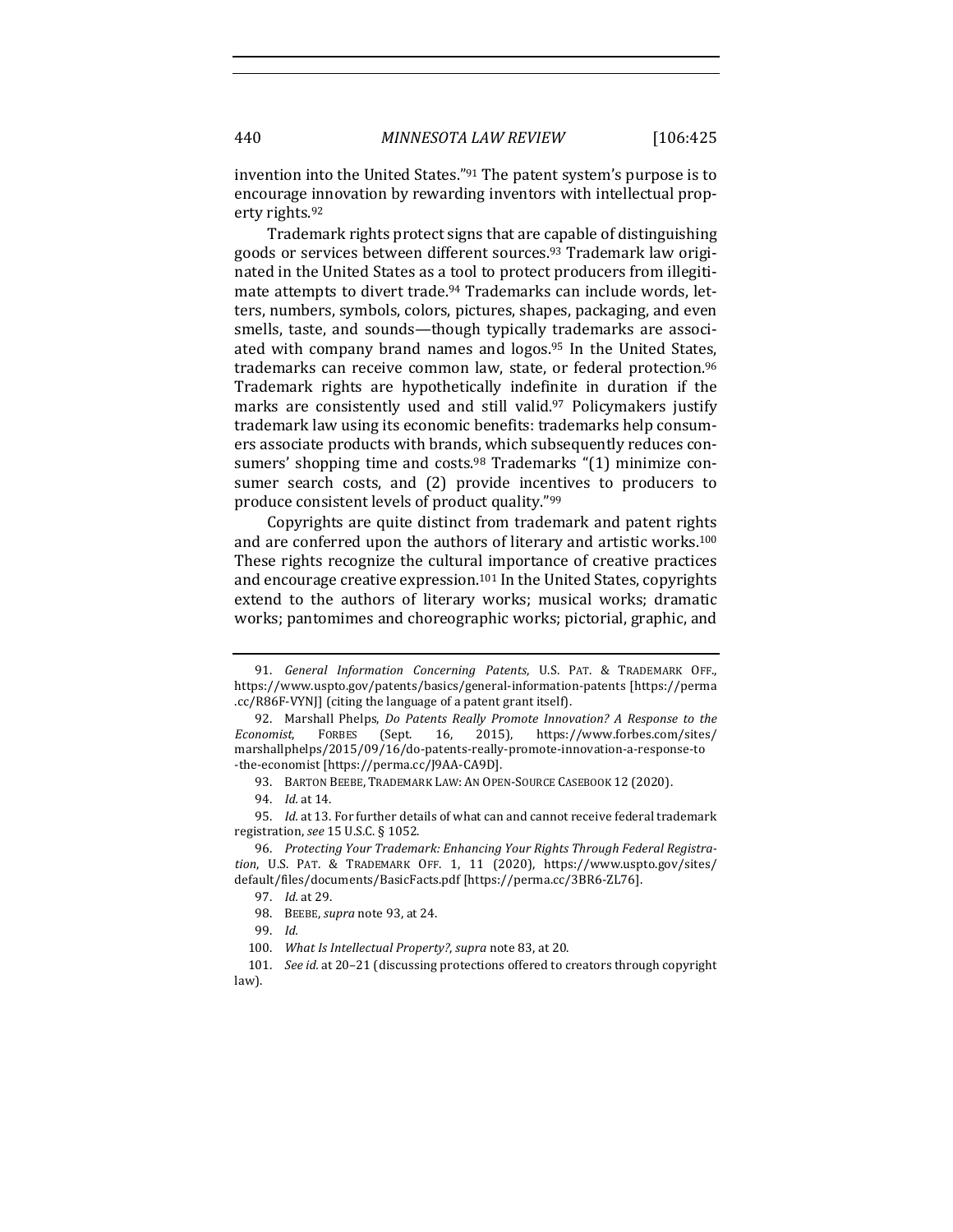sculptural works; motion pictures and other audiovisual works; sound recordings; and architectural works.<sup>102</sup>

The fourth and final category of intellectual property is trade secret law, which protects information that has "either actual or potential independent economic value by virtue of not being generally known." $103$  Though previously only protected by state laws, the Defend Trade Secrets Act of 2016 now provides a federal cause of action for trade secret misappropriation.<sup>104</sup> Patent, trademark, copyright, and trade secret comprise the four main types of IP, although this Note primarily focuses on patents and trademarks because they are most applicable to beauty products.

The intellectual property system is rooted in three theoretical justifications that lay the foundation for intellectual property's goals. They are:  $(1)$  personality-based justifications;  $(2)$  Lockean labor theory; and (3) utilitarian justifications. The personality-based justification is very philosophical: intellectual property is an extension of selfactualization, so individuals own intellectual property because it is an aspect of their being.<sup>105</sup> This is often referred to as the Hegelian Justification.<sup>106</sup> Hegel's philosophy seeks to balance amorphous, challenging concepts such as human will, personality, and freedom.<sup>107</sup> A "personality" is identified by human will's struggle to actualize itself, with a person's freedom being translated into an extrinsic idea.<sup>108</sup> Hegel envisions spatiotemporal proximity between the creator and the creation.<sup>109</sup> Understandably, the personality-based justification is rather difficult to conceptualize and write into intellectual property legislation. One of the biggest challenges in implementing the personalitybased justification is that it is impossible to determine when there is a "personality stake" in an invention.<sup>110</sup> Innovators may be more in-

110. *See id.* at 339 (commenting on the difficulty of determining when people have a "personality stake" in an object).

<sup>102. 17</sup> U.S.C. § 102(a)(1)-(8).

<sup>103.</sup> *Trade Secret Policy*, U.S. PAT. & TRADEMARK OFF. (Nov. 18, 2020), https://www.uspto.gov/ip-policy/trade-secret-policy [https://perma.cc/W5W6 -BU6B]. 

<sup>104.</sup> Defend Trade Secrets Act of 2016, Pub. L. No. 114-153, 130 Stat. 376.

<sup>105.</sup> *See Justin Hughes, The Philosophy of Intellectual Property, 77 GEO. L.J. 287, 330* (1988) (justifying a creator's ownership of their idea because ideas are "manifesta- $\text{tion}[s]$  of the creator's personality or self").

<sup>106.</sup> *See id.* ("The best known personality theory is Hegel's theory of property.").

<sup>107.</sup> *Id.* at 331.

<sup>108.</sup> *Id.* 

<sup>109.</sup> *Id.* at 335.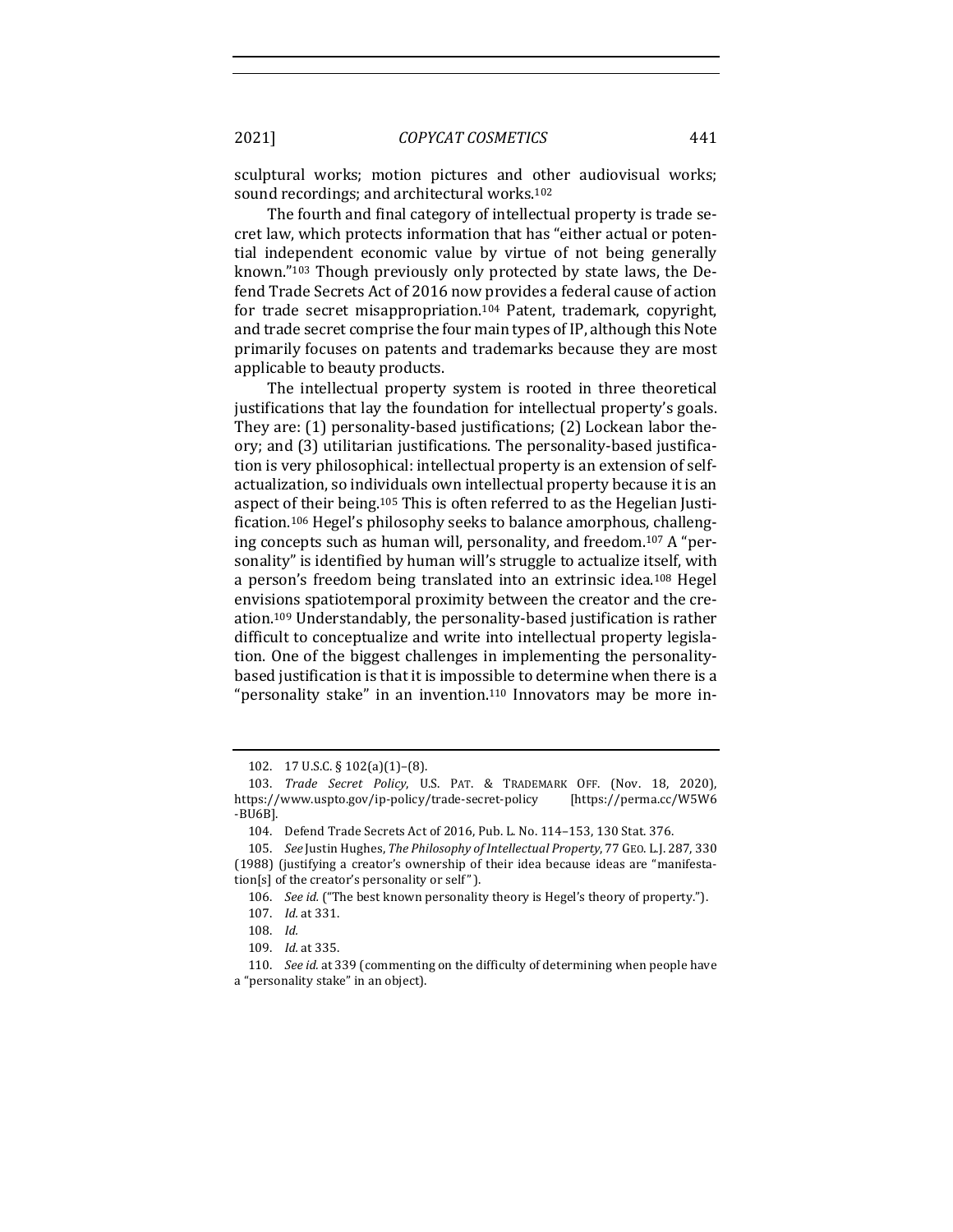vested in some creations than others, so should those creations receive varying levels of intellectual property protection? This degree is difficult to measure.<sup>111</sup>

The Lockean justification is founded in the idea that labor should be rewarded.<sup>112</sup> John Locke argued that individuals are morally entitled to control the fruits of their labor.<sup>113</sup> This justification more clearly translates into intellectual property law. If a creator spends time and resources writing a new song, developing a new drug, or designing and marketing a new brand, they are morally entitled to that which they produce.<sup>114</sup> The creator has a right to own what they created.<sup>115</sup> This is sometimes referred to as the "sweat of the brow" theory.<sup>116</sup> However, the Supreme Court has suggested this philosophy is invalid. In *Feist Publications, Inc. v. Rural Telephone Service Co.*, the Supreme Court held that this Lockean justification should not apply to copyright.<sup>117</sup> It is unclear whether this Lockean justification is still available for other forms of intellectual property, although it seems unlikely.

The utilitarian justification is most commonly used to explain the American IP system.<sup>118</sup> Under this philosophy, intellectual property is justified because it serves as an incentive for individuals to create more works, which is socially beneficial.<sup>119</sup> Intellectual property systems yield an "optimal amount of intellectual works being produced,

114. *See id.* ("[I]ndividuals are entitled to control the fruits of their labour.").

115. *See id.* ("Labouring, producing, thinking and persevering are voluntary, and individuals who engage in these activities are entitled to what they produce.").

116. See Julie Wald, Note, Legislating the Golden Rule: Achieving Comparable Pro*tection Under the European Union Database Directive*, 25 FORDHAM INT'L L.J. 987, 1008– 11 (2002) (offering a brief history of the "sweat of the brow" doctrine).

117. Feist Publ'ns, Inc. v. Rural Tel. Serv. Co., 499 U.S. 340, 354 (1991) (quoting 1 MELVILLE B. NIMMER & DAVID NIMMER, NIMMER ON COPYRIGHT § 3.04 (1990)) ("Protection for the fruits of such research ... may in certain circumstances be available under a theory of unfair competition. But to accord copyright protection on this basis alone distorts basic copyright principles in that it creates a monopoly in public domain materials without the necessary justification of protecting and encouraging the creation of 'writings' by 'authors."").

118. *See* Alan Devlin & Neel Sukhatme, *Self-Realizing Inventions and the Utilitarian Foundation of Patent Law*, 51 WM. & MARY L. REV. 897, 912 (2009) (arguing the compelling case for utilitarianism in patent law).

119. Adam Moore & Ken Himma, *Intellectual Property*, STAN. ENCYC. OF PHIL. (Oct.

<sup>111.</sup> *Id.* at 330-44.

<sup>112.</sup> *See id.* at 296 (discussing the normative interpretation of Locke's labor theory). 

<sup>113.</sup> *See Adam D. Moore, Lockean Foundations of Intellectual Property, 7 W.I.P.O.J.* 29, 30 (2015) ("We each own our labour, and when that labour is mixed with objects in the commons, our rights are expanded to include these goods.").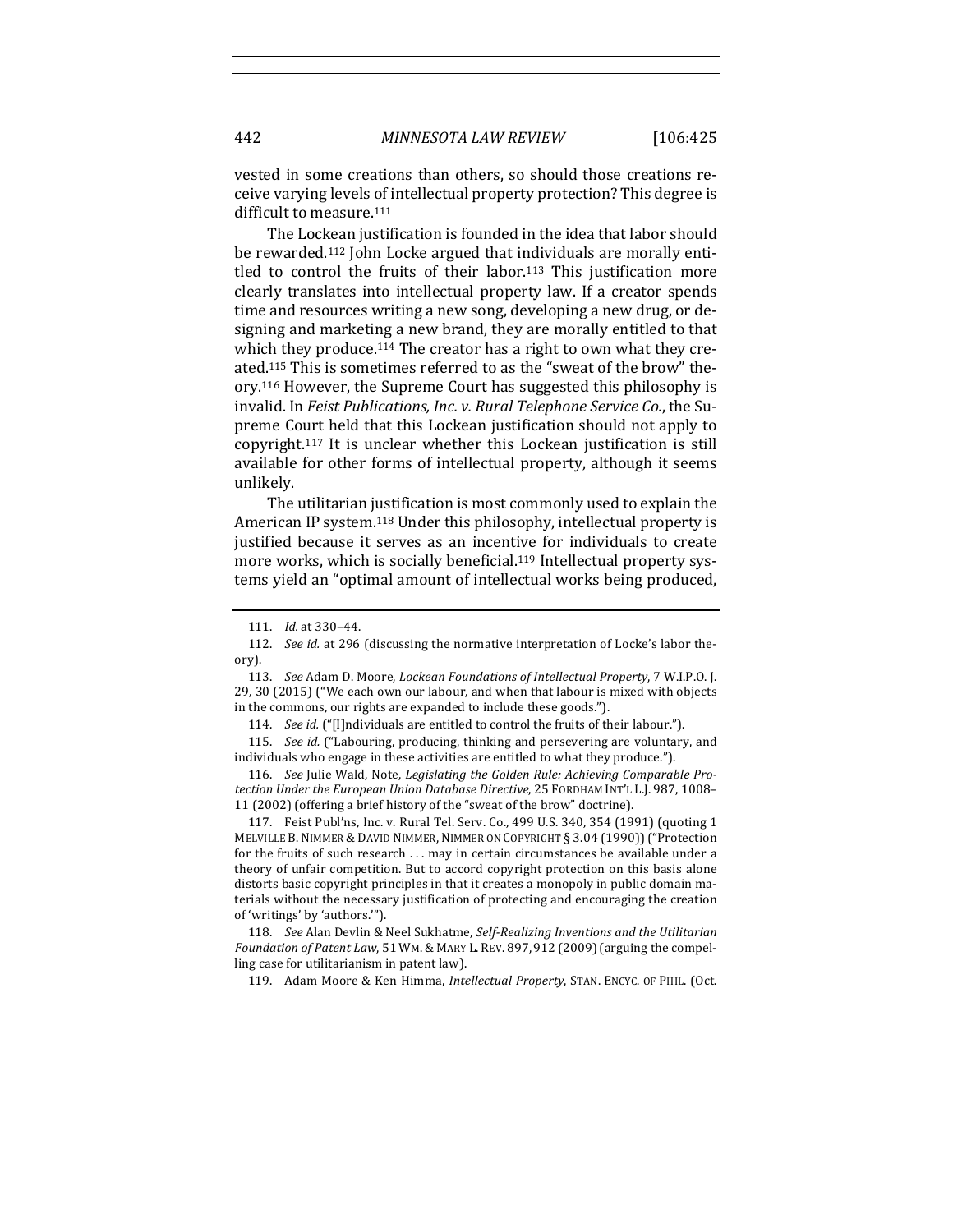and a corresponding optimal amount of social utility."<sup>120</sup> If there was no intellectual property, innovators may be less likely to create out of fear that their creations would be exploited for free. They would be unwilling to take the risk to create due to concerns they would be unable to recoup the costs association with creation.<sup>121</sup> It is better for society to have more innovation, not only because the creations may yield a higher quality of life, but also because it supports economic development.<sup>122</sup> Though this utilitarian justification clearly aligns with the intellectual property system, some argue that the intellectual property system is burdensome and actually hinders innovation.<sup>123</sup> The utilitarian justifications for trademarks are slightly different: marks minimize consumer search time by allowing consumers to quickly identify the source of goods or services.<sup>124</sup> The scholarly consensus is that most fields are still more innovative than they would be without intellectual property protections.<sup>125</sup> These three theories are important to understand this Note's later discussions of negative space because negative space industries, for reasons to be addressed, fulfill the justifications without formal IP.

#### 2. The Beauty Industry's Current IP Portfolio

Though this Note argues that beauty dupes are unpreventable under the current intellectual property system, this author does not mean to suggest that the beauty industry lacks IP protections altogether. The industry regularly participates in the IP system through extensive trademark protection as well as more nuanced patent and

-KSM9]. 

<sup>10, 2018),</sup>  https://plato.stanford.edu/entries/intellectual-property/ #UtilInceBaseArguForInteProp [https://perma.cc/WS8X-6LLY]. 

<sup>120.</sup> *Id.* 

<sup>121.</sup> *See id.* (situating a creator's ability to recover costs as an important factor in their decision to create).

<sup>122.</sup> *See id.* (outlining some consequences of a world without intellectual property protections).

<sup>123.</sup> See, e.g., Gene Quinn, America's Patent System Favors the Few and Inhibits In*novation—But Change Could Be Coming*, IPWATCHDOG (Mar. 28, 2019), https://www.ipwatchdog.com/2019/03/28/americas-patent-system-favors-the -few-inhibits-innovation-but-change-could-be-coming [https://perma.cc/93CM

<sup>124.</sup> See William M. Landes & Richard A. Posner, Trademark Law: An Economic Perspective, 30 J.L. & ECON. 265, 269 (1987) (noting that trademarks reduce consumer search costs).

<sup>125.</sup> *See generally* Moore & Himma, *supra* note 119 (outlining the opposing conclusions about intellectual property protections on innovation).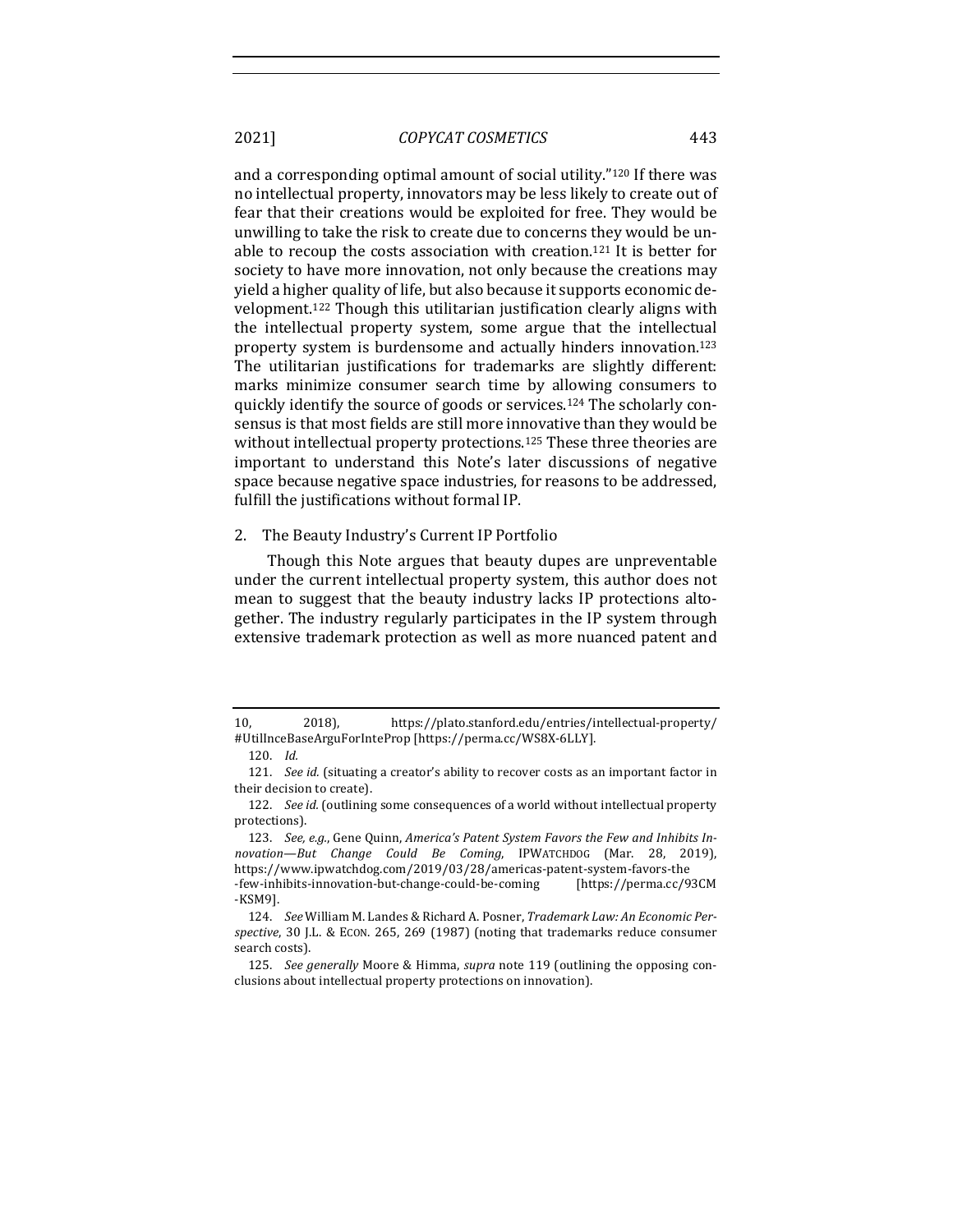trade secret protection.<sup>126</sup> This Section provides a brief overview of the industry's current IP rights.

Trademarks are the main form of intellectual property protection for beauty brands.<sup>127</sup> A company's brand is often considered its most important asset.<sup>128</sup> A "brand" can encompass many things, but it usually includes the company's name, logos, packaging, and product names.<sup>129</sup> These branding tools can receive trademark protection. Marks can include "any word, name, symbol, device, or any combination, used or intended to be used to identify and distinguish the goods/services of one seller" which gives its owner the "exclusive right to use the mark on or in connection with the goods/services listed in the registration." $130$  Under the Lanham Act, there are two basic requirements for the mark to be eligible for trademark protection:  $(1)$  it must be used in commerce; and  $(2)$  it must be distinctive.<sup>131</sup>

There are certain high-end beauty brands that are well-known for their quality, and those brands rely on their reputation to make sales and convert customers. For instance, Dior is one of the most widely respected cosmetics companies.<sup>132</sup> If a customer is deciding which lipstick to purchase, they might decide to purchase a Dior lipstick because of the quality associated with Dior's brand. The name

129. *See From Trademarks to Proprietary Information, supra* note 126 (noting that a brand "can exist in generally any word, phrase, symbol, or design  $\dots$  that identifies and distinguishes the goods ofone [sic] company from those of another").

130. *Trademark Basics*, U.S. PAT. & TRADEMARK OFF., https://web.archive .org/web/20201114114338/https://www.uspto.gov/trademarks-getting-started/ trademark-basics.

<sup>126.</sup> See From Trademarks to Proprietary Information, How Startups Can Protect *the Most Valuable Aspects of Their Business*, FASHION L. (Oct. 27, 2020), https://www.thefashionlaw.com/from-trademarks-to-proprietary-information -how-start-ups-can-protect-their-intellectual-property [https://perma.cc/N97K -A6KA].

<sup>127.</sup> *Id.* ("A company's brand is often one of its most valuable assets, and it can be useful to protect this by way of trademark rights  $\dots$ .").

<sup>128.</sup> Blair Brady, *Your Brand Is Your Greatest Asset*, FORBES (Feb. 24, 2020), https://www.forbes.com/sites/forbesagencycouncil/2020/02/24/your-brand-is -your-greatest-asset [https://perma.cc/7VQR-PTWY].

<sup>131.</sup> *See* 15 U.S.C. § 1127; Zatarain's, Inc. v. Oak Grove Smokehouse, Inc., 698 F.2d 786 (5th Cir. 1983) (establishing that potential trademarks are traditionally divided into four categories of distinctiveness: arbitrary/fanciful, suggestive, descriptive, and generic). 

<sup>132.</sup> For instance, one blogger went as far as to say "[c] reativity, luxury, and excellence are all words associated with Dior and its cosmetics range. If you haven't tried any of the brand's products, be sure to do so immediately." Taylah Brewer, 30 Best *Makeup Brands Every Woman Should Know*, TREND SPOTTER, https://www .thetrendspotter.net/best-makeup-brands [https://perma.cc/375Z-7JHJ].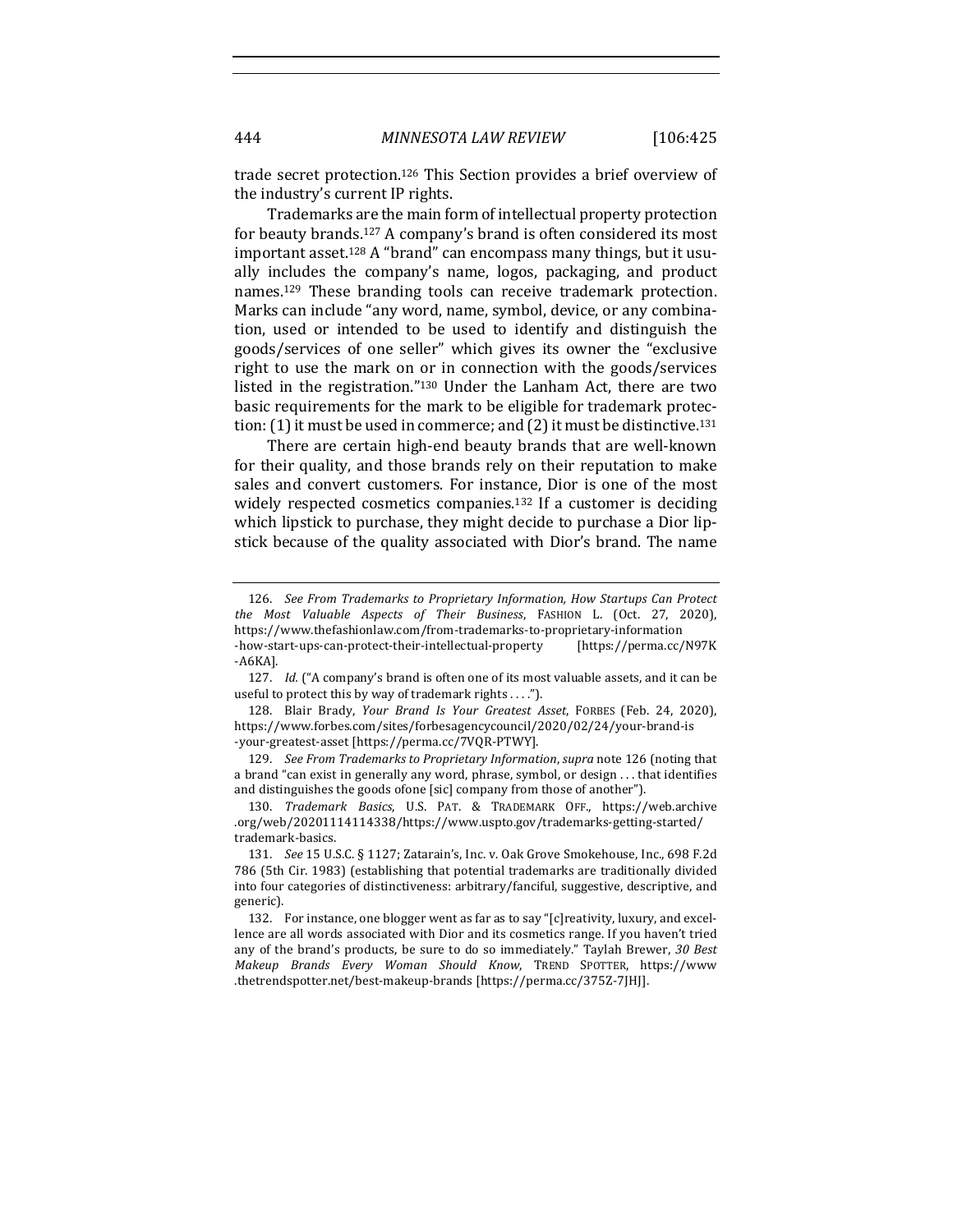"Dior" carries a lot of weight.<sup>133</sup> It would be impossible to protect this name if not for trademarks. Due to the value associated with beauty brands, trademarks are arguably many companies' most important intellectual property assets.<sup>134</sup>

Some beauty companies have also engaged in the patent system.<sup>135</sup> A significant portion of beauty patents are related to product formulation chemistry,<sup>136</sup> several of which have recently been the subject of extensive litigation.<sup>137</sup> These products were granted a patent because they introduced new ingredients in a way that was sufficient to meet the high patentability requirements.<sup>138</sup> Additionally, many beauty companies have obtained patents for product packaging.<sup>139</sup> Similarly, trade secret law may be used to protect beauty product formulas, though such protections are not nearly as extensive.<sup>140</sup>

137. *See, e.g.*, Liqwd, Inc. v. L'Oréal USA, Inc., 720 F. App'x. 623, 625 (Fed. Cir. 2018) (vacating and remanding the denial of Olaplex's preliminary injunction of L'Oréal's infringement on its patent for a hair protection product for use during hair bleaching). The Federal Circuit awarded the plaintiffs \$91 million for L'Oréal's patent infringement, contract breach, and trade secret misappropriation. Christopher Yasiejko, *L'Or*é*al Owes Olaplex \$91 Million for Stealing Trade Secrets*, L.A. TIMES (Aug. 12, 2019), https://www.latimes.com/business/story/2019-08-12/loreal-owes-olaplex-91 -million-for-stealing-trade-secrets [https://perma.cc/89A9-6SCR]; L'Oréal USA Creative, Inc. v. Drunk Elephant, LLC, Docket No. 1:18CV00982 (W.D. Tex. Nov. 14, 2018). Drunk Elephant settled after nearly two years of litigation over patent infringement on a Vitamin C face serum. L'Oréal and Drunk Elephant Settle Suit Over "Patent Infringing" Vitamin C Serum, FASHION L. (Nov. 6, 2020), https://www

.thefashionlaw.com/loreal-and-drunk-elephant-settle-suit-over-patent-infringing -vitamin-c-serum [https://perma.cc/3CXF-2SVB].

138. For a more thorough discussion of these requirements, see *infra* Part II.A.1.

139. *See, e.g.*, U.S. Patent No. 7,228,966B1 (filed May 7, 2004) (patenting a portable lipstick carrying case); U.S. Patent No. 10,548,385B1 (filed Jul. 11, 2018) (patenting a lipstick bullet container); U.S. Patent No. 9,282,804B2 (filed Feb. 25, 2013) (patenting a mascara applicator system).

140. *See, e.g.*, Zotos Int'l, Inc. v. Kennedy, 460 F. Supp. 268, 278-79 (D.D.C. 1978) (remanding the Food and Drug Administration's denial of plaintiff's trade secret protection for its cosmetics ingredients); Fashion Two Twenty, Inc. v. Steinberg, 339

<sup>133.</sup> See id. (illustrating Dior's reputation).

<sup>134.</sup> *See* Mahaseth, *supra* note 126 ("[T]rademark rights are extremely important for small-scale luxury cosmetic producers . . . .").

<sup>135.</sup> Some beauty companies even go so far as to have a patent quota, such as the alleged  $L'$ Oréal quota which was the subject of an employment lawsuit filed by its former in-house patent attorney. See Trzaska v. L'Oreal USA, Inc., 865 F.3d 155 (3d Cir. 2017). However, this is by no means the norm.

<sup>136.</sup> *See e.g.*, U.S. Patent No. 9,668,966B2 (filed Nov. 3, 2015) (patenting cosmetic compositions with microalgal components); U.S. Patent No. 9,561,163B2 (filed Nov. 5, 2015) (patenting a "cosmetic composition containing novel fractal particle-based gels" to reduce the appearance of wrinkles and skin imperfections).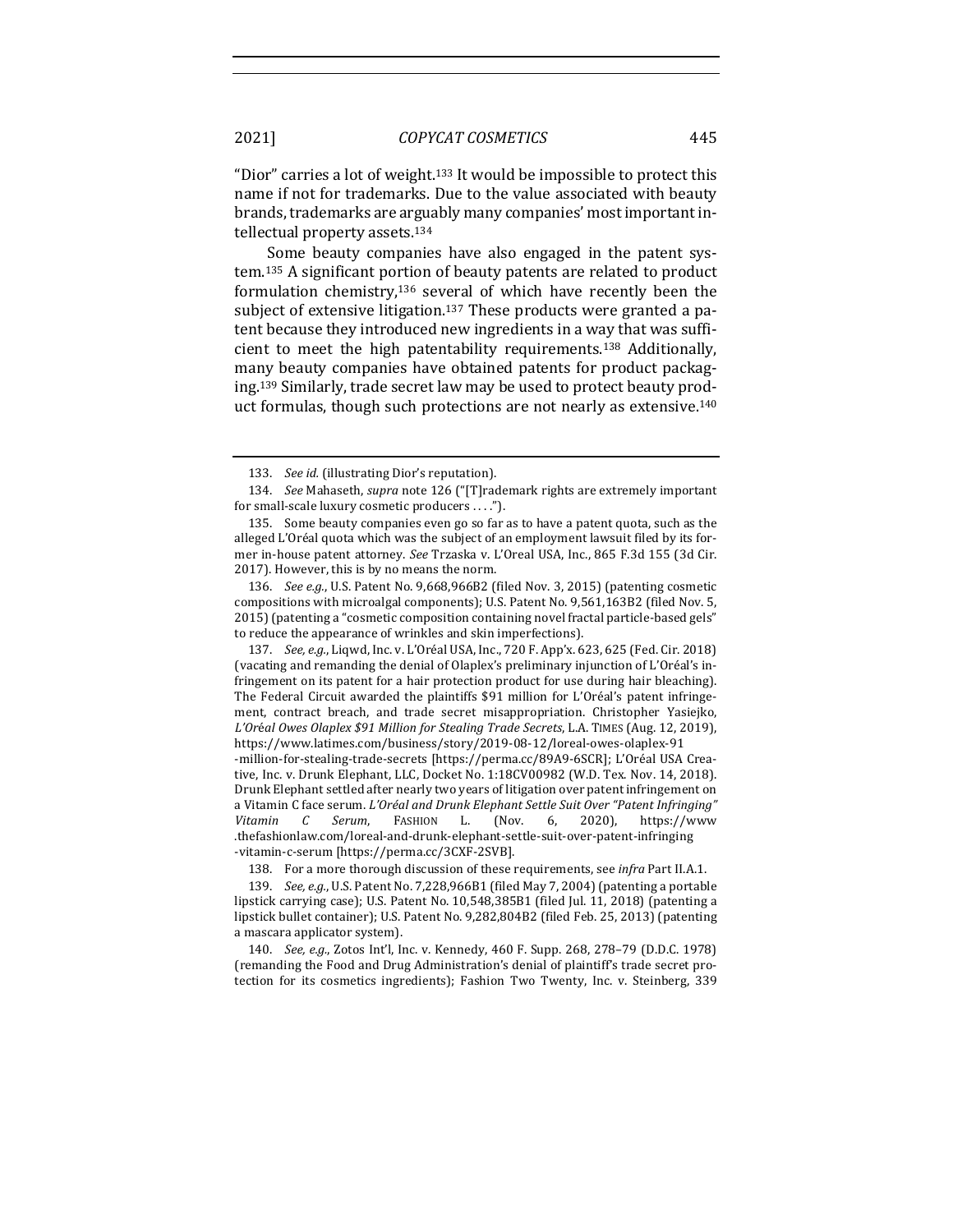Scholarship also suggests that body art, created using cosmetics, could receive copyright protection.<sup>141</sup>

Though the beauty industry has a hefty IP portfolio, those rights are typically limited to trademark protections for their brands, as well as some patent and trade secret protections for product formulas. However, due to substantive and practical issues in patent and trademark law, high-end brands cannot use those IP rights to exclude dupes.<sup>142</sup> As this Part has established, dupes are a growing issue in the beauty industry distinct from counterfeit and knockoff goods. Part II will expand this concept to show that dupes are substantively and practically unprotectable in the current intellectual property system.

## II. DUPES ARE OUTSIDE THE SCOPE OF INTELLECTUAL PROPERTY RIGHTS

As this Note has addressed, beauty dupes are a heavily debated, rising player in of the beauty industry.<sup>143</sup> Though the beauty industry heavily engages in the intellectual property system, those rights fail to protect even the most IP-savvy brands from dupes. This Section discusses substantive and practical issues in both patent and trademark law that make it impossible for brands to exclude dupes from the market.144

144. Copyright and trade secret laws, though important components of the American intellectual property system, are not addressed in the remainder of this Note. Cosmetic and beauty products are clearly outside the scope of copyrightable material. See 17 U.S.C.  $\S$  102(a) (defining the subject matter of copyright generally). Some international courts have found that art featured on product packaging may warrant copyright protections, but that is far from the norm. Islestarr Holdings Ltd. v. Aldi Stores Ltd.  $[2019]$  EWHC 1473  $[114]$  (Ch) (finding that the artistic design on a cosmetics case warranted copyright protection). Beauty companies may employ trade secret law to protect product formulas and business strategies. See, e.g., Tactica Int'l, Inc. v. Atl. Horizon Int'l, Inc., 154 F. Supp. 2d 586, 605 (2001) (litigating misappropriation of a beauty company's "customer lists and confidential price, discount and volume information relating to its transactions with suppliers, manufacturers, fulfillment houses and retailers."); Seed Beauty, LLC v. Coty, Inc., Docket No. 20VECV00721 (Cal. Super. Ct. filed

F.Supp. 836, 850 (E.D.N.Y. 1971) (discussing the trade secrets protections for five formulae used in the production of cosmetics, but nevertheless denying injunctive relief because whether the formulae were actually present in the defendant's products was an issue of fact).

<sup>141.</sup> See, e.g., Thomas F. Cotter & Angela M. Mirabole, Written on the Body: Intellec*tual Property Rights in Tattoos, Makeup, and Other Body Art, 10 UCLA ENT. L. REV. 97,* 103 (2003) ("An *original* pictorial work that is embodied in a tattoo or a facial makeup design, however, would appear to be copyrightable, as long as it is fixed in a tangible medium of expression such as a human body.").

<sup>142.</sup> *See* discussion *infra* Part II.

<sup>143.</sup> *See* discussion *supra* Part I.A.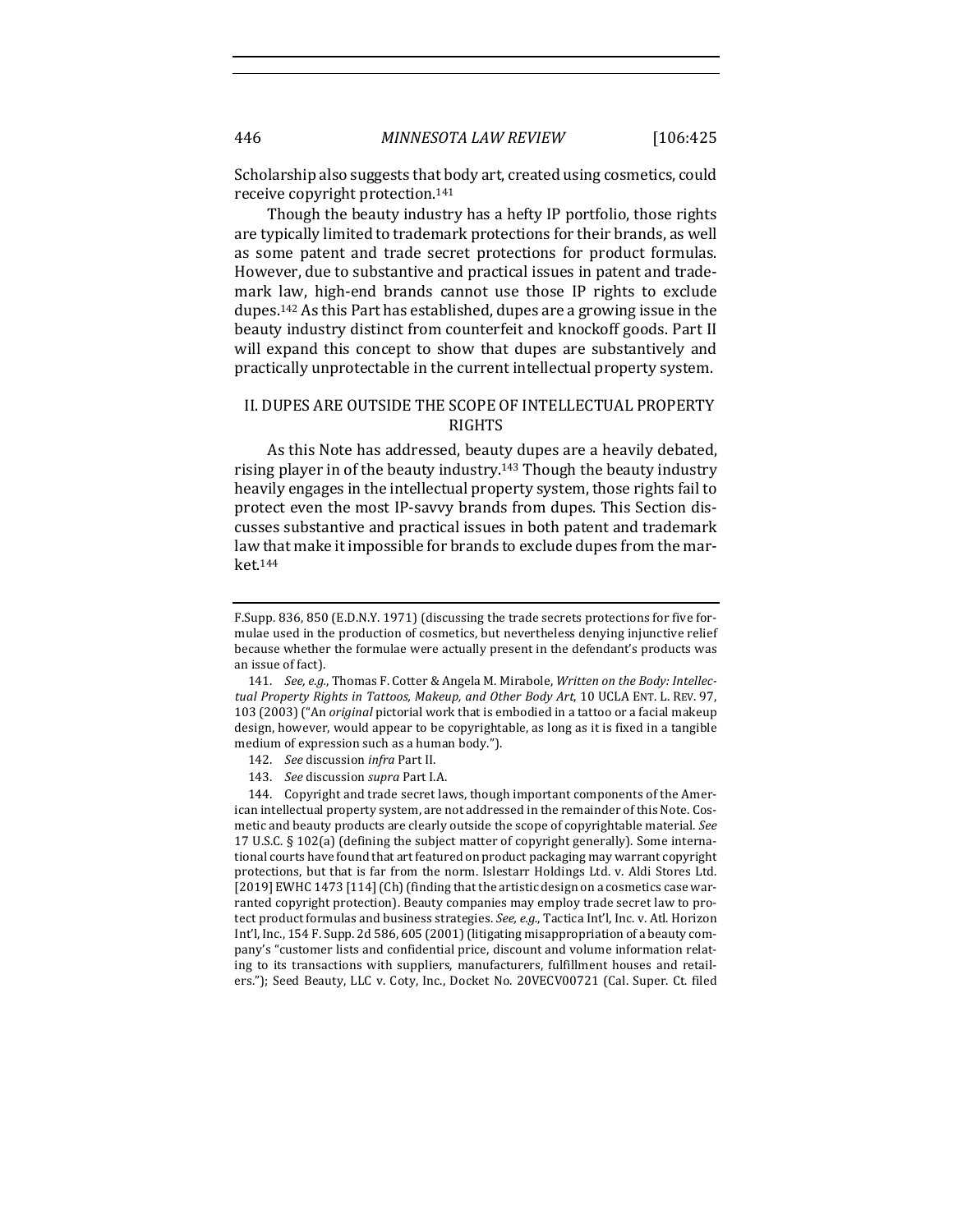#### A. PATENTS CANNOT ADEQUATELY PREVENT DUPES

As discussed, the beauty industry does have a small number of patents, particularly for product formulas and packaging.<sup>145</sup> However, patents are not a viable way to prevent beauty dupes because beauty products often do not meet the patenting nonobviousness requirement. Moreover, the leisurely patent registration process does not align with quickly changing beauty trends.

#### 1. Many Beauty Products Fail to Surpass the Nonobviousness Bar

To obtain a patent, an invention must meet several statutory patentability requirements. An invention must be patentable subject matter under 35 U.S.C. § 101,<sup>146</sup> novel under 35 U.S.C. § 102,<sup>147</sup> and nonobvious under  $35$  U.S.C. § 103, among other things.<sup>148</sup> A patent may not be obtained under  $\S$  103 if "the differences between the claimed invention and the prior art are such that the claimed invention as a whole would have been *obvious* ... to a person having ordinary skill in the art to which the claimed invention pertains."<sup>149</sup> In other words, an invention is generally not patentable if those practicing in the industry would have known to create the invention.<sup>150</sup> This provision is referred to as the nonobviousness requirement.

There are several factors that may be taken into consideration when determining if a patent is obvious. In deciding whether to issue

146. An invention is typically patentable if it is useful and if it is not a product of nature, law of nature, or abstract idea. See Bilski v. Kappos, 561 U.S. 593, 601-02 (2010) (noting that the three enumerated exceptions are judicial creations).

147. For an invention to be novel, it must not have been known or used by others, patented or described in a printed publication, on sale, or otherwise available to the public. 35 U.S.C. § 102(a); Structural Rubber Prods. Co. v. Park Rubber Co., 749 F.2d 707, 715-16 (Fed. Cir. 1984).

150. See 35 U.S.C. § 102(a) for what may constitute "prior art" which prevents patentability. "Prior art" broadly refers to any prior publication, sale, public use, or patent that describes the invention at issue, rendering it unpatentable because it lacks novelty. If something qualifies as "prior art" for the purposes of  $\S$  102 novelty analysis, it likely also constitutes prior art for the  $\S$  103 nonobviousness analysis.

June 30, 2020) (outlining a lawsuit alleging misappropriation of proprietary information); Seed Beauty, LLC v. KKW Beauty, LLC, Docket No. 20VECV00684 (Cal. Super. Ct. filed June 19, 2020) (outlining another lawsuit alleging misappropriation of proprietary information). However, trade secrets are not a useful tool in preventing against dupes that replicate color, smell, or consistency which are not secret qualities of a product.

<sup>145.</sup> *See e.g.*, U.S. Patent No. 7, 228, 966B1 (filed May 7, 2004) (patenting a lipstick container); U.S. Patent No. 9,561,163B2 (filed Nov. 5, 2015) (patenting composition of a product aimed at wrinkles).

<sup>148.</sup> *See* 35 U.S.C. §§ 101–103.

<sup>149. 35</sup> U.S.C. § 103 (emphasis added).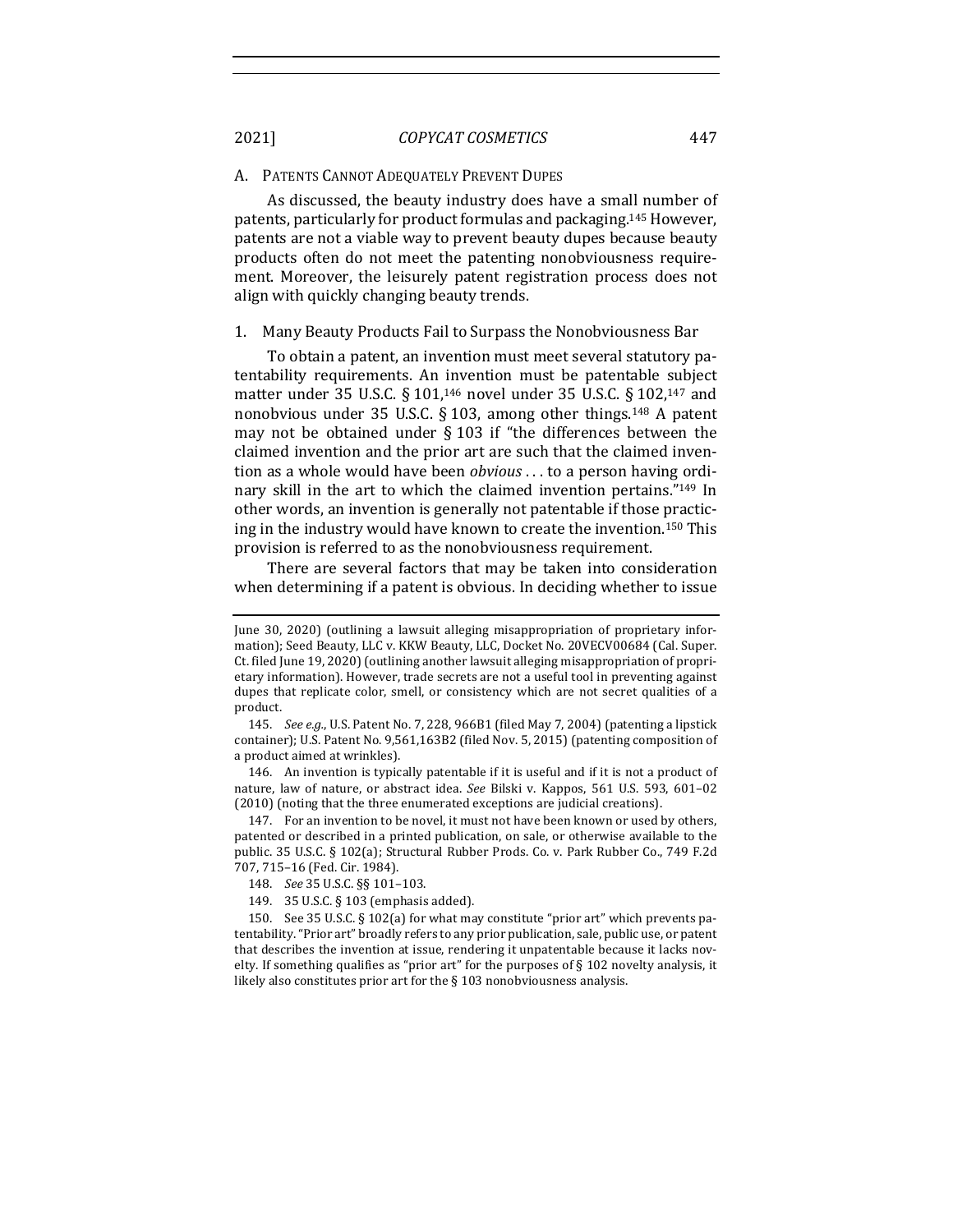a patent, the U.S. Patent and Trademark Office ("USPTO") may consider:  $(1)$  the scope and content of the prior art;  $(2)$  differences between the prior art and the claims at issue;  $(3)$  the level of ordinary skill in the art; and (4) secondary considerations, such as commercial success, failures of others in the field, and if others copy the invention.<sup>151</sup> The USPTO will not issue a patent unless the application meets this nonobviousness requirement. With regard to beauty products, the USPTO might consider: (1) what products are currently on the market or discussed on various beauty platforms; (2) the differences between the product described in the patent application and what is currently on sale; (3) the average skill level of a beauty company manufacturer, designer, or scientist; and (4) the product's commercial success. It is important to note that a product may be commercially successful but still not meet the patentability nonobviousness requirement;<sup>152</sup> even cult-favorite products may not be patentable.<sup>153</sup>

Given this high standard, most beauty products are unpatentable. The Supreme Court has generally found that inventions do not meet the requirement if they are a relatively predictable use and combination of elements used in past inventions.<sup>154</sup> Even if a high-end brand creates an incredible lipstick that is wildly popular and heavily duped, it still might not be patentable.

Of course, some beauty products are patentable because they incorporate a unique formula or other truly inventive ingredient.<sup>155</sup> But most beauty products are not nearly as inventive.<sup>156</sup> There are a finite number of ingredients frequently used in beauty products, especially

<sup>151.</sup> *See* Graham v. John Deere Co., 383 U.S. 1, 17-18 (1966) (outlining the various factors that courts may consider when determining if an invention fulfills the nonobviousness requirement for patentability).

<sup>152.</sup> *See id.* at 35-36 (stating that a device's wide success "do[es] not ... tip the scales of patentability).

<sup>153.</sup> The phrase "cult-favorite" is used primarily by beauty bloggers to refer to trendy, successful personal care products. See, e.g., Victoria Hoff, The Best Cult Beauty *Products Throughout History*, BYRDIE (Sept. 10, 2021), https://www.byrdie.com/ best-cult-beauty-products-of-all-time [https://perma.cc/GTL7-THYE] (noting the longevity of "cult-classic" beauty products).

<sup>154.</sup> KSR Int'l Co. v. Teleflex Inc., 550 U.S. 398, 401 (2007) ("A court must ask whether the improvement is more than the predictable use of prior art elements according to their established functions.").

<sup>155.</sup> *See* 35 U.S.C. § 101 ("Whoever invents or discovers any new and useful ... composition of matter, or any new and useful improvement thereof, may obtain a patent therefor, subject to the conditions and requirements of this title.").

<sup>156.</sup> *See* Strauss, *supra* note 14 ("[I]mitation has become rampant in the cosmetics industry.").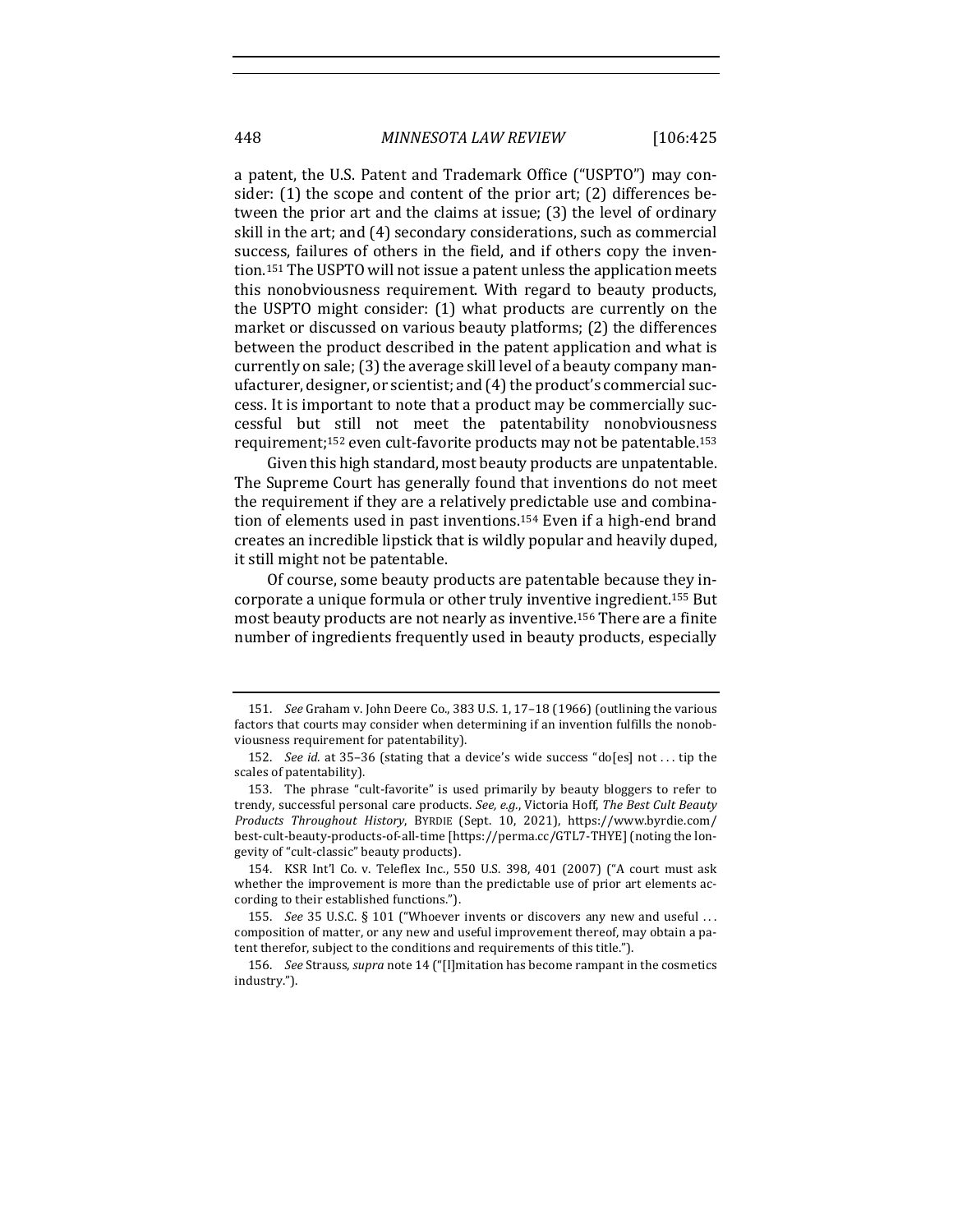cosmetics.<sup>157</sup> For example, a new eyeshadow is likely the same combination of ingredients as most other eyeshadows on the market but with a new color or shimmer.<sup>158</sup> Patent caselaw has held that "[w]hen there is a design need or market pressure to solve a problem and there are a finite number of identified, predictable solutions," the invention likely fails the  $\S$  103 nonobviousness requirement.<sup>159</sup> In this situation, the commonly-used ingredients and colors are "predictable solutions" since most cosmetics companies draw from the same list of ingredients.<sup>160</sup> Because there is market pressure to develop new cosmetics products, $161$  and there is a finite list of ingredients, most cosmetics products will not meet the  $\S 103$  nonobviousness requirement.<sup>162</sup> The USPTO will not grant a patent on these products. Thus, patents often cannot adequately protect against beauty dupes because the statutory nonobviousness requirement bars patentability for most products.

The Patent Prosecution Timeline Does Not Align with Quickly Changing Trends

Even if beauty products could easily be patented, it seems unlikely that most beauty companies would use this form of intellectual

<sup>157.</sup> *See* A. Panico, F. Serio, F. Bagordo, T. Grassi, A. Idolo, M. De Giorgi, M. Guido, M. Congedo & A. De Donno, *Skin Safety and Health Prevention: An Overview of Chemicals in Cosmetic Products*, 60 J. PREVENTATIVE MED. & HYGIENE E50, E51 (2019) (analyzing the ingredients in 283 different beauty products to determine common ingredients); Understanding the Ingredients in Skin Care Products, CLEVELAND CLINIC, https://my .clevelandclinic.org/health/articles/10980-understanding-the-ingredients-in-skin -care-products [https://perma.cc/N3NC-SXCY] (last reviewed Oct. 10, 2019) (listing the finite popular active ingredients used in skin care products currently on the market).

<sup>158.</sup> *See* Liesa Goins, *The Makeup of Makeup: Decoding Eye Shadow*, RADIANCE WEBMD, https://www.webmd.com/beauty/features/decoding-eye-shadow [https://perma.cc/UP6D-EUTQ] (listing the relatively finite different ingredients used in eyeshadow).

<sup>159.</sup> *Teleflex, Inc.*, 550 U.S. at 421.

<sup>160.</sup> *See Understanding the Ingredients in Skin Care Products, supra note* 157 (outlining common ingredients).

<sup>161.</sup> *See* Danziger, *supra* note 38 (discussing the projected 5-7% compound-annual-growth-rate for the beauty industry to reach or exceed \$800 billion by 2025).

<sup>162.</sup> See Cosmetic Patent Attorney: Everything You Need to Know, UPCOUNSEL, https://www.upcounsel.com/cosmetic-patent-attorney [https://perma.cc/5X3E -SDF6] (July 10, 2020) ("For instance, because using coconut oil in products marketed for skin care is already quite common, and many cosmetic and skin care companies are already marketing and selling products using this ingredient, a facial lotion using coconut oil cannot be patented for the use of that particular oil. Although, if that same facial lotion also uses a new type of plant resin that isn't yet commonly used, it may be patentable. The inventor will still need to show its originality, usefulness, and fulfill the other requirements.").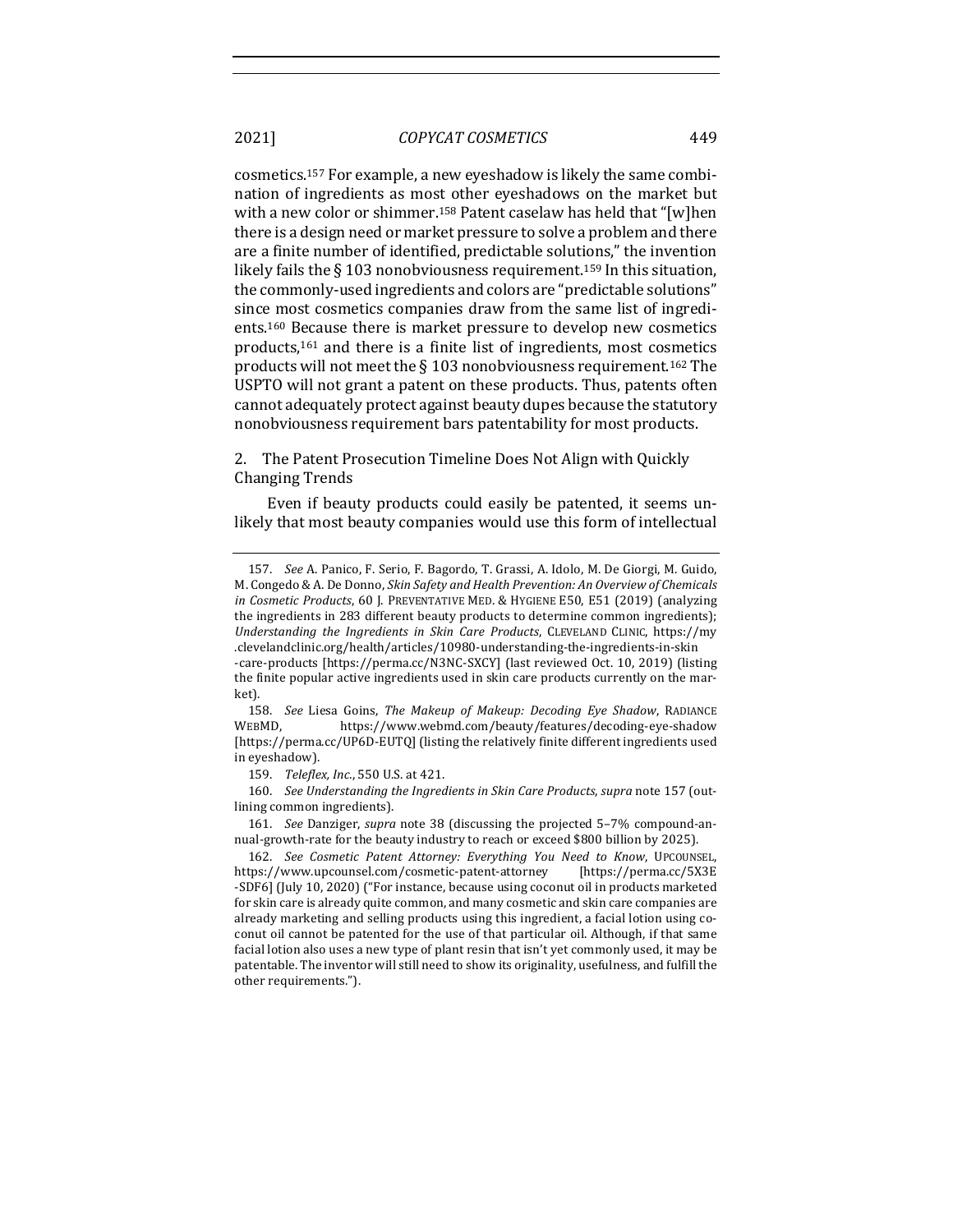property protection because of the lengthy patent prosecution timeline.<sup>163</sup> Undergoing the time intensive and expensive patenting process might not be a practical solution to prevent dupes.

Acquiring a patent is by no means a fast process.<sup>164</sup> The average patent application is pending with the USPTO for almost two years, but utility patents—the type of patent beauty companies would seek—can range from one to five years.<sup>165</sup> The chemicals used in most beauty products would be categorized under Technology Center 1700.<sup>166</sup> Technology Center 1700 has an even longer average application processing timeline ("patent pendency"): almost  $27$  months.<sup>167</sup> This timeline does not include the time spent developing the product and preparing the patent application.<sup>168</sup> If a beauty company develops a new lipstick on January 1 and submits patent application on January 31 (a particularly expeditious drafting process for most patent firms), the patent might not issue until two years (and thousands of dollars) later. And the beauty company could not be certain that USPTO would even issue the patent.<sup>169</sup> It is a very slow process.

In contrast, beauty trends change extremely quickly. Though historically beauty trends would last five to ten years, now trends go out of style within two years.<sup>170</sup> The industry is rapidly changing, and

166. *See Patent Technology Centers Management*, U.S. PAT. & TRADEMARK OFF. (July 20, 2018), https://www.uspto.gov/patents/contact-patents/patent-technology -centers-management [https://perma.cc/Y35W-9FEE].

167. Patents Pendency Data July 2021: Traditional Total Pendency by Technology *Center*, U.S. PAT. & TRADEMARK OFF., https://www.uspto.gov/dashboard/patents/ total-pendency-by-tc.html [https://perma.cc/CM6S-MUZ3].

168. *See U.S. Patent Prosecution Timeline: Everything You Need to Know, supra* note 163 (separating patent drafting from waiting for approval).

169. Powers, *supra* note 165.

170. Lauren Zumbach, *Beauty Companies Ramp up the Pace to Keep up with Faster Trends*, CHI. TRIB. (Feb. 21, 2017), https://www.chicagotribune.com/business/ct -ulta-fast-beauty-makeup-trends-0221-biz-20170217-story.html [https://perma.cc/ LV2K-KWGM] (quoting beauty industry analyst Karen Grant saying, "[w]e used to deal in trends that lasted five to 10 years .... Now, we think it's a long trend if it lasts 24 months.").

<sup>163.</sup> U.S. Patent Prosecution Timeline: Everything You Need to Know, UPCOUNSEL, https://www.upcounsel.com/us-patent-prosecution-timeline [https:// perma.cc/5FN3-HVKR] (estimating the time between "patent pending status and the mailing of the first Office Action" as 18-27 months).

<sup>164.</sup> *Id.* 

<sup>165.</sup> Patents Data, at a Glance July 2021, U.S. PAT. & TRADEMARK OFF., https://www.uspto.gov/dashboard/patents [https://perma.cc/E6V6-D2BD] (showing that the average traditional total pendency for patent applications is 23months); John Powers, The Short and Long Answers on Patent Applications, BEST LAWYERS (Aug. 8, 2018), https://www.bestlawyers.com/article/how-long-does-it-take-to-obtain-a -patent/2065 [https://perma.cc/6J3Z-6QC9].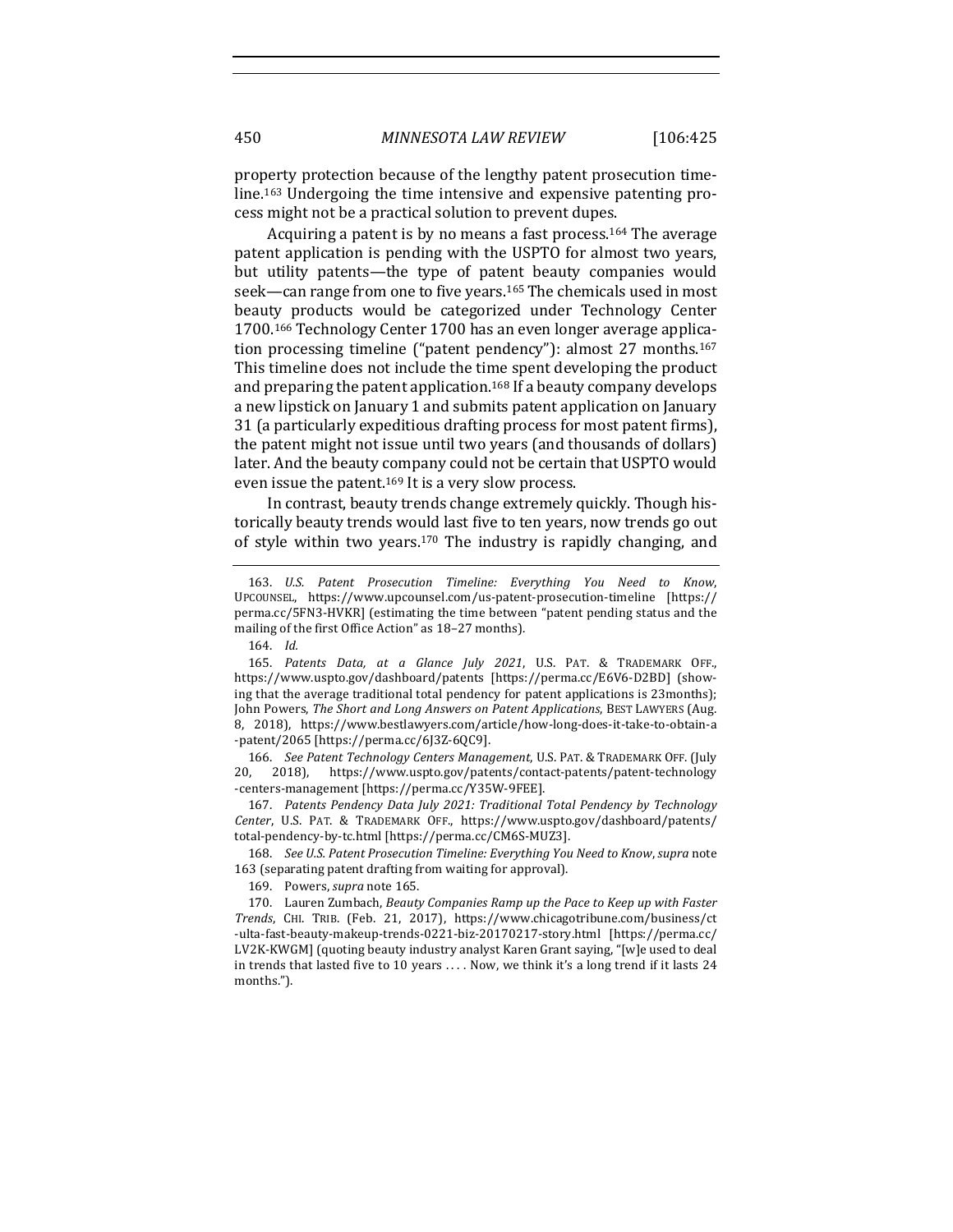small independent brands (that often spur new trends) increased by 42.7% in the mid-2010s.<sup>171</sup> Additionally, the beauty industry is moving towards more accessible e-commerce and natural ingredients, which has created a fast industry shift.<sup>172</sup> While some makeup artists have denounced trends,<sup>173</sup> or believe trends have become more niche and diverse,<sup>174</sup> there is no evidence that trends will die anytime soon.<sup>175</sup> Beauty companies need to develop and release products quickly to meet changing demands.

From a practical standpoint, it is not logical for a beauty company to spend over two years on a patent application for a product that may go out of style before the patent even issues. The cost of a patent application is fairly prohibitive for the small, independent beauty companies,<sup>176</sup> but even larger companies may choose to allocate that money towards intellectual property that will last after the trend dies, such as trademarks vital for brand development.<sup>177</sup> Because patents

174. *Id.* ("The theory is that because both social media and the beauty market itself are becoming so saturated with new brands, products, influencers, and looks (unicorn hair, rainbow highlighter), trends have become more niche and diverse. This allows consumers the chance to find something that specifically speaks to them, instead of being forced to copy Heidi Klum's heavy bangs, like everyone else.").

175. *See, e.g.*, Ama Kwarteng, 2020 Makeup Trends: 17 Looks You're About to See *Everywhere*, COSMOPOLITAN (Sept. 29, 2020), https://www.cosmopolitan.com/style -beauty/beauty/g29892877/makeup-trends-2020 [https://perma.cc/PV94-UMGW] (demonstrating that even large publications such as *Cosmopolitan* still acknowledge and report on trends).

<sup>171.</sup> *See* Richard Kestenbaum, *How the Beauty Industry Is Adapting to Change*, FORBES (June 19, 2017), https://www.forbes.com/sites/richardkestenbaum/2017/ 06/19/how-the-beauty-industry-is-adapting-to-change [https://perma.cc/8269 -F2U4] (noting that "independent brands were up 42.7%" in 2016).

<sup>172.</sup> *See id.* (discussing thoughts from beauty industry representatives on e-commerce and natural beauty products).

<sup>173.</sup> Amanda Montell, *The Death of Trends: How the Beauty Industry Is Redefining Our* Culture of Cool, BYRDIE (July 8, 2019), https://www.byrdie.com/trends-beauty -industry-influencers-makeup [https://perma.cc/U5VA-ZRCF] ("[A]s backstage makeup artists and hairstylists continue to deliver season after season of 'clean skin,' 'no-makeup makeup,' and imperfect 'real-girl' hair, there appears to be an overall shift in the culture of beauty trends toward embracing an inherently less 'trendy' sense of individuality.").

<sup>176.</sup> *See* Gene Quinn, *The Cost of Obtaining a Patent in the US*, IP WATCHDOG (Apr. 4, 2015), https://www.ipwatchdog.com/2015/04/04/the-cost-of-obtaining-a-patent -in-the-us [https://perma.cc/LB84-A9PW] (stating that the attorney's fees for filing alone can range from approximately  $$5,000$  to over  $$16,000$  depending on the complexity of the patent, excluding any foreign filing fees and maintenance fees).

<sup>177.</sup> For reasons that beauty companies are often encouraged to register a trademark, see *Trademark Considerations for Beauty Brands*, FORMULA BOTANICA, https://formulabotanica.com/trademark-considerations-beauty-companies [https://perma.cc/S5ZE-PERY] (noting the long-term savings potential associated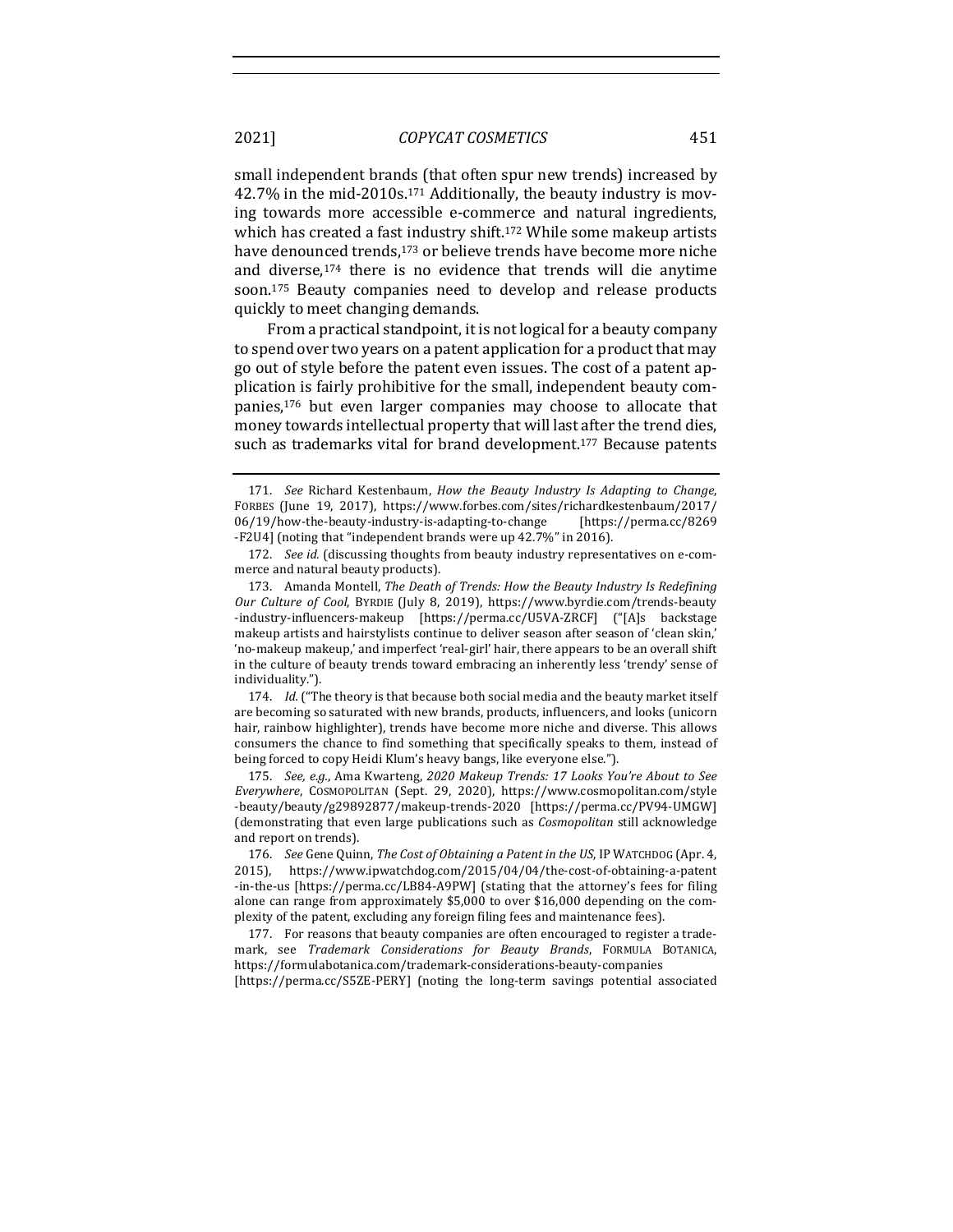are not a pragmatic property right for most beauty companies, they are not a good means of protecting prestigious brands against dupes.

One significant exception to this is patenting products with greater longevity. If a company develops an inventive moisturizer formula or creates a new cosmetics ingredient, undergoing the patent process might be beneficial since ingredients and formulas last longer than trends. They could still be used five, ten, or even twenty years down the line, or even after the patent expires. However, this is not generally the case with beauty dupes.<sup>178</sup> Beauty dupes try to recreate smells, consistencies, and colors.<sup>179</sup> Dupes do not recreate formulas or ingredients; they instead provide consumers with a cheaper means to achieve trendy looks.<sup>180</sup> Undergoing the patent prosecution process to protect these trends would be time intensive, expensive, and would likely fail due to the high nonobviousness requirement.

## B. DUPES ARE OUTSIDE THE SCOPE OF TRADEMARKS

Though trademarks are key in the beauty business, they are not a suitable solution to prevent dupes. There are two reasons for this. Firstly, there is no likelihood of confusion between dupes and the luxury brands.<sup>181</sup> Consumers know that they are purchasing from a dupe company and are excited to achieve the trendy look without the luxury brand's price-tag.<sup>182</sup> Secondly, dupes replicate functional aspects of a product which cannot be protected under trademark law. This Section also addresses some counterarguments that luxury brands may raise.

1. There Is No "Likelihood of Confusion" Between Dupes and High-End Brands

Existing beauty trademark litigation primarily surrounds the use of names, logos, and packaging.<sup>183</sup> To establish trademark infringement, a plaintiff must demonstrate that:  $(1)$  it has a valid and legally

with trademark ownership).

<sup>178.</sup> *See* Strauss, *supra* note 14 (linking copied products to trends).

<sup>179.</sup> See supra notes 15-16, 43-45 and accompanying text.

<sup>180.</sup> *See* Desu, *supra* note 16 (stating that a dupe is a cheaper alternative to a popular makeup product).

<sup>181.</sup> *See* Whitbread, *supra* note 20 (stating that many dupes are presented as such to consumers).

<sup>182.</sup> *See id.* (explaining that dupes are "celebrated as a cost-saving option for customers").

<sup>183.</sup> *See, e.g.*, Hard Candy, LLC v. Anastasia Beverly Hills, Inc., 921 F.3d 1343, 1352 (11th Cir. 2019) (detailing plaintiff's allegation that defendant's use of the phrase "hard candy" infringed on their mark); Sheree Cosmetics, LLC v. Kylie Cosmetics, LLC, No. 18-CV-9673(VEC), 2019 U.S. Dist. LEXIS 120855, at\*2-4 (S.D.N.Y. July 19, 2019) (litigating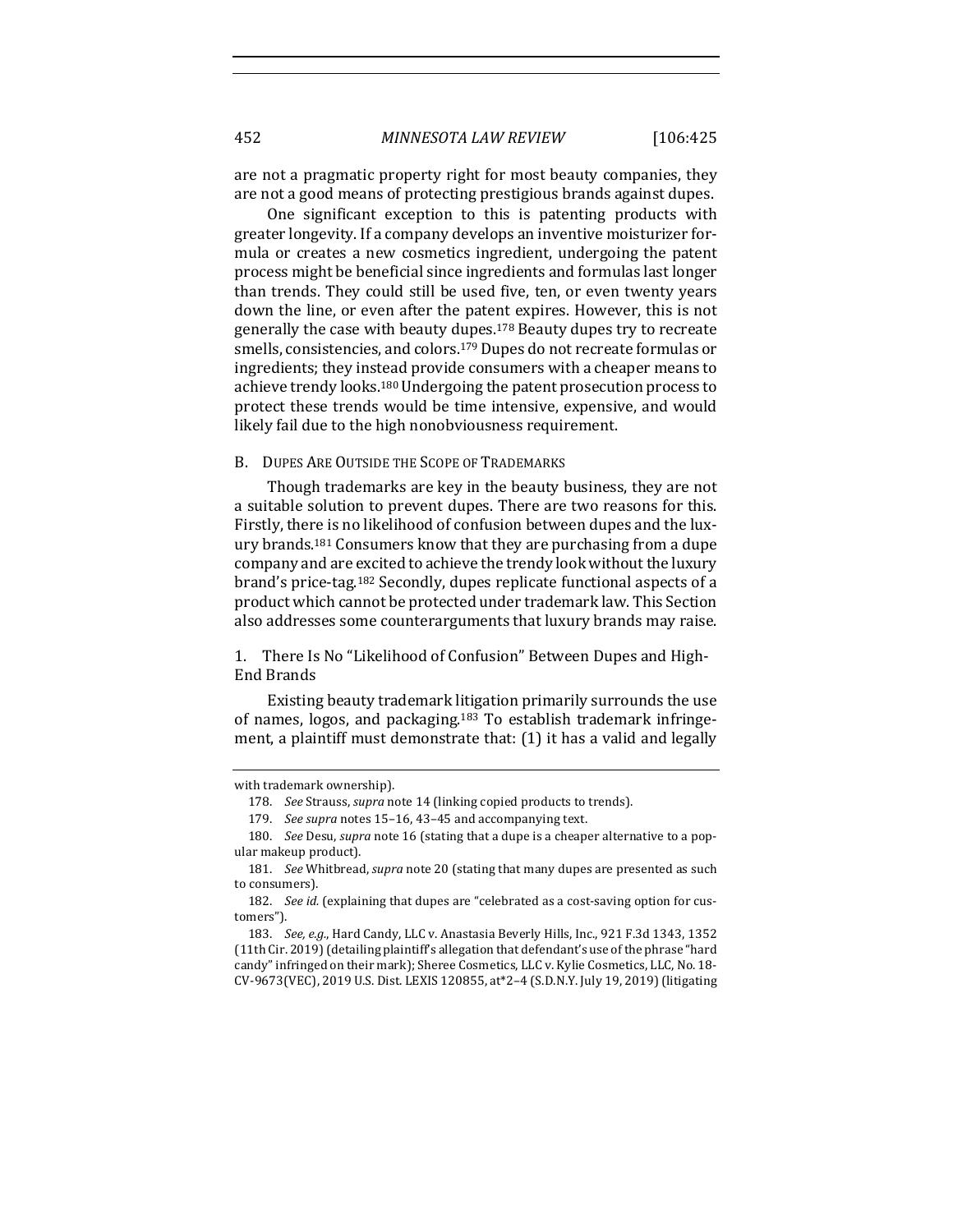protectable mark;  $(2)$  it owns the mark; and  $(3)$  the defendant's use of the mark to identify goods or services causes a *likelihood of confu*sion.<sup>184</sup> Recent litigation has heightened the standard for the third requirement. In October 2020, the Ninth Circuit held that plaintiff Arcona, Inc. was not entitled to relief from Farmacy Beauty's use of its registered trademark "EYE DEW."185 Though Farmacy's skincare product was also named "EYE DEW," the two companies' beauty products looked "nothing like each other, as their respective packaging feature[ed] different shapes, design schemes, text, and colors."<sup>186</sup> The court concluded that there was no actual likelihood of confusion despite the fact that the brands used the same name for the same type of product.<sup>187</sup> Consumers would not be confused because of the vastly different packaging.<sup>188</sup> Though not yet addressed by other courts, this suggests a movement towards no presumption of consumer confusion unless two products are identical, even if a similar product uses the same name or packaging.<sup>189</sup>

As a result of *Arcona*, prestigious brands may have a harder time establishing that dupe companies infringed their valid trademarks. Most consumers know they are purchasing a dupe instead of the original product.<sup>190</sup> That is the purpose of a dupe.<sup>191</sup> Consumers seek out dupes using websites and YouTube channels dedicated to finding dupes to track down the perfect product to replicate an expensive trend;<sup>192</sup> there is no likelihood of confusion. Consequently, there is no

188. *Id.* at 1080-81.

the "BORN TO SPARKLE" mark); 2die4kourt v. Hillair Cap. Mgmt., LLC, SACV 16-01304 JVS(DFMx), 2016 U.S. Dist. LEXIS 118211, at \*13 (C.D. Cal. Aug. 23, 2016) (litigating Kardashian trademarks); Xtreme Lashes, LLC v. Xtended Beauty, Inc., 576 F.3d 221, 226 (5th Cir. 2009) (litigating whether plaintiff's marks were infringed by use of similar language on defendant's product); Sally Beauty Co. v. Beautyco, Inc., 304 F.3d 964, 970-71 (10th Cir. 2002) (outlining Sally Beauty's lawsuit for use of "GENERIX" name); Beauty Time v. Vu Skin Sys., No. 96-1447, 1996 U.S. App. LEXIS 25974, at \*1-2 (Fed. Cir. Sept. 16, 1996) (discussing a jurisdictional issue in a trademark lawsuit).

<sup>184.</sup> A & H Sportswear, Inc. v. Victoria's Secret Stores, Inc., 237 F.3d 198, 210 (3d Cir. 2000) (emphasis added).

<sup>185.</sup> Arcona, Inc. v. Farmacy Beauty, LLC, 976 F.3d 1074, 1081 (9th Cir. 2020).

<sup>186.</sup> *Id.* at 1076.

<sup>187.</sup> *Id.* at 1081.

<sup>189.</sup> *Id.* It should be noted that Arcona has not yet been extensively discussed by other courts and could be an outlier.

<sup>190.</sup> *See* Witbread, *supra* note 20 (describing consumer purchases of dupes as a "decision"). 

<sup>191.</sup> *See supra* notes 52-55 and accompanying text.

<sup>192.</sup> See supra note 60 and accompanying text.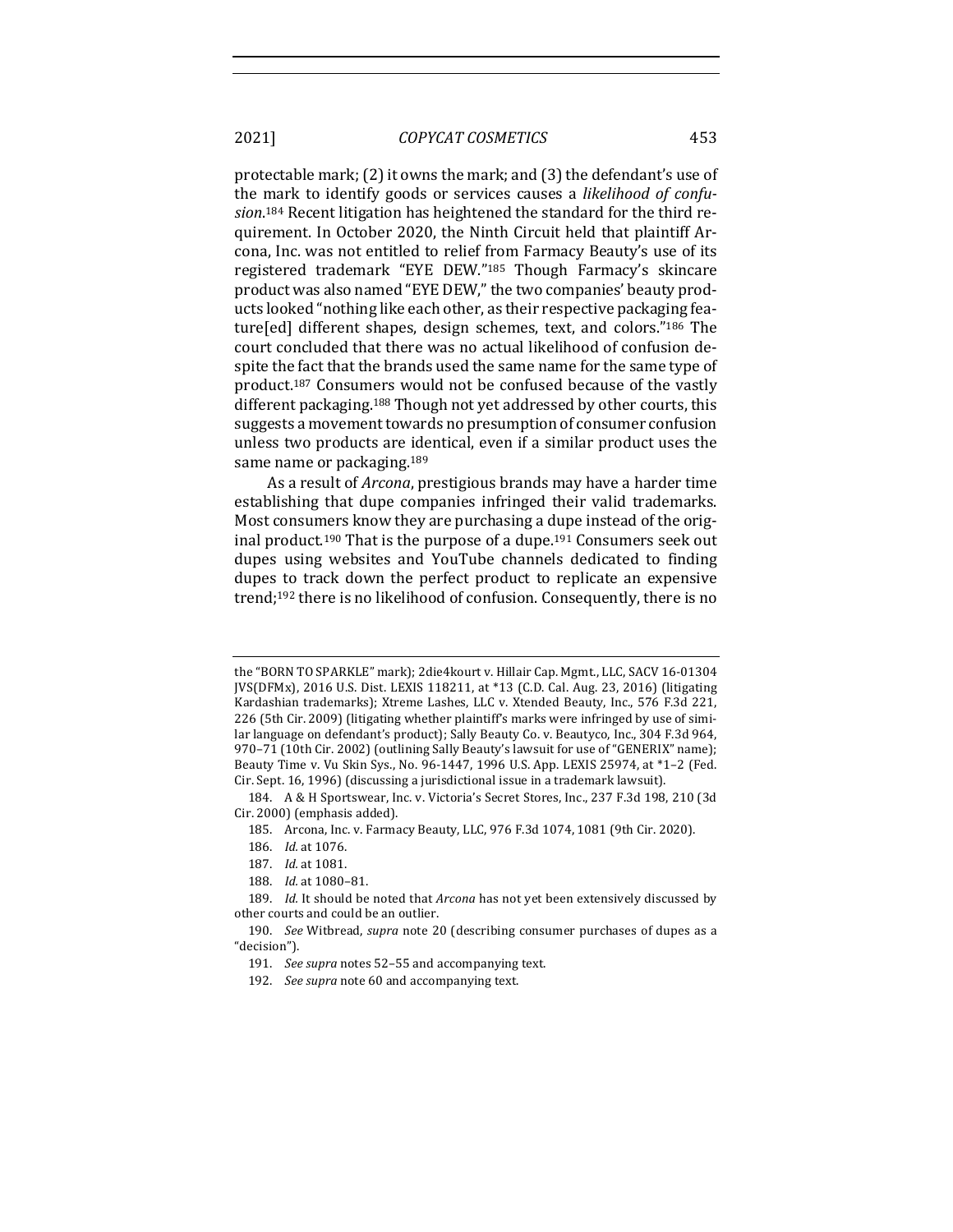trademark infringement. For a dupe company to face infringement liability, it would need to not only replicate the product but also copy other aspects of the original such as the name, logo, or packaging which may be subject to trademark protection.<sup>193</sup> But generally, dupes do not try to trick the consumer.<sup>194</sup> As a result, prestigious brands will be unable to establish the necessary likelihood of confusion element in infringement litigation.

2. High-End Brands Cannot Trademark the Functional Aspects of Their Products That Dupes Replicate

Trademarks are also not an effective strategy to prevent beauty dupes due to substantive limitations in trademark law. Trade dress is the subsect of trademark law that protects the commercial look and feel of a product, such as its design and packaging.<sup>195</sup> However, trade dress does not include protection for the functional components of a product.<sup>196</sup> To establish trade dress protections, the owner must demonstrate that which they seek to protect is nonfunctional by showing that it "is merely an ornamental, incidental, or arbitrary aspect of the device."<sup>197</sup> In the beauty industry, trade dress protections have included hair product bottles,<sup>198</sup> beauty cream containers,<sup>199</sup> and other types of product packaging.<sup>200</sup> However, trade dress cannot cover what is inside the bottle or container; trade dress may protect a lipstick tube but it cannot protect the exact shade of red inside.

<sup>193.</sup> *See Trademark Basics, supra* note 130 (listing what may qualify as a mark).

<sup>194.</sup> *See Arcona*, 976 F.3d at 1080-81 (noting that dupes come in distinctive packaging unlikely to confuse consumers).

<sup>195.</sup> For example, one of the strongest trade dress protections is the distinct Coca-Cola bottle. See Trade Dress: Everything You Need to Know, UPCOUNSEL, https:// www.upcounsel.com/trade-dress [https://perma.cc/WNF3-YM8X] ("[T]rade dress is concerned with the promotional aspects, or image, of a product or service  $\dots$ .").

<sup>196.</sup> *See* Traffix Devices, Inc. v. Mktg. Displays, Inc., 532 U.S. 23, 29 (2001); *see also* 15 U.S.C. § 1052(e) ("No trademark  $\ldots$  shall be refused registration on the principal register on account of its nature unless it ... consists of a mark which ... comprises any matter that, as a whole, is functional.").

<sup>197.</sup> *Traffix Devices, Inc.*, 532 U.S. at 30.

<sup>198.</sup> *See* Sally Beauty Co. v. Beautyco, Inc., 304 F.3d 964, 979 (10th Cir. 2002) (commenting that the bottles have extremely similar shapes and colors).

<sup>199.</sup> Olay Co. v. Cococare Prods., No. 81 Civ. 1402, 1983 U.S. Dist. LEXIS 17613, at \*25–30 (S.D.N.Y. Apr. 19, 1983). 

<sup>200.</sup> Moroccanoil, Inc. v. Zotos Int'l, Inc., 230 F. Supp. 3d 1161, 1168–70 (C.D. Cal. 2017) (litigating hair oil packaging); L'Oréal USA, Inc. v. Trend Beauty Corp., No. 11 Civ. 4187 (RA), 2013 U.S. Dist. LEXIS 115795, at \*64-65 (S.D.N.Y. Aug. 15, 2013) (litigating perfume packaging); Bath & Body Works Brand Mgmt. v. Advanced Beauty, No. 2:13cv-135, 2013 U.S. Dist. LEXIS 200697, at \*11-12 (S.D. Ohio Oct. 10, 2013) (litigating lotion packaging).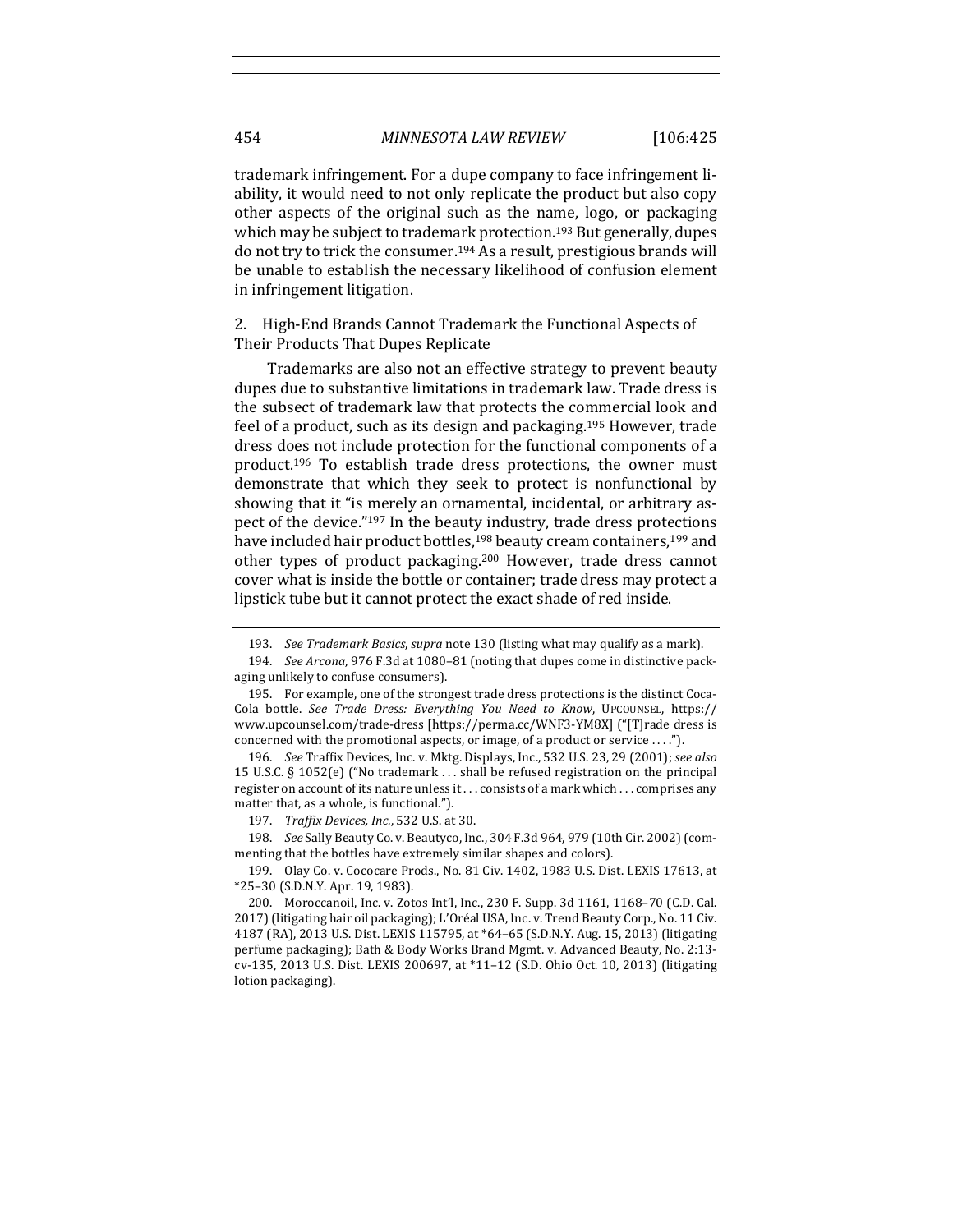Trade dress cannot thwart beauty dupes due to its inability to cover functional aspects of a product. In fact, beauty dupes typically *only* replicate the functional aspects of a product.<sup>201</sup> Courts have recognized two forms of functionality: (1) components that are "essential to the use or purpose of the device or when it affects the cost or quality of the device;" and (2) components whose exclusive use would constitute a "significant non-reputation-related disadvantage" to competitors.<sup>202</sup> Under the first form of functionality, most courts would deem beauty products' color, consistency, or shimmer functional because they are essential to the use and purpose of the product.<sup>203</sup> These qualities are what dupes replicate.<sup>204</sup> Furthermore, courts have specifically held that a color cannot be trademarked if the color is a functional aspect of a product.<sup>205</sup> Subsequently, if a high-end beauty company creates, for example, an emerald green eyeliner, it cannot use trade dress to prevent a dupe company from creating its own emerald green product. The purpose of the product is to outline consumers' eyes in emerald green, so the color *is* its function.

## 3. Two (Losing) Counterarguments: Post-Sale Confusion and Dilution

Prestigious brands will likely raise two arguments in their request to prevent dupes from entering the market: post-sale confusion and dilution. The Lanham Act protects against several types of consumer confusion, including point-of-sale confusion, initial interest confusion, and post-sale confusion.<sup>206</sup> Post-sale confusion refers to confusion that occurs in the post-sale context.<sup>207</sup> This is very applicable to beauty dupes. For instance, imagine if Charlotte Tilbury—a

<sup>201.</sup> *See supra* notes 16–18 and accompanying text.

<sup>202.</sup> Abercrombie & Fitch Stores, Inc. v. Am. Eagle Outfitters, Inc., 280 F.3d 619, 641 (6th Cir. 2002) (quoting Qualitex Co. v. Jacobsen Prods. Co., 514 US. 159, 165 (1995)). 

<sup>203.</sup> *See supra* notes 16-18 and accompanying text.

<sup>204.</sup> *Id.*

<sup>205.</sup> *Qualitex Co.*, 514 U.S. at 169-70. A color may be trademarked if it is nonfunctional and has acquired secondary meaning. *Id.* at 171-72.

<sup>206.</sup> Point-of-sale confusion refers to consumers who are confused as to the origin of the product at the time they purchase it. Initial interest confusion typically refers to when the consumer is initially confused, but then becomes aware of the true origin of a good or service before purchasing it. Malletier v. Burlington Coat Factory Warehouse Corp., 426 F.3d 532, 537 n.2 (2d Cir. 2005).

<sup>207.</sup> *See, e.g.*, Lois Sportswear, U.S.A., Inc. v. Levi Strauss & Co., 799 F.2d 867, 874, 876 (2d Cir. 1986) (affirming that post-sale confusion is actionable confusion under the Lanham Act, and applying it to a designer jean back pocket design, noting "in the post-sale context a consumer seeing appellants' jeans on a passer-by might think that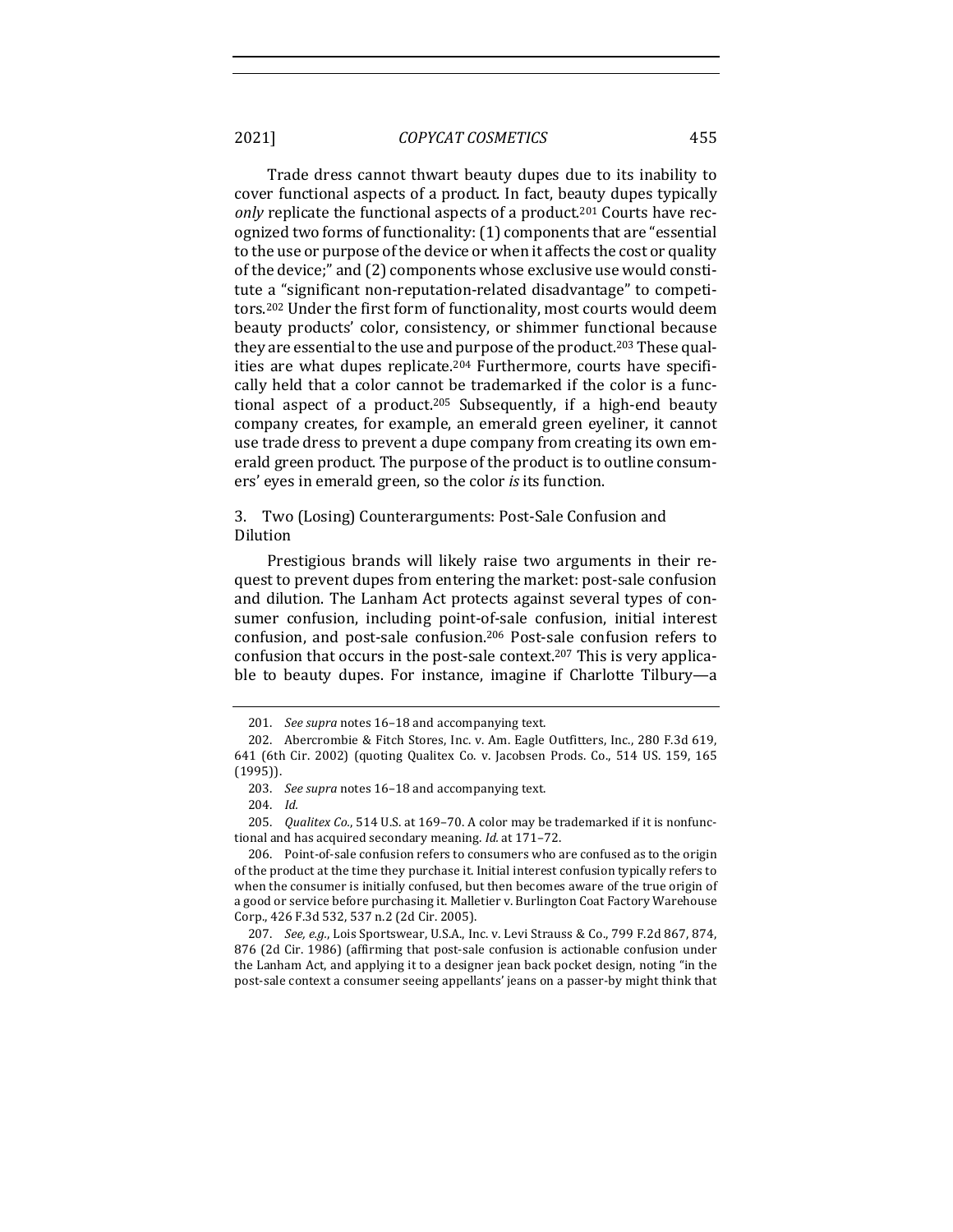well-known and respected cosmetics company<sup>208</sup>—released a distinct plum-colored lipstick. Perhaps Charlotte Tilbury had a very impressive marketing campaign and became known as *the* plum-colored lipstick company. If you saw a fashion-forward woman walking down the street wearing plum-colored lipstick, you might assume she is wearing the Charlotte Tilbury plum lipstick. However, maybe the woman was actually wearing a \$3 dupe purchased at her local drug store. This would be post-sale confusion.<sup>209</sup> Even though the individual who purchased the lipstick knows it is a dupe, you might be tricked into thinking it was the Charlotte Tilbury product. Since this type of confusion is actionable under the Lanham Act, Charlotte Tilbury may seek damages from the dupe company.

However, Charlotte Tilbury's claims would likely fail. Charlotte Tilbury likely could not demonstrate the color had acquired sufficient secondary meaning, which is required for colors to receive trademark protection.<sup>210</sup> Moreover, as this Note has previously demonstrated, beauty product colors are unprotectable under trademark law because they are functional.<sup>211</sup> Consequently, even if there is post-sale confusion it is not actionable because the high-end company does not have a valid, protectable trademark.

Prestigious brands may also argue trademark dilution by blurring. The Trademark Dilution Revision Act of 2006 amended 15 U.S.C. § 1125 to allow injunctive relief for owners of famous trademarks in the event their famous marks are likely to cause dilution by blurring.<sup>212</sup> Dilution by blurring is an "association arising from the similarity between a mark or trade name and a famous mark that impairs the distinctiveness of the famous mark  $\dots$ "213 Judge Posner explained dilution by blurring is actionable because "consumer search costs will rise if a trademark becomes associated with a variety of unrelated

the jeans were appellee's long-awaited entry into the designer jeans market segment").

<sup>208.</sup> *See* Howard, *supra* note 20 (commenting on the quality of Charlotte Tilbury). 209. See Levi Strauss & Co., 799 F.2d at 874 for a similar example.

<sup>210.</sup> Qualitex Co. v. Jacobson Prods. Co., 514 U.S. 159, 171-72 (1995) (holding that

colors alone can receive trademark protection if they have acquired secondary meaning). Secondary meaning "is acquired when in the minds of the public, the primary significance of a product feature  $\dots$  is to identify the source of the product rather than the product itself." *Id.* at 163 (quoting Inwood Laboratories, Inc. v. Ives Laboratories, Inc., 456 U.S. 844, 851 n.11 (1982)).

<sup>211.</sup> *See* discussion *supra* Part II.B.2.

<sup>212. 15</sup> U.S.C. § 1125(c)(1).

<sup>213. 15</sup> U.S.C. §  $1125(c)(2)(B)$ . The statute also notes "a mark is famous if it is widely recognized by the general consuming public of the United States as a designation of source of the goods or services of the mark's owner." 15 U.S.C.  $\S 1125(c)(2)(A)$ .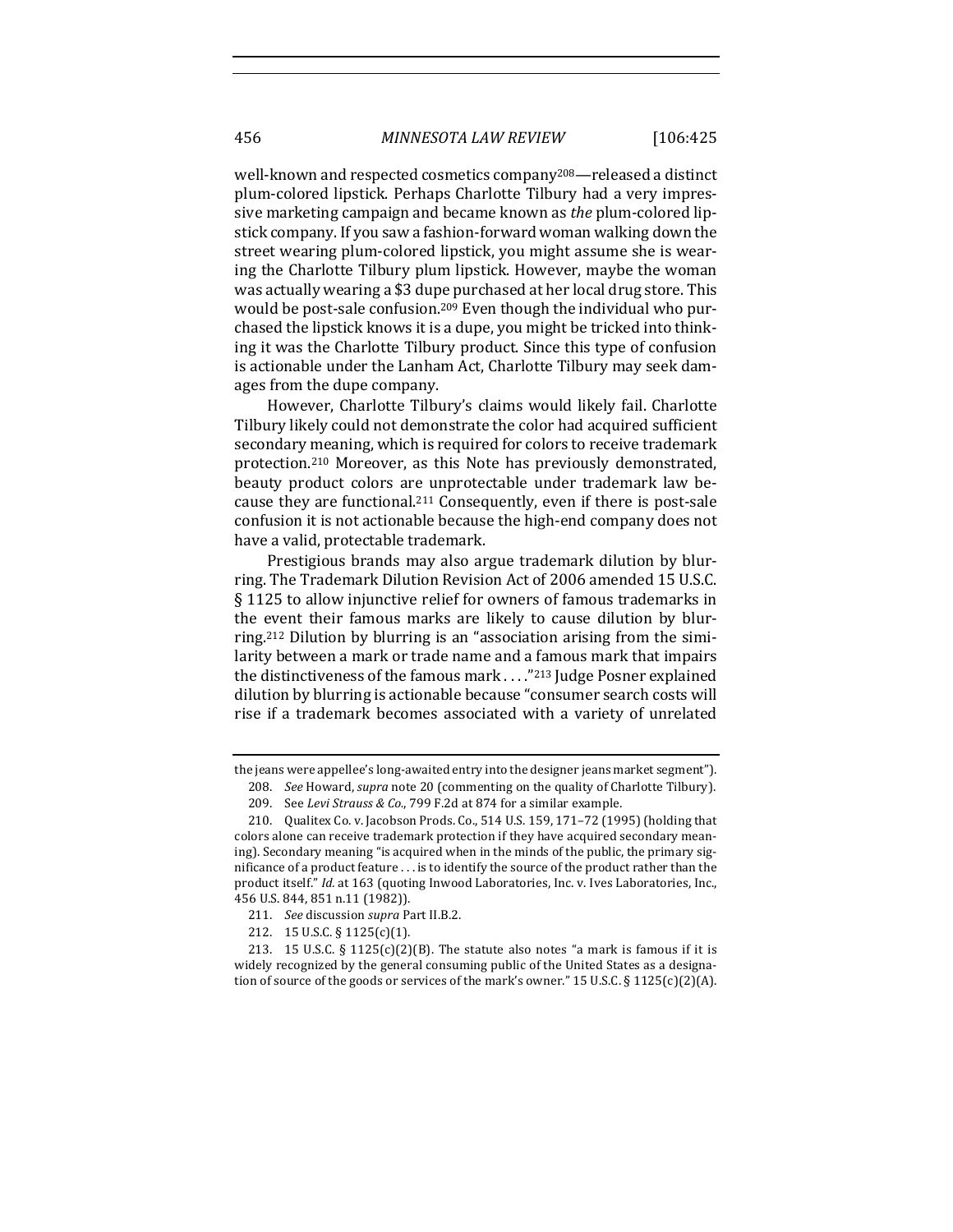products."<sup>214</sup> Typically, dilution by blurring occurs when a famous trademark is used in a different industry.<sup>215</sup> For example, famous beauty company Dior might obtain injunctive relief if another company released a line of kitchen knives called "Dior." However, dilution by blurring is not a winning case against dupes because the products are not unrelated.<sup>216</sup> Both high-end brands and dupes are in the beauty industry.<sup>217</sup> Thus, dilution is a losing argument.

Trademarks can provide brand protection and they are a useful tool for beauty companies to safeguard names, logos, and slogans.<sup>218</sup> But trademark, and specifically trade dress, cannot prevent against beauty dupes.<sup>219</sup> To reiterate, trademarks are not a viable protection against dupes because: (1) the "likelihood of confusion" requirement to establish infringement prevents most luxury brands from recovering remedies from dupe companies; and (2) substantive trade dress law prevents trademark protection for the functional aspects of products which dupes replicate.<sup>220</sup> Thus, beauty dupes are almost certainly outside the scope of trademark protection. Moreover, this Part demonstrated that patents cannot prevent dupes due to the high nonobviousness requirement and the slow patenting process.<sup>221</sup> Therefore, there are limitations in both trademark and patent law that make dupes unpreventable.

## III. THE EMERGENCE OF INTELLECTUAL PROPERTY **NEGATIVE SPACE**

Some have compared beauty dupes to fashion knockoffs,<sup>222</sup> which are in the realm of intellectual property negative space.<sup>223</sup> This

- 219. *See* discussion *supra* Part II.B.2.
- 220. *See* discussion *supra* Part II.B.
- 221. *See* discussion *supra* Part I.A.1.

<sup>214.</sup> Ty Inc. v. Perryman, 306 F.3d 509, 511 (7th Cir. 2002).

<sup>215.</sup> *See Trademark Dilution (Intended for a Non-Legal Audience)*, INT'L TRADEMARK Ass'N (Nov. 9, 2020), https://www.inta.org/fact-sheets/trademark-dilution -intended-for-a-non-legal-audience [https://perma.cc/CPN4-HRDC] (giving examples of dilution across industries).

<sup>216.</sup> *See supra* notes 14-18 and accompanying text.

<sup>217.</sup> *Id.* 

<sup>218.</sup> *See Trademark Basics, supra* note 130 (explaining that a trademark includes words, names, and symbols).

<sup>222.</sup> *See Budding New (Legal) Trend, supra* note 25 ("Not unlike fast fashion, which falls in a space of legally permissible copying, much of the market's dupes are perfectly  $\text{legal} \dots$ .").

<sup>223.</sup> *See* Raustiala & Sprigman, *supra* note 26, at 1775 (commenting that the fashion industry and IP law fail to protect fashion designs).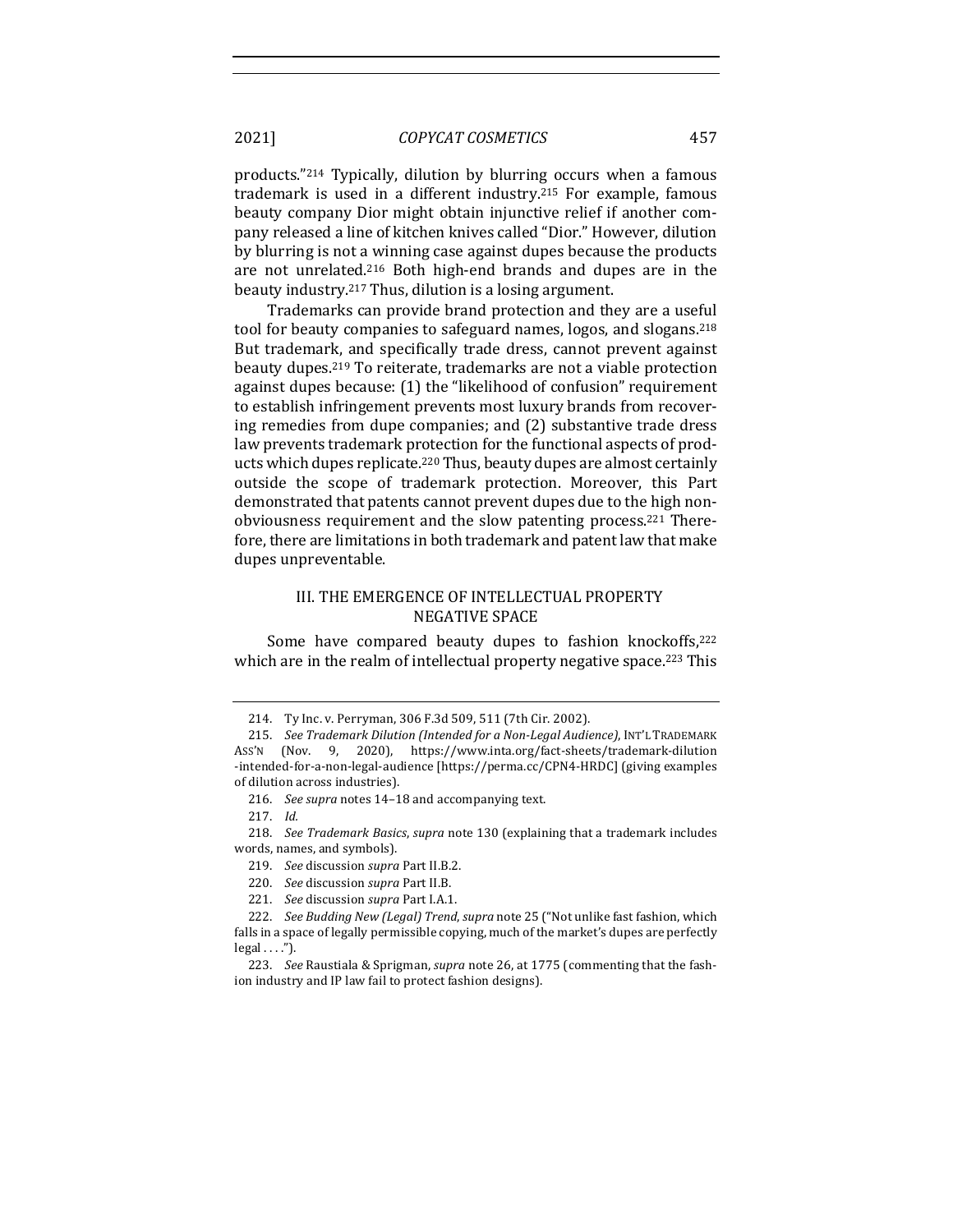458 *MINNESOTA LAW REVIEW* [106:425

Part explores negative space to better understand if it could encompass beauty products. Legal scholarship has identified many areas, primarily in creative fields, that thrive despite their lack of formal intellectual property protection. These areas are wildly diverse, ranging from magic tricks<sup>224</sup> and academic science,<sup>225</sup> to hip hop mixtapes<sup>226</sup> and roller derby pseudonyms.<sup>227</sup> These areas are referred to as intellectual property negative spaces.<sup>228</sup> Until just a few years ago, these legal studies were treated as a curiosity. However, legal scholarship is now starting to realize the light negative spaces shed on foundational IP questions.<sup>229</sup> This Part defines negative space, discusses the important role that negative space plays in greater intellectual property scholarship, and summarizes some of the theories for why these spaces thrive. This Part concludes by arguing the beauty industry should be added to the list because most beauty products are unprotectable under current IP laws, but the industry is still actively growing. 

## A. DEFINING NEGATIVE SPACE

By its very nature, "negative space" is hard to define. It is obscure; it describes that which exists outside of the law. The phrase "negative space" was first used in IP scholarship in 2006.<sup>230</sup> Renowned IP scholars Kal Raustiala and Christopher Sprigman coined the term in relation to fashion design, which is one of the most notorious negative

226. Horace E. Anderson, Jr., "Criminal Minded?": Mixtape DJs, the Piracy Paradox, and Lessons for the Recording Industry, 76 TENN. L. REV. 111, 113-14 (2008) (discussing broadly the copyright issues in mixtape production and the hip-hop industry at large).

<sup>224.</sup> Jacob Loshin, *Secrets Revealed: Protecting Magicians' Intellectual Property Without Law, in LAW AND MAGIC: A COLLECTION OF ESSAYS 123, 134-39 (Christine A. Cor*cos ed., 2010) (describing generally the social norms that exist in the magic industry that protect magicians' tricks without any formal intellectual property laws).

<sup>225.</sup> See Keith Aoki, Authors, Inventors, and Trademark Owners: Private Intellectual Property and the Public Domain, Part II, 18 COLUM. VLA J.L. & ARTS 191, 207 (1994) (discussing how academic science is not driven by patent law due to its unpatentability yet is still thriving due to the scientists' desires for professional recognition, grants, and funding, among other factors).

<sup>227.</sup> See David Fagundes, Talk Derby to Me: Intellectual Property Norms Governing *Roller Derby Pseudonyms*, 90 TEX. L. REV. 1093, 1095-98 (2012) (discussing the emergence of IP norms and the ways that the roller derby community protects derby names). 

<sup>228.</sup> *See id.* at 1096 (remarking that areas with informal property for intangibles that remain untouched by IP law operate in the negative space).

<sup>229.</sup> Raustiala & Sprigman, *supra* note 28, at 313 ("Most importantly, negative space scholarship reverses the lens of traditional IP scholarship.").

<sup>230.</sup> *Id.*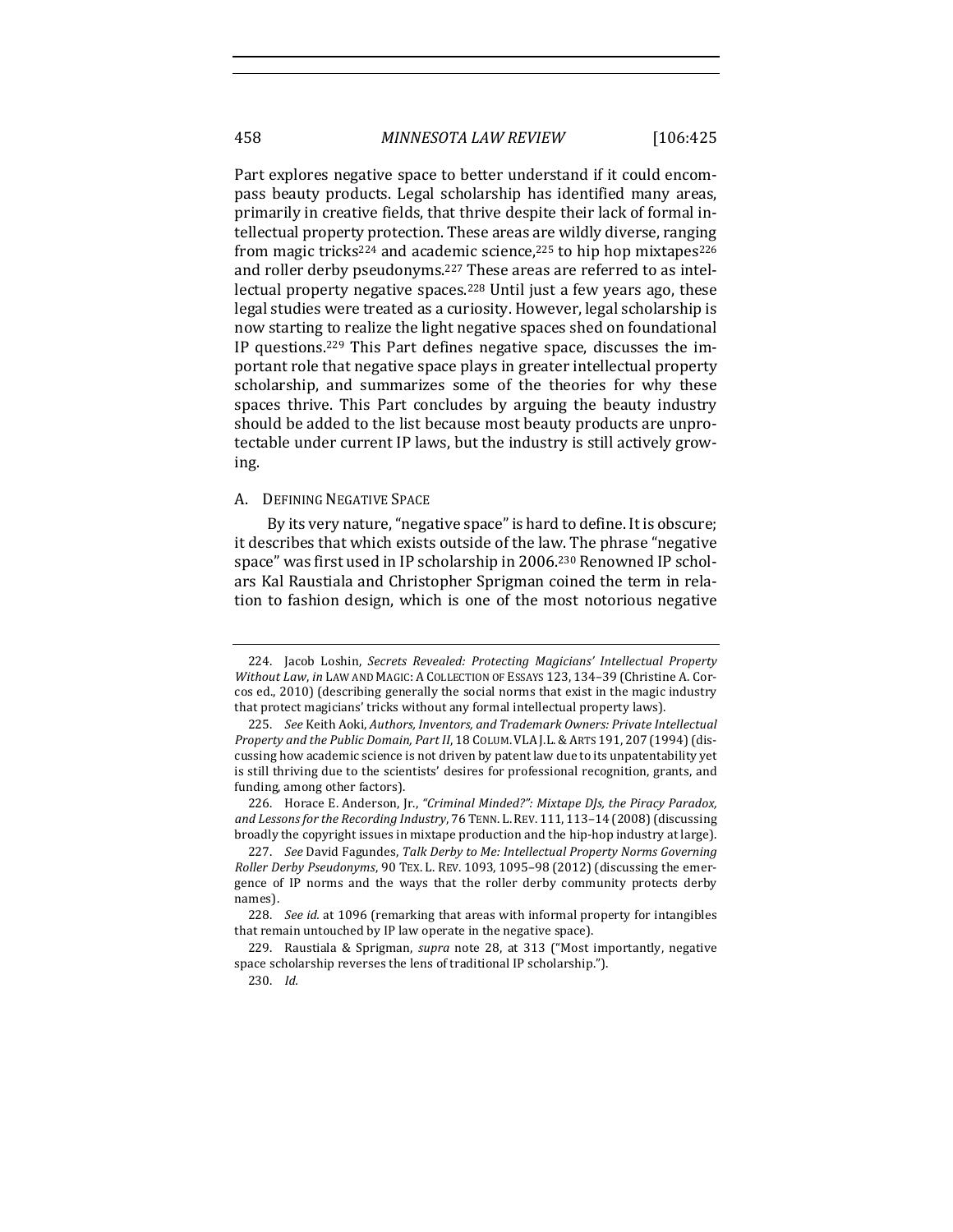spaces due to its prominence, cultural and economic significance, and lack of intellectual property protection.<sup>231</sup>

Perhaps a useful first step in thinking about how different industries fit with different IP rules is to consider why and when industries are left out of the IP system altogether... The fashion industry is interesting because it is part of IP's 'negative space.' It is a substantial area of creativity into which copyright and patent do not penetrate and for which trademark provides only very limited propertization. To date there has been little systematic exploration of what else falls within this negative space. If there are any broader conclusions we can draw about the necessity (versus the current convenience) of strong IP rights in any of the industries that operate in a high-IP environment, such conclusions would rest on more solid ground if we better understood the variety of existing low-IP equilibria.<sup>232</sup>

This definition first raises one of the important reasons to study negative space: it helps legal scholars better understand the effectiveness of strong intellectual property rights. Elizabeth Rosenblatt, another negative space scholar, constructed a more specific definition shortly thereafter:

Intellectual property law stringently protects some areas of creation and innovation. It does not protect others, either because the law excludes them from protection or because creators opt out of protection or enforcement. Some of these unprotected areas even seem to benefit from the lack of protection. These are intellectual property's 'negative spaces'—areas where creation and innovation thrive without significant formal intellectual property *protection*. 233

This second definition, "areas where creation and innovation thrive without significant formal intellectual property protection,"234 will be used for the remainder of this Note. Under this understanding, negative space includes many things. It includes fields that are substantively unprotectable;<sup>235</sup> fields that are substantively protectable but, for one reason or another, the creators may not choose to engage in intellectual property protection;<sup>236</sup> and fields that lack intellectual

236. This would include creative practices such as tattoo design. Aaron Perzanowski, Tattoos & IP Norms, 98 MINN. L. REV. 511, 513 (2013) ("Although tattoos fall squarely within the protections of the Copyright Act, copyright law plays virtually no part in the day-to-day operation of the tattoo industry. Instead, tattooers rely on a set of informal social norms to structure creative production and mediate relationships

<sup>231.</sup> *See generally* C. Scott Hemphill & Jeannie Suk, *The Law, Culture, and Economics* of Fashion, 61 STAN. L. REV. 1147, 1184-90 (2009) (arguing for a limited right against fashion design copying).

<sup>232.</sup> Raustiala & Sprigman, *supra* note 26, at 1764-65.

<sup>233.</sup> Rosenblatt, *supra* note 27, at 442 (emphasis added).

<sup>234.</sup> *Id.* 

<sup>235.</sup> This would include fields such as academic research, which is substantively unpatentable. See generally Timothy J. Balts, Substantial Utility, Technology Transfer, and Research Utility: It's Time for a Change, 52 SYRACUSE L. REV. 105, 107-08 (2002) (lamenting the substantial utility requirement).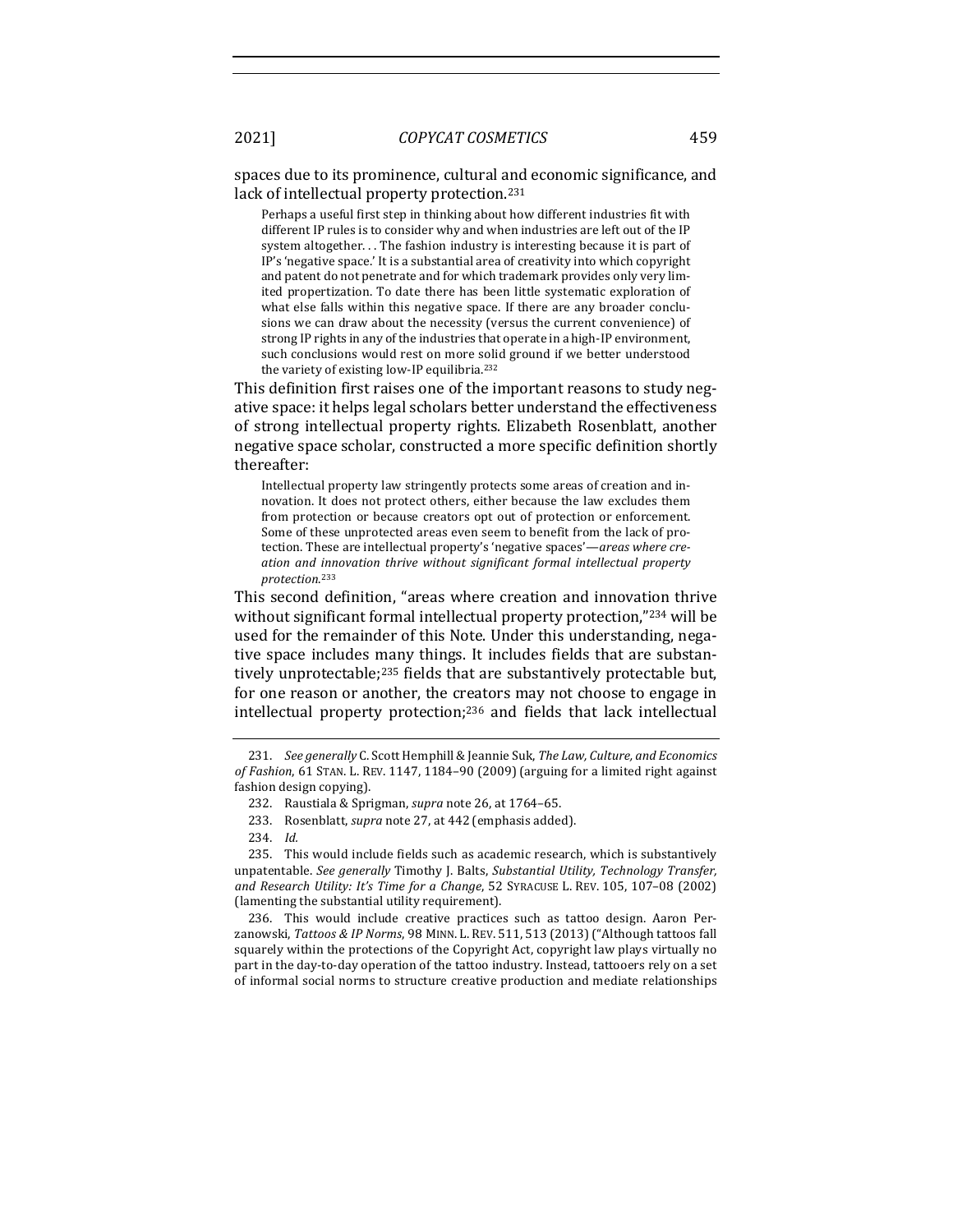property but employ informal norms against copying.<sup>237</sup> Though this definition is still quite broad, it helps construe this very imprecise topic.

## B. NEGATIVE SPACE'S RELEVANCE

The traditional artistic meaning of "negative space" explains the significance of this phenomenon in American intellectual property. "Negative space" is a term derived from art and describes the background against which a figure exists.<sup>238</sup> Artistically, "negative space" helps individuals see the world unconventionally because "we make sense of our space by understanding its boundaries."<sup>239</sup> Although the boundaries of intellectual property's negative space are convoluted, studying it will advance scholarship's understanding of IP as a whole.<sup>240</sup> Through understanding the negative space, legal scholars can better see IP for what it is and whether it actually achieves its purpose. Sprigman and Raustiala summarized its significance:

The study of these unprotected forms of creativity ought to be of great interest. If we see these creative endeavors languishing as a result of uncontrolled copying, we might decide to extend IP law in order to curtail appropriation and induce investment and innovation. On the other hand, if an unprotected area of creative work thrives in the absence of legalrules against copying, we would do well to know how. We might also ask whether other currently protected forms of creativity could also flourish without expensive and potentially inefficient monopoly protections.<sup>241</sup>

It is foundational that American intellectual property law, particularly patents and copyright, exist to incentivize innovation. The idea

within their industry."). Legal scholars believe that the reasons tattoo artists do not engage in copyright protection is perhaps due to the increased number of custom tattoos, the challenges with copyrighting a tattoo as it is applied to a human canvas, and that copyright protection would prevent the human canvas from destroying or removing the tattoo in the future. See id. at 525-39 (outlining the congruencies between tattoos and copyright law).

<sup>237.</sup> Fagundes, *supra* note 227, at 1108-31 (describing the IP norms associated with roller derby names).

<sup>238.</sup> See Christopher P. Jones, What Are Negative Spaces in Art?, MEDIUM: THINK-SHEET (Aug. 5, 2019), https://medium.com/thinksheet/the-art-of-negative-spaces -3094a2ff6d71 (describing negative space as "[t]he space left behind when a picture is removed from a wall").

<sup>239.</sup> *Id.* 

<sup>240.</sup> Elizabeth L. Rosenblatt, A Theory of IP's Negative Space, 34 COLUM. J. L. & ARTS 317, 319 (2011). 

<sup>241.</sup> Kal Raustiala & Christopher Sprigman, *The Piracy Paradox Revisited*, 61 STAN. L. REV. 1201, 1202 (2009).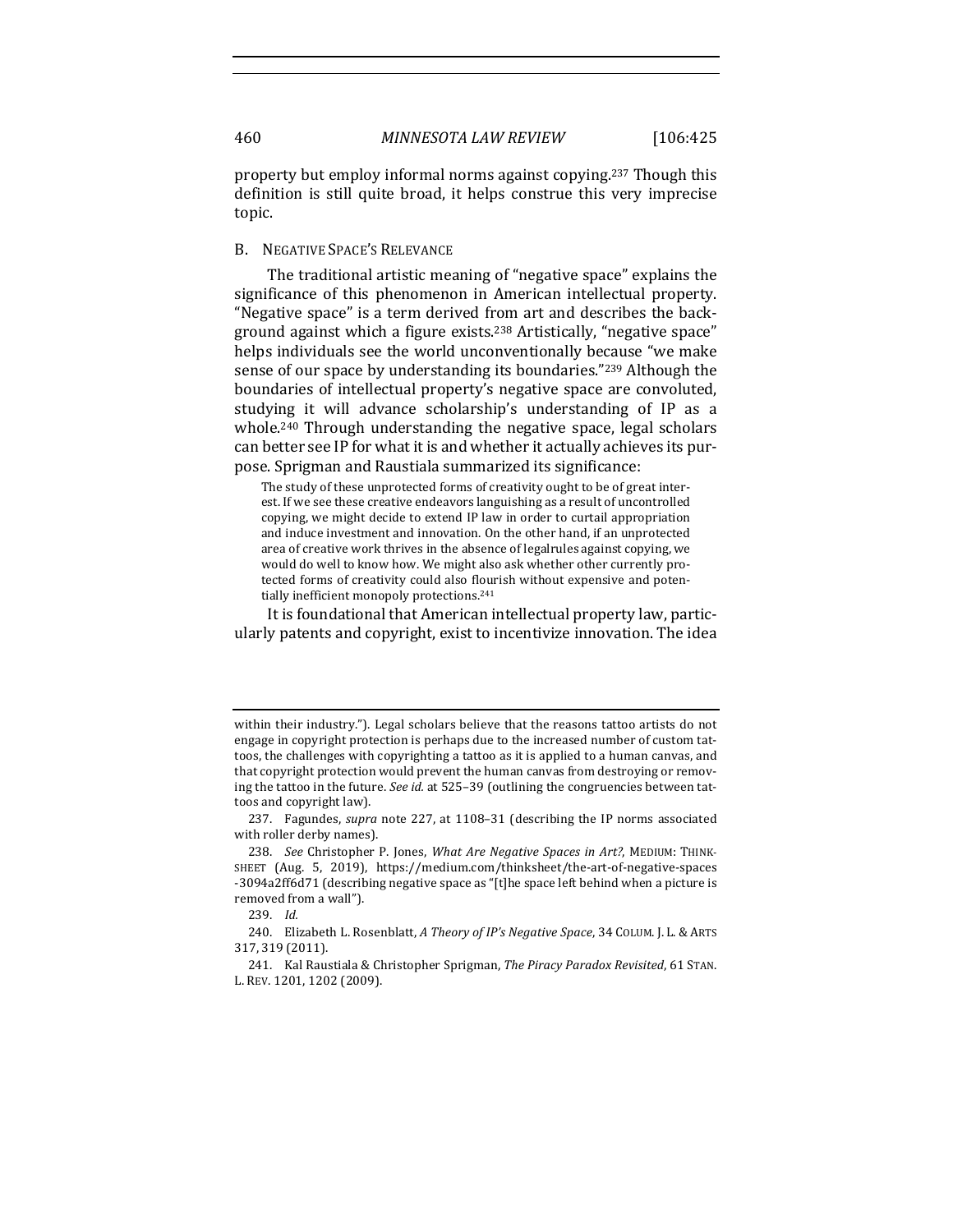is simple: if someone is guaranteed an exclusive right to their new invention or artistic expression, they are more likely to innovate.<sup>242</sup> Intellectual property rights are a reward for creating new things. $243$ However, some scholars debate whether or not intellectual property is actually the best way to spur innovation.<sup>244</sup> One way to understand whether the intellectual property system generates innovation is to study fields that lack IP protections: negative spaces. As another scholar summarized it: "Legal scholars have much to learn from such negative spaces, since the dynamics of low-IP industries can inform views about the nature and necessity of IP protections in more frequently discussed high-IP industries."<sup>245</sup> Through studying negative spaces, we can answer the question: is intellectual property actually working to society's benefit? Or perhaps a more reasonable question: should IP scholars adopt a broader understanding of innovation and its many drivers?<sup>246</sup>

#### C. WHY DO SOME INDUSTRIES THRIVE WITHOUT INTELLECTUAL PROPERTY?

There are many theories as to why some fields thrive despite lacking intellectual property protection. One argument is that some industries actually benefit from others copying the original designs.<sup>247</sup> Sprigman and Raustiala described this in *The Piracy Paradox.*<sup>248</sup> They argue the fashion industry benefits from fast fashion companies that

<sup>242.</sup> Nancy Gallini & Suzanne Scotchmer, *Intellectual Property: When Is It the Best Incentive System?*, *in* 2 INNOVATION POL'Y & ECONOMY 51, 51-52 (Adam B. Jaffe, Josh Lerner & Scott Stern eds., 2002).

<sup>243.</sup> *Id.* at 51.

<sup>244.</sup> *Id.* ("One complaint is that intellectual property rewards inventors beyond what is necessary to spur innovation. Another is that intellectual property is a drag to innovation, rather than a spur, since it prevents inventions from being used efficiently, especially in creating further innovations. A third complaint is that some inventions should not be protected at all but, instead, be supported by public sponsors.").

<sup>245.</sup> Jacob Loshin, Secrets Revealed: How Magicians Protect Intellectual Property Without Law 1 (Soc. Sci. Rsch. Network, Working Paper, 2007), https:// papers.ssrn.com/sol3/papers.cfm?abstract\_id=1005564 [https://perma.cc/F2V2 -Q9YT].

<sup>246.</sup> Christopher J. Sprigman, *Conclusion: Some Positive Thoughts About IP's Nega*tive Space, in CREATIVITY WITHOUT LAW: CHALLENGING THE ASSUMPTIONS OF INTELLECTUAL PROPERTY 249, 257-58 (Kate Darling & Aaron Perzanowski eds., 2017) ("IP lawyers should think more like *innovation lawyers*. That is, they should care more about innovation, and treat the tools we are employing to provoke it as sometimes expedient, rather than invariably necessary.").

<sup>247.</sup> Raustiala & Springman, *supra* note 26, at 1691.

<sup>248.</sup> *Id.*; James Surowiecki, *The Piracy Paradox*, NEW YORKER (Sept. 17, 2007), https://www.newyorker.com/magazine/2007/09/24/the-piracy-paradox [https:// perma.cc/TBG8-H2TT].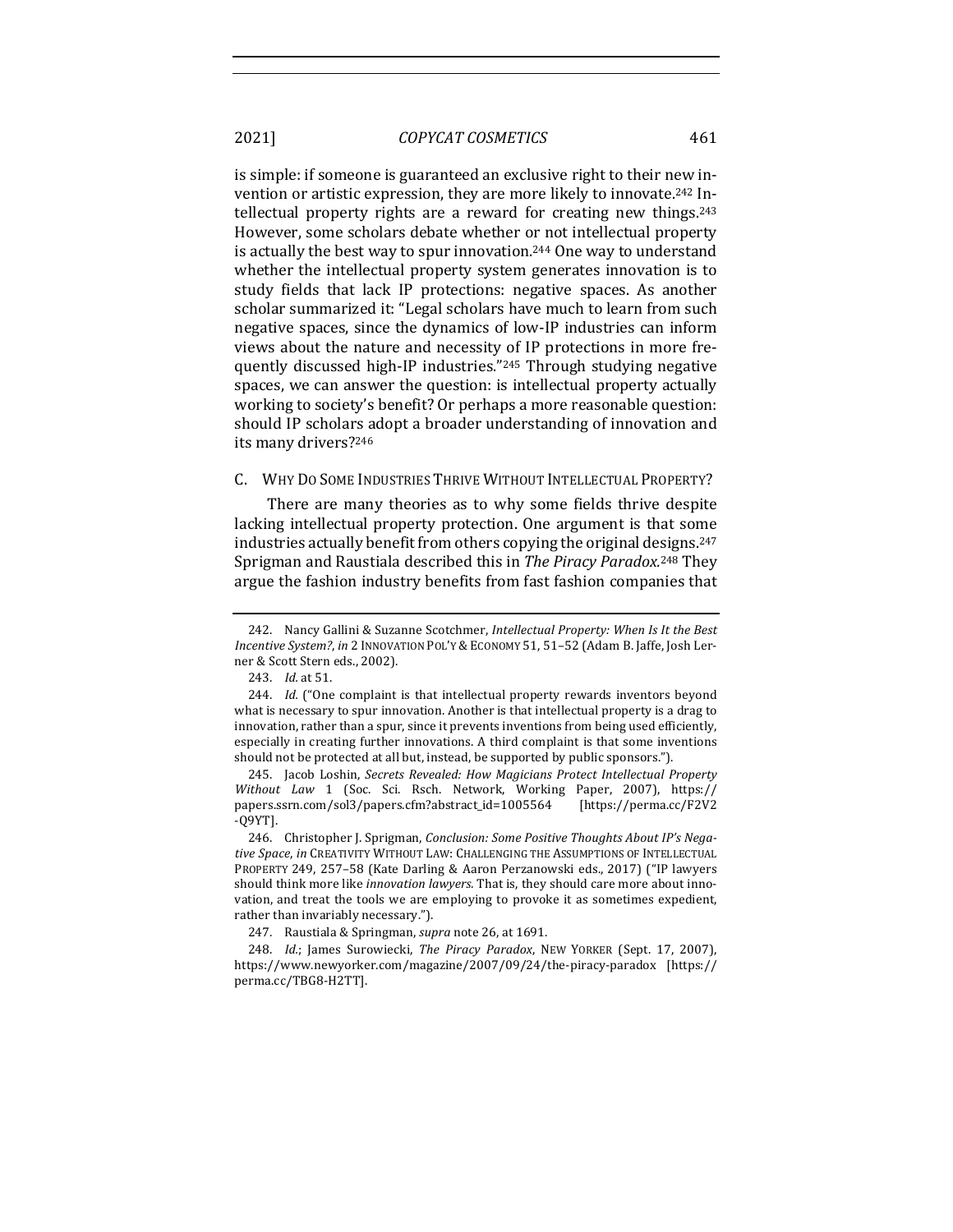replicate expensive designers.<sup>249</sup> During New York Fashion week, designers present styles that may be found in department stores the next year.<sup>250</sup> However, the new styles appear on discount stores' racks much sooner.<sup>251</sup> But this is not a problem because fashion relies on new trends. Copying designer styles is simply a "turbocharger that spins the fashion cycle faster, so things come into fashion faster, they go out of fashion faster, and that makes designers want to come up with something new because we want something new."252 Negative space, and the permissible copving that comes along with it, may prompt those in fashion design to innovate more quickly to stay on top of fading trends.

A second theory is that these negative spaces still employ informal intellectual property systems. Negative space industries use "endemic social norms rather than formal law to regulate their intellectual property."253 To constitute a norm as opposed to a mere behavioral regularity, "the rule against appropriation must be enforced; that is, violations must be punished."<sup>254</sup> Sprigman and Raustiala explained these social norms as "almost exclusively producer norms, and typically reflect[ing] a shared sense of professional or artistic identity that allows such norms to develop and become entrenched."255 Legal scholarship has discussed these social norms for various negative space industries. One example of this is stand-up comedy. In the comedy community, joke thieves face social sanction. The allegation of stealing another's joke is enough for a comedian to be exiled from the stand-up community.<sup>256</sup> Other scholarship has studied IP norms in the context of roller derby pseudonyms,<sup>257</sup> tattoo

- 255. Raustiala & Sprigman, *supra* note 28, at 316.
- 256. Oliar, *supra* note 34, at 1815.

257. One community employing IP norms is roller derby. Roller derby skaters practice their sport under punky pseudonyms. Maintaining a unique name is important to roller derby skaters because the pseudonyms are a large part of skater's identities within their community. Fagundes, *supra* note 227, at 1097. Though no for-

<sup>249.</sup> See, e.g., TEDx Talks, The Knockoff Economy: Christopher Sprigman at TEDx-*CollegeofWilliam&Mary*, YOUTUBE (May 6, 2014), https://www.youtube.com/ watch?v=DvRFE\_yFdAg (last visited Oct. 13, 2021) (discussing how the fashion industry thrives because of copying).

<sup>250.</sup> Renee Montange, *Why Knockoffs are Good for the Fashion Industry*, MORNING EDITION: NPR (Sept. 10, 2012), https://www.npr.org/2012/09/10/160746195/why -knockoffs-are-good-for-the-fashion-industry [https://perma.cc/E4KE-J64Z].

<sup>251.</sup> *Id.*

<sup>252.</sup> *Id.* 

<sup>253.</sup> Fagundes, *supra* note 227, at 1093.

<sup>254.</sup> Oliar, *supra* note 34, at 1812.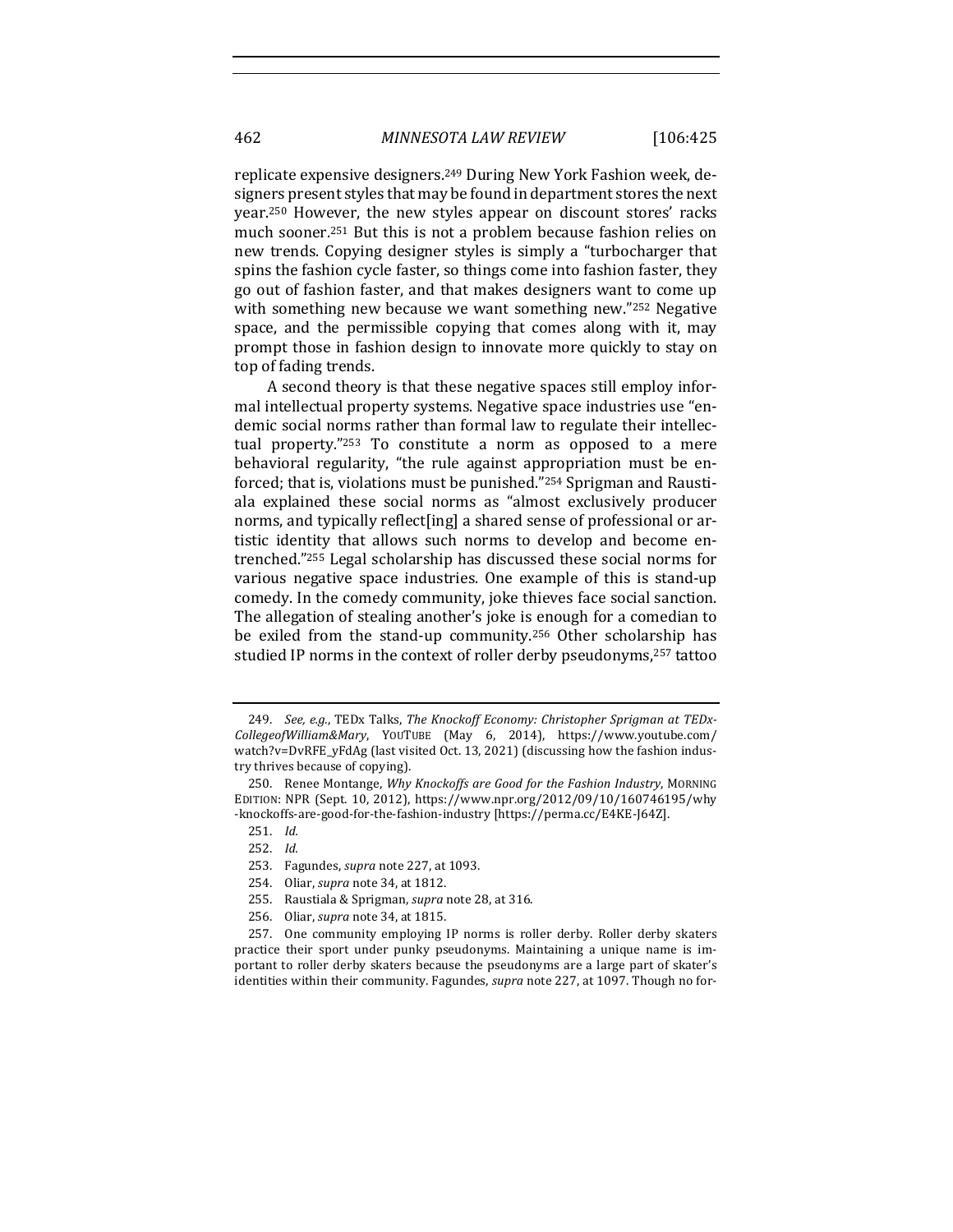designs,<sup>258</sup> and high-end cuisine.<sup>259</sup> These intellectual property norms have been the subject of a fair amount of legal scholarship.<sup>260</sup>

A third theory for why some industries lack IP protections is that the intellectual property system can be burdensome and inhibit innovation. One example of this is tattoo design. Tattoos arguably fall squarely within copyright protections.<sup>261</sup> However, the tattoo industry mostly forgoes formal copyright assertion and is thus a negative

259. *See* Emmanuelle Fauchart & Eric von Hippel, *Norms-Based Intellectual Property Systems: The Case of French Chefs*, 19 ORG. SCI. 187, 188 (2008) ("[W]e find that an IP system based on implicit social norms and offering functionality quite similar to lawbased systems does operate among accomplished French chefs . . . . [W]e identify three strong implicit social norms held by all chefs we interviewed. First, a chef must not copy another chef's recipe innovation exactly . . . . [Second], if a chef reveals recipe-related secret information to a colleague, that chef must not pass the information on to others without permission . . . . [Third,] colleagues must credit developers of significant recipes as the authors of that information.").

260. For additional discussion on IP norms, see Tai-Heng Chen, Power, Norms, and *International Intellectual Property Law,* 28 MICH. J. INT'L L. 109, 121-28 (2006); see also ROBERT C. ELLICKSON, ORDER WITHOUT LAW: HOW NEIGHBORS SETTLE DISPUTES 123-36 (1991) (discussing a taxonomy of extralegal methods and social norms through which individuals control themselves and one another).

261. Perzanowski, *supra* note 236, at 513.

mal legal intellectual property system protects these names, derby players have created an elaborate system of name registration, monitoring, and enforcement using both formal and informal norms to protect each player's pseudonym. *Id.* at 1097, 1136-37 ("[T]he informal manner in which derby girls enforce their name regulation rules creates a variety of flexible outcomes, in contrast with the binary approach of formal law, which tends to require all-or-nothing, winner-loser outcomes. Instead of issuing draconian cease-and-desist letters, derby girls can contact one another .... This flexibility and informality also makes interactions less threatening and more consistent with derby's spirit of sisterhood. And while forgoing trademark means that derby girls cannot take advantage of certain remedies available under the Lanham Act, such as money damages, these remedies are out of all proportion in relation to a skater's goal: to secure the uniqueness of her pseudonym within the derby world.").

<sup>258.</sup> Aaron Perzanowski identified five core social norms that govern the protection of tattoo designs. Perzanowski, supra note 236, at 515 ("First, tattooers as a rule recognize the autonomy interests of their clients both in the design of custom tattoos and their subsequent display and use. Second, tattooers collectively refrain from reusing custom designs—that is, a tattooer who designs an image for a client will not apply that same image on another client. Third, tattooers discourage the copying of custom designs-that is, a tattooer generally will not apply another tattooer's custom images to a willing client. Fourth, tattooers create and use predesigned tattoo imagery, or 'flash,' with the understanding that it will be freely reproduced. Finally, tattooers generally embrace the copying of works that originate outside of the tattoo industry, such as paintings, photos, or illustrations. In some ways, these norms unintentionally echo familiar concepts from copyright law, but they differ from formal law in important respects as well.").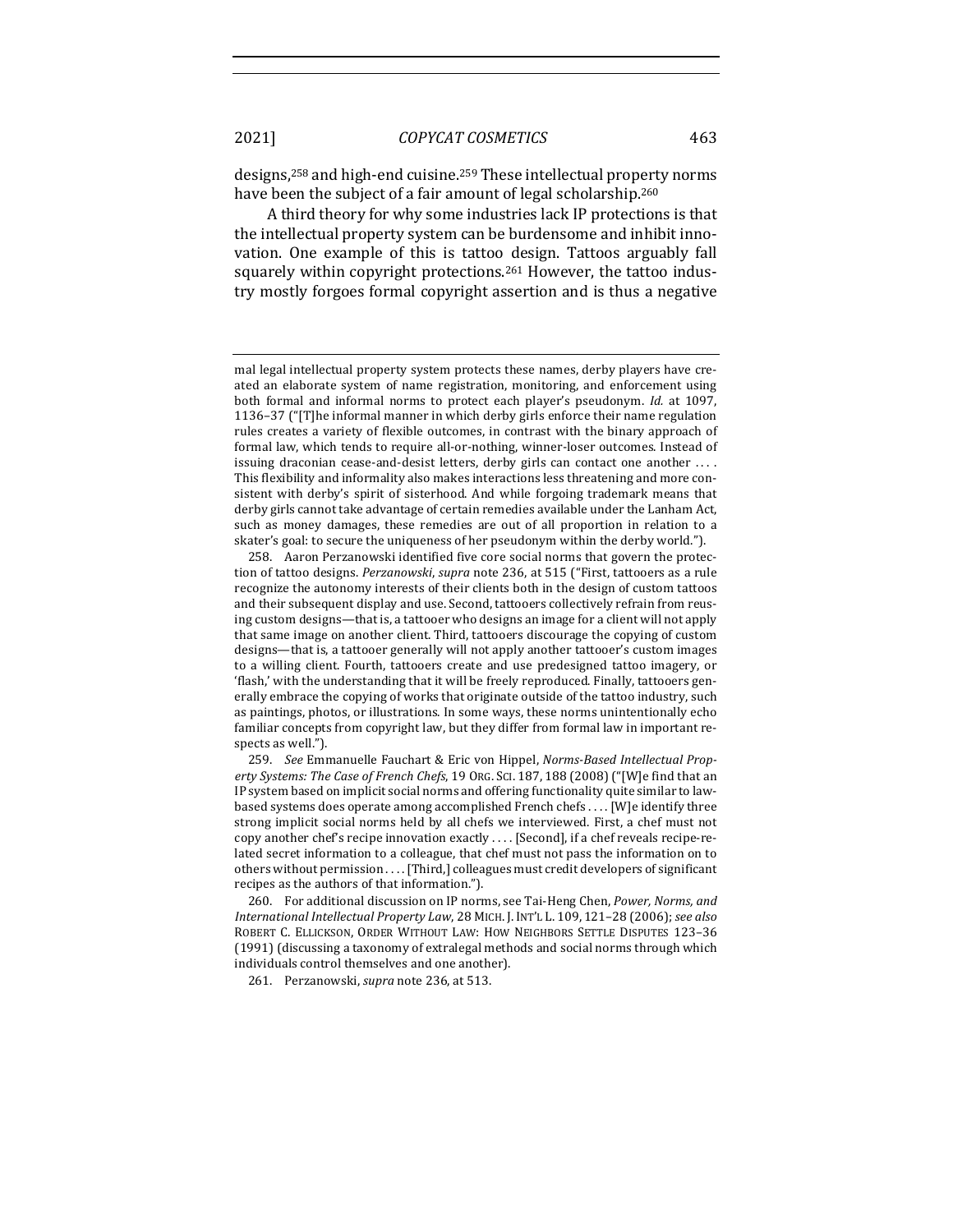space.<sup>262</sup> One reason copyright laws are burdensome in the tattoo industry is that tattoo artists would be required to fix their design in a tangible medium, like detailed design on paper.<sup>263</sup> However, many tattoo artists draw directly onto the skin, thus raising questions regarding the fixation requirement.<sup>264</sup> Additionally, many custom tattoo designs are collaborations between artists and clients, convoluting authorship determination.<sup>265</sup> Tattoo artistry is an industry whose innovation and creativity could be hindered by the intellectual property system's formalities.

A fourth reason why some industries thrive in negative space is that there are first-mover advantages to creating.<sup>266</sup> First mover advantages are "the 'period of de facto exclusivity' that an inventor enjoys" before others can begin copying the invention.<sup>267</sup> For example, football is one negative space that has powerful first-mover advantages.<sup>268</sup> Football teams use new moves and plays to have advantages during games, but there is nothing that can stop the opposing team from copying the play.<sup>269</sup> Despite this "coaches keep innovating ... because they face short-term incentives to win a game every week and because winning now trumps the possibility of losing over the longer term as (hypothetically) their idea spreads."<sup>270</sup> Consequently, there is a first-mover advantage to designing new football plays. Although there are more than these four theories to explain why some industries thrive in the negative space, most negative spaces fall into one of the aforementioned categories.<sup>271</sup>

## D. THE BEAUTY INDUSTRY MUST BE ADDED TO THE LIST

A field constitutes a negative space if it thrives despite not having any intellectual property protection.<sup>272</sup> As already demonstrated,

<sup>262.</sup> *Id.* 

<sup>263.</sup> *Id.* at 525.

<sup>264.</sup> *Id.* at 527-28.

<sup>265.</sup> *Id.* at 534.

<sup>266.</sup> Raustiala & Sprigman, *supra* note 28, at 317.

<sup>267.</sup> *Id.* at 317–18.

<sup>268.</sup> *Id.* at 318.

<sup>269.</sup> *Id.*

<sup>270.</sup> *Id.*

<sup>271.</sup> For a more detailed discussion of what makes an industry well-suited to occupy negative space, see Rosenblatt, *supra* note 240, at 336-57.

<sup>272.</sup> Rosenblatt, *supra* note 27, at 447.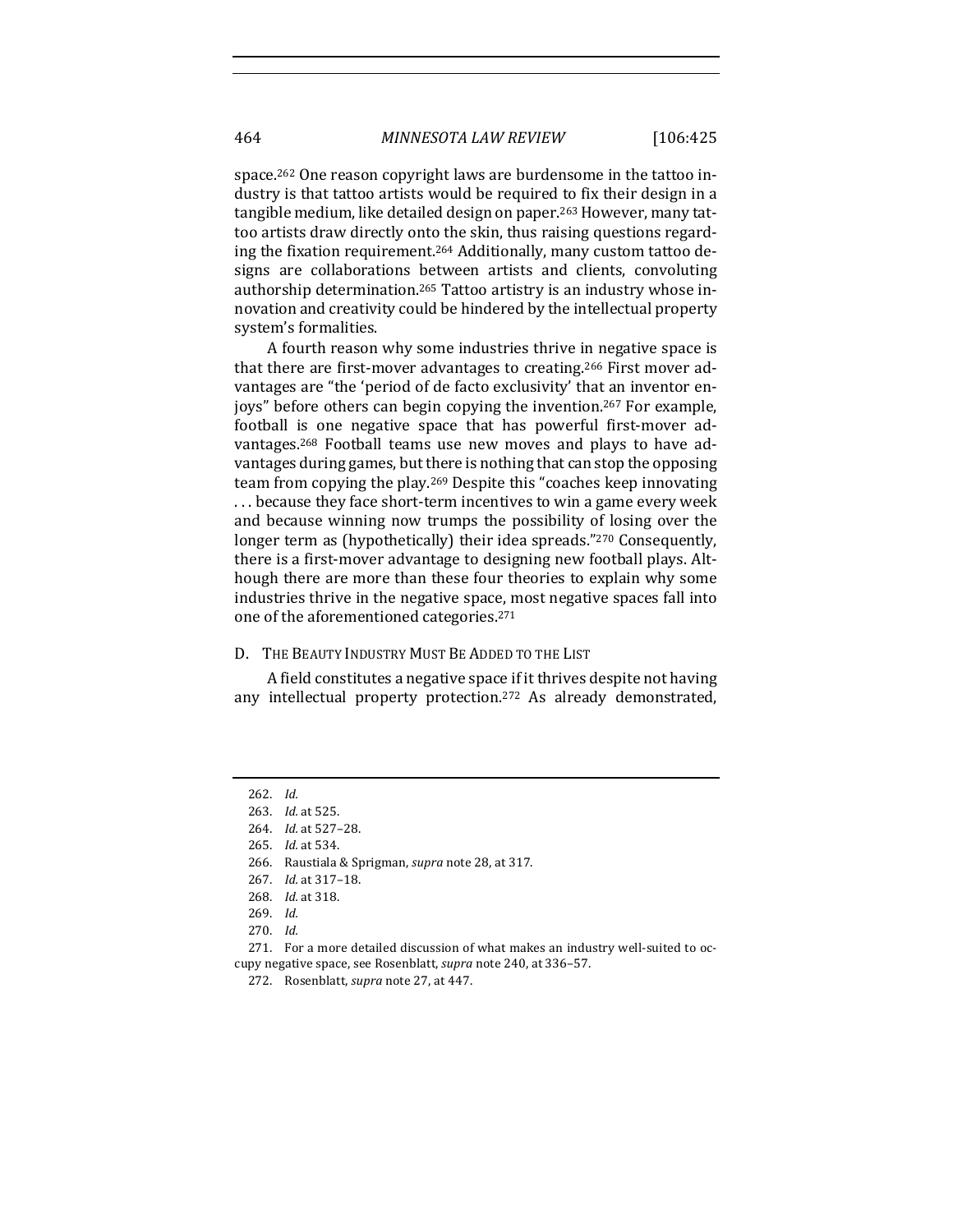beauty dupes are currently unpreventable under patent and trademark law.<sup>273</sup> Despite this, the beauty industry is thriving.<sup>274</sup> Beauty is growing at an average of 4.5% a year, with annual growth rates ranging from 3% to 5.5%.<sup>275</sup> Premium brands introduce most new innovations to the market.<sup>276</sup> There has also been a massive shift towards online sales, with more than 11 billion USD worth of online transactions in 2010.<sup>277</sup> However, this shift does not appear to have impacted dupes. While department stores, which typically sell high-end brands, dropped from 13.3% of total global beauty sales in 2000 to 9.5% by 2010, drugstores—the most common place to purchase dupes—were barely affected.<sup>278</sup>

The beauty industry feeds on newness, with each year yielding more trends.<sup>279</sup> Consumers recently pushed for conscious capitalism, eco-friendly packaging, and natural ingredients.<sup>280</sup> In addition to sun protection, there is now also a desire for anti-pollution skincare.<sup>281</sup> 1980's-style graphic eyeliner has returned.<sup>282</sup> The beauty industry is

276. *Id.* at 1081.

277. *Id.* 

278. *Id.* at 1082 (noting that between 2000 and 2010, the percentage of products sold in drugstores declined from  $13.1\%$  to  $12.8\%$ ).

280. Id.

281. *Id.* 

282. *Id.*; Katie Dupere, Gen Z Teens Are Bringing Back '80s Makeup. Don't Be Afraid, KNOW (Apr. 14, 2020), https://www.intheknow.com/post/gen-z-teens-are-bringing -back-80s-makeup-dont-be-afraid [https://perma.cc/LM64-J62W].

<sup>273.</sup> *See supra* Part II (explaining the substantive and practical issues in patent and trademark law that make it impossible for brands to exclude dupes from the market).

<sup>274.</sup> Statista Research Department, *Annual Growth of the Global Cosmetics Market from* 2004 to 2020, STATISTA (Apr. 12, 2021), https://lb-aps-frontend.statista.com/ statistics/297070/growth-rate-of-the-global-cosmetics-market [https://perma .cc/7A6E-ZMP8]. While this growth trend is not reflected in the final year, 2020, the accompanying source report for the graphs statistical data from L'Oréal suggests this irregularity is temporary and a result of the COVID-19 pandemic rather than factors within the beauty industry. 2020 Universal Registration Document: Annual Financial *Report*, L'ORÉAL 33 (Mar. 16, 2021), https://www.loreal-finance.com/ system/files/2021-03/LOREAL\_2020\_Universal\_Registration\_Document\_en\_0\_0.pdf [https://perma.cc/KK28-CDY6] ("In 2020, the Covid-19 pandemic, which spread across the world, triggered a crisis of supply due to the widespread closure of points of sale which led to an unprecedented, if temporary, decline of the beauty market.").

<sup>275.</sup> Aleksandra Łopaciuk & Mirosław Łoboda, Global Beauty Industry Trends in the *21st Century*, MGMT.,KNOWLEDGE &LEARNING INT'L CONF. 1079, 1080 (June 19–21, 2013), http://www.toknowpress.net/ISBN/978-961-6914-02-4/papers/ML13-365.pdf [https://perma.cc/C27G-P5ZS]. 

<sup>279.</sup> Bridget March, 13 Beauty Trends that Will Dominate in 2020, HARPER'S BAZAAR (Jan. 2, 2020), https://www.harpersbazaar.com/uk/beauty/beauty-shows -trends/a30279675/2020-beauty-trends [https://perma.cc/3RH4-AW4B].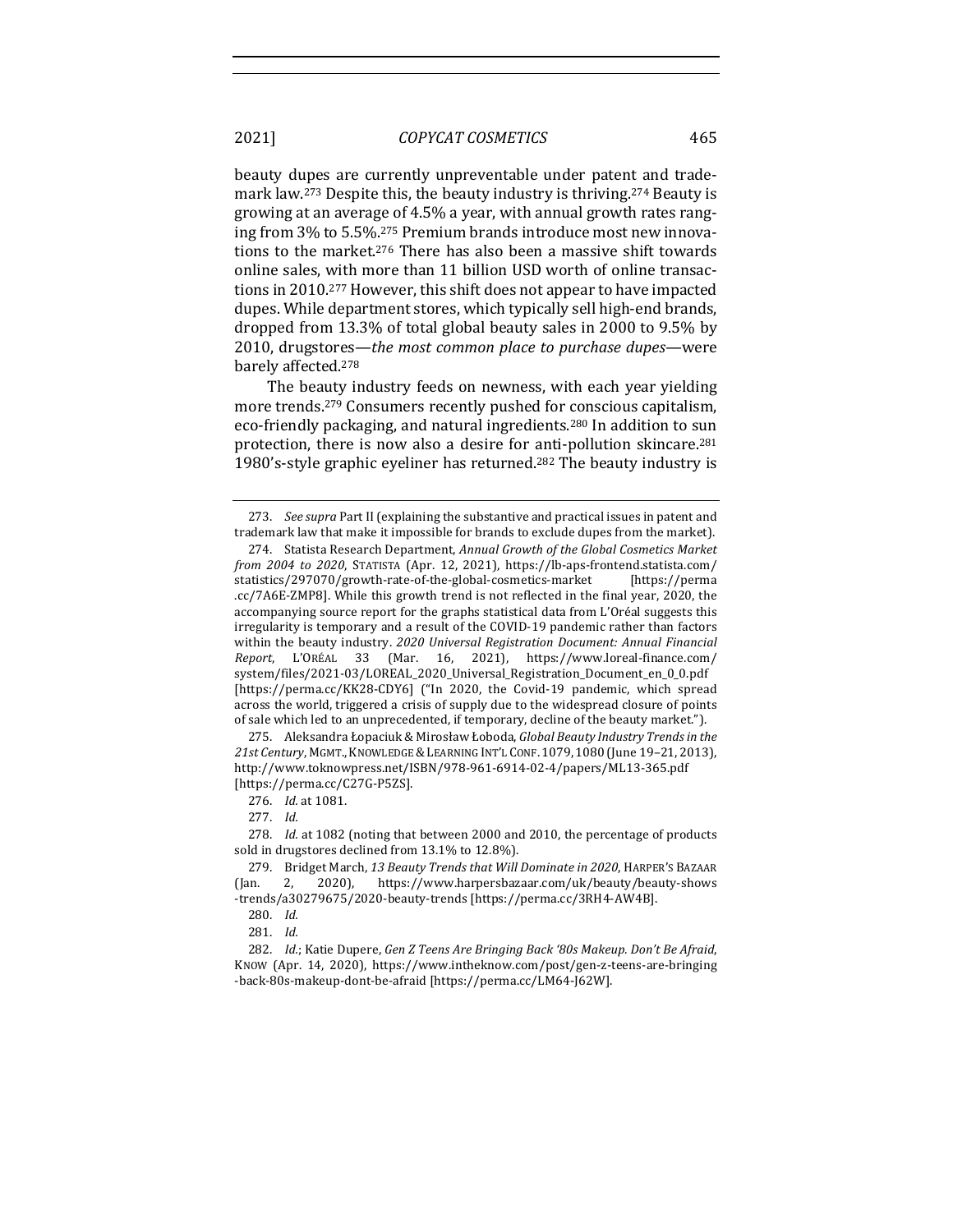constantly researching, developing, and marketing new goods shaped to meet consumers' desire for thoughtful and inspiring products.<sup>283</sup> There is no indication that the beauty industry will disappear anytime soon. It is, indeed, thriving. Thus, beauty dupes should join the growing list of intellectual property negative spaces.

This begs the question: why does the beauty industry thrive despite *rampant copying?* There are a few possibilities. Though there is no documentation of any internal community norms<sup>284</sup> against copying in the beauty industry, perhaps there are sufficient other norms. Some scholars suggest that creators can exercise "intellectual property selfhelp," which frequently takes the form of social media shaming to "call out perceived misappropriations."<sup>285</sup> Companies may be less likely to copy another's product if they know they will be publicly shamed for it.<sup>286</sup> James Charles arguably engaged in this "intellectual property self-help" when he unleashed his devoted fans on Wet n Wild after they duped his eyeshadow palette.<sup>287</sup> However, it does not seem as though this shaming and "self-help" prevent copying in the beauty industry. Dupes are still rampant and, at the time of this writing, consumers can still purchase the Wet n Wild eyeshadow palette.

Another possible explanation for the beauty industry's continued growth is that there are sufficient first-mover advantages. Beauty

<sup>283.</sup> Innovation and Future Trends in the Cosmetics Industry, COSMETICS EUR., https://cosmeticseurope.eu/cosmetics-industry/innovation-and-future-trends -cosmetics-industry [https://perma.cc/5NXJ-BF2S] [hereinafter *Innovation and Future Trends*].

<sup>284. &</sup>quot;Internal community norms" should be interpreted to mean norms among members of the beauty community, as opposed to norms involving consumers and the general public.

<sup>285.</sup> Amy Adler & Jeanne C. Fromer, *Taking Intellectual Property into Their Own* Hands, 107 CAL. L. REV. 1455, 1458 (2019).

<sup>286.</sup> See Elizabeth L. Rosenblatt, *Fear and Loathing: Shame, Shaming, and Intellectual Property*, 63 DEPAUL L. REV. 1, 2 (2013) ("In the shadow of formal law, shame and shaming govern intellectual property's liminal spaces, where protection is uncertain or inconsistent with the strictures of formal law . . . . [S]hame and shaming help to create and maintain 'low-IP equilibria,' where copying norms are created and internalized by the creative community  $\dots$ .").

<sup>287.</sup> *See supra* Introduction (describing the James Charles and Wet n Wild dispute).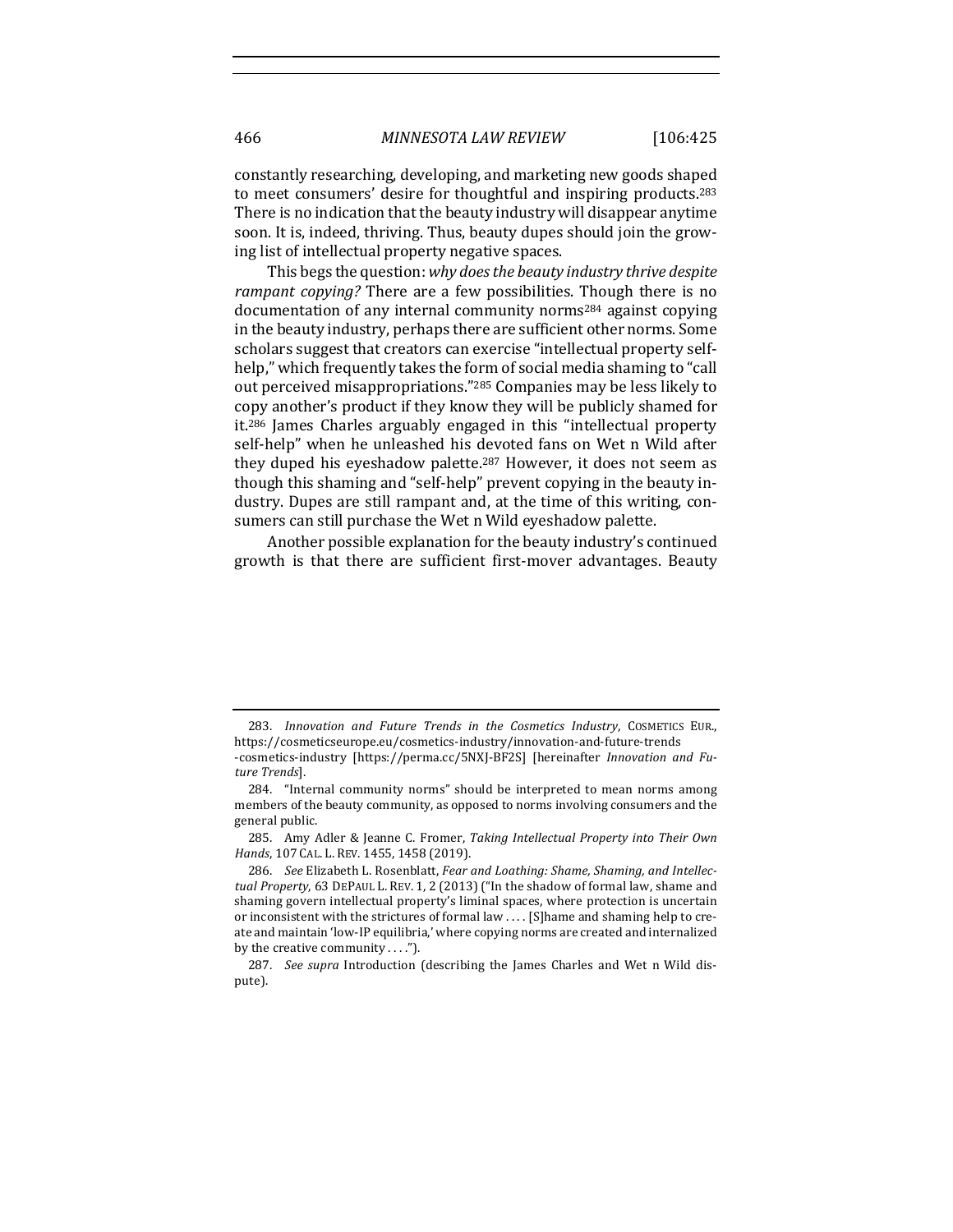bloggers have suggested the entire cosmetics industry is moving towards a fast-fashion model, dubbed "fast beauty."<sup>288</sup> "The conventional wisdom is that imitation is bad for innovation."<sup>289</sup> But copying actually fuels creativity in the fast-fashion model. Styles come into fashion and go out of fashion quickly.<sup>290</sup> Copying enables trends to rise and fall at a faster rate, which in turn inspires designers to create new

designs, a process called induced obsolescence.<sup>291</sup> Scholarship suggests one of the reasons fashion thrives despite this induced obsolescence is the industry's first-mover advantages.<sup>292</sup> Designers may sell enough of their new design before copiers attack to justify continued innovation.293

It seems likely that the beauty industry has similar first-mover advantages. Although the process of developing a new cosmetic product can happen relatively fast, $294$  it is possible for prestigious brands

289. TEDx Talks, *Imitation Spurs Innovation: Kal Raustiala at TEDxOrangeCoast*, YOUTUBE, at 00:14 (Nov. 5, 2012), https://www.youtube.com/ watch?v=m29K5VamgQM (last visited Oct. 13, 2021).

290. As French poet Jean Cocteau masterfully phrased it, "[a]rt produces ugly things which frequently become beautiful with time. Fashion, on the other hand, produces beautiful things which always become ugly with time." Thoughts on the Business *of Life*, FORBES, https://www.forbes.com/quotes/4835 [https://perma.cc/V8JJ-YRTQ]. 

291. Raustiala & Sprigman, *supra* note 64, at 44 ("We call this process induced obsolescence—that is, obsolescence induced by copying. A design is launched and, for some reason that few can predict (or even explain), it becomes desirable. Early adopters begin to wear it and fashion magazines and blogs write of it glowingly. Other firms observe its growing success and seek to ape it, often at lower price points. As the now-hot design is copied and tweaked, it becomes far more widely purchased and hence even more visible. For a time, the trend grows. Past a certain point, however, the process reverses course. The once-coveted item becomes anathema to the fashionconscious, and, eventually, to those who are somewhat less style-focused. The early adopters move on, and the process begins again."). For a general discussion of what starts fashion trends, see Ella Alexander, *What Makes a Fashion Trend: The Secret to Capturing the Zeitgeist*, HARPER'S BAZAAR (Mar. 9, 2017), https://www .harpersbazaar.com/uk/fashion/fashion-news/news/a40346/what-makes-a-fashion -trend-the-secret-to-capturing-the-zeitgeist [https://perma.cc/K69X-GK8Q].

292. Raustiala & Sprigman, *supra* note 64, at 52-54.

293. *Id.* at 52.

<sup>288.</sup> Shannon Lawlor, *You've Heard of Fast Fashion, but Fast Beauty Is a Thing Too* and the Environmental Risks Can't Be Ignored, GLAMOUR (U.K.) (June 15, 2019), https://www.glamourmagazine.co.uk/article/what-is-fast-beauty [https://perma .cc/QS5M-AFHK]; Kati Chitrakorn, *Fast Fashion for the Face*, Bus. FASHION (Sept. 7, 2015), https://www.businessoffashion.com/articles/beauty/high-street-beauty-fast -fashion-for-the-face; *Social Media Is Reshaping Beauty Product Development*, GLOB. COSM. INDUS. (Oct. 18, 2016), https://www.gcimagazine.com/networking/ coverage/Social-Media-is-Reshaping-Beauty-Product-Development-397501631.html [https://perma.cc/34P2-8FXV]. 

<sup>294.</sup> *See supra Part II.A.2* (discussing the rapidly changing beauty industry).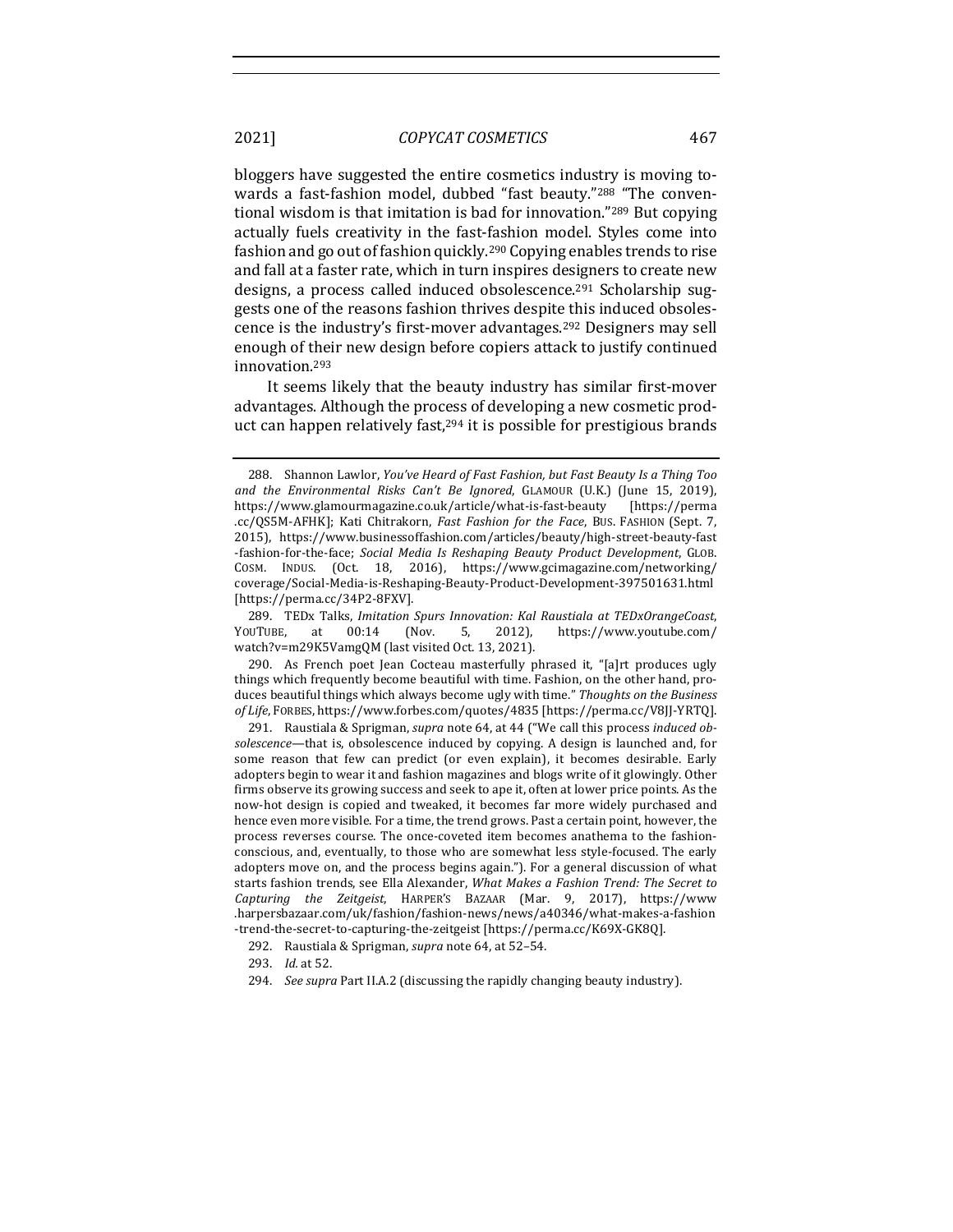to sell sufficient product before dupes hit the market and thus justify the high development costs. Even dupe companies that are optimized to quickly copy popular trends<sup>295</sup> cannot produce a new product in the blink of an eye. High-end brands that generate innovative, creative products will always have a first-mover advantage over copycat cosmetics companies. It is likely the beauty industry exhibits similar induced obsolescence as fashion; companies need to constantly create to stay afloat.<sup>296</sup> A more detailed study of the industry could confirm this theory.

Negative space is important to study because it sheds light on IP's effectiveness. This significance explains why negative space is a growing area of legal scholarship. To reiterate, there are many reasons why industries may be well-suited for negative space. Based on this Note's Part II analysis, the beauty industry should be added to a growing list of negative space industries because high-end brands cannot use IP laws to protect their products from dupes. Using dupes and other negative space industries, this Note now zooms out to evaluate what scholars can learn from the negative space phenomenon.

## IV. SHOULD CONGRESS "FILL IN" NEGATIVE SPACE?

Having concluded that beauty dupes should be added to the scholarly list of intellectual property negative spaces, this Part returns to the purpose of studying negative space: to understand the bounds of the American intellectual property system and evaluate if it successfully achieves its goals. This Part first discusses how negative spaces, particularly luxury beauty products and dupes, still meet the goals of intellectual property. It then concludes that Congress need not "fill in" the negative space with additional intellectual property protection.

<sup>295.</sup> For instance, brands such as ColourPop, NYX, and Anastasia have "optimized their product mixes to be comparable to rabidly popular, gone-in-the-blink-of-an-eye products. As a result, they are frequently cited by bloggers and editors as ideal dupes." *How to Win at the Cosmetic Dupe Game*, GLOB. COSM. INDUS. (Oct. 21, 2016), https://www.gcimagazine.com/business/marketing/How-to-Win-at-the-Cosmetic -Dupe-Game-397952341.html [https://perma.cc/8RW2-JBAL].

<sup>296.</sup> *See, e.g.*, Michella Oré, *The Best New Beauty Products We Tried in February*, GLAMOUR (Feb. 28, 2021), https://www.glamour.com/gallery/the-best-new-beauty -products-we-tried-in-february (demonstrating that beauty websites are reviewing new products on a monthly basis to determine new trends). For further discussion on the demand for constant innovation within the beauty industry, see *infra* Part IV.A.2.C.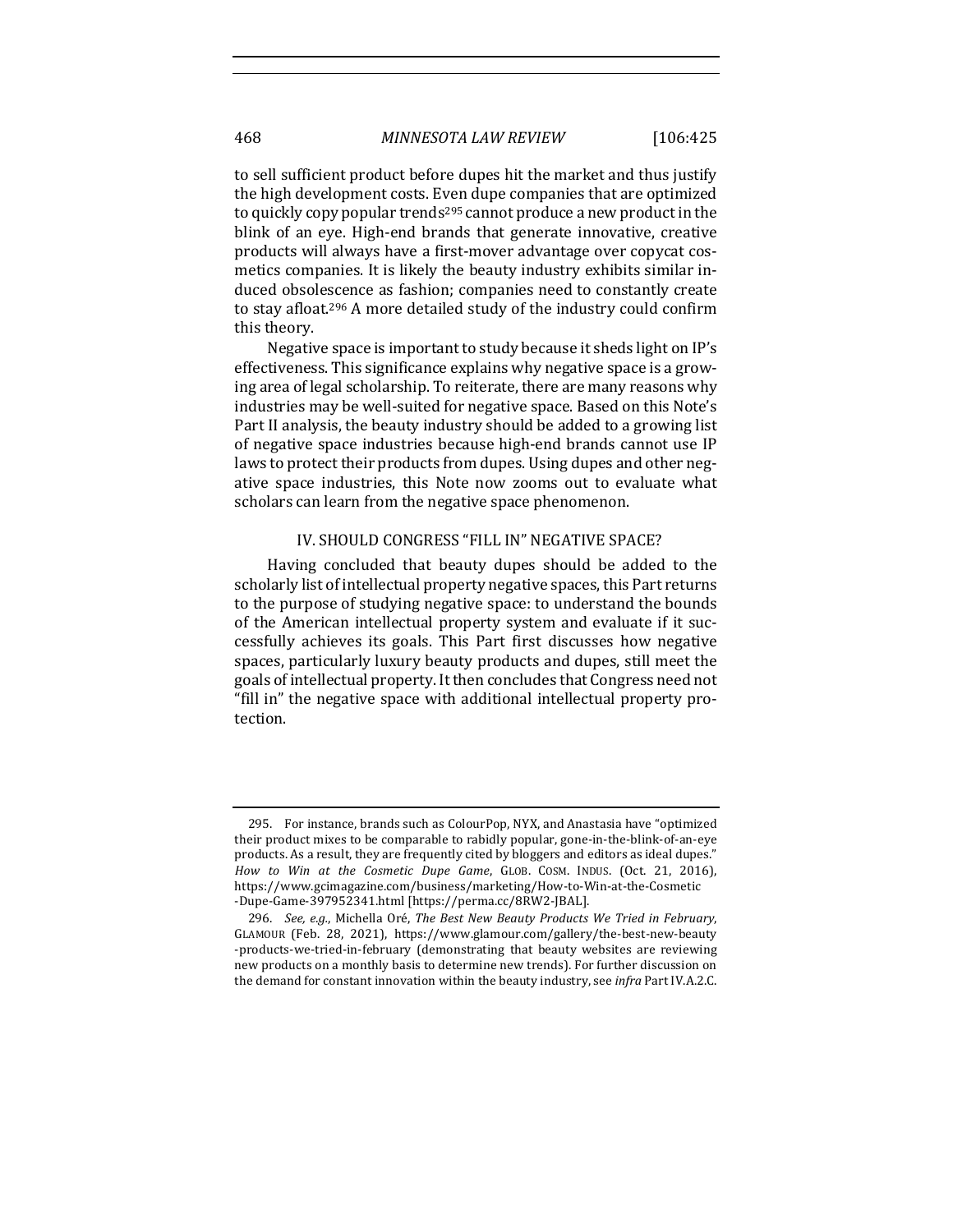#### A. NEGATIVE SPACE STILL ACHIEVES IP'S GOALS

Negative space is a helpful tool for understanding whether the intellectual property system actually achieves its purpose. It calls into question whether IP serves as an accurate determinant of innovation.<sup>297</sup> This Section demonstrates that negative spaces still achieve these same goals, even without intellectual property protection.

## 1. Goals of the Intellectual Property System

The theoretical justifications for the intellectual property system inform its primary goals.<sup>298</sup> The World Trade Organization outlines three primary objectives of intellectual property rights, organized by intellectual property type.<sup>299</sup> Firstly, the rights of authors of literary and artistic works are protected through copyright and related rights. The purpose of protecting these rights is "to encourage and reward creative work."<sup>300</sup> Secondly, distinctive signs are protected through trademark laws. The purpose of protecting these distinctive signs is to "stimulate and ensure fair competition and to protect consumers, by enabling them to make informed choices between various goods and services."<sup>301</sup> Thirdly, other types of intellectual property, mainly patents and trade secrets, exist to stimulate innovation. The social purpose of these intellectual property rights is "to provide protection for the results of investment in the development of new technology, thus giving the incentive and means to finance research and development activities."<sup>302</sup> These three intellectual property objectives encompass the personality-based, Lockean, and utilitarian justifications previously addressed.303

<sup>297.</sup> Raustiala & Sprigman, *supra* note 28, at 324.

<sup>298.</sup> For a complete discussion of the three theoretical justifications (utilitarian, labor theory, and personality-based theory), see *supra* Part I.C.1.

<sup>299.</sup> *What Are Intellectual Property Rights?*, WORLD TRADE ORG., https://www. .wto.org/english/tratop\_e/trips\_e/intel1\_e.htm [https://perma.cc/KY3X-MJ2J]. Though the United States is not necessarily required to achieve these goals, they broadly summarize the main goals of intellectual property globally. Intellectual Prop*erty: Protection and Enforcement*, WORLD TRADE ORG., https://www.wto.org/ english/thewto\_e/whatis\_e/tif\_e/agrm7\_e.htm [https://perma.cc/N3XJ-3SN9].

<sup>300.</sup> *What Are Intellectual Property Rights?*, *supra* note 299.

<sup>301.</sup> *Id.* 

<sup>302.</sup> *Id.*

<sup>303.</sup> *Supra* Part I.C.1.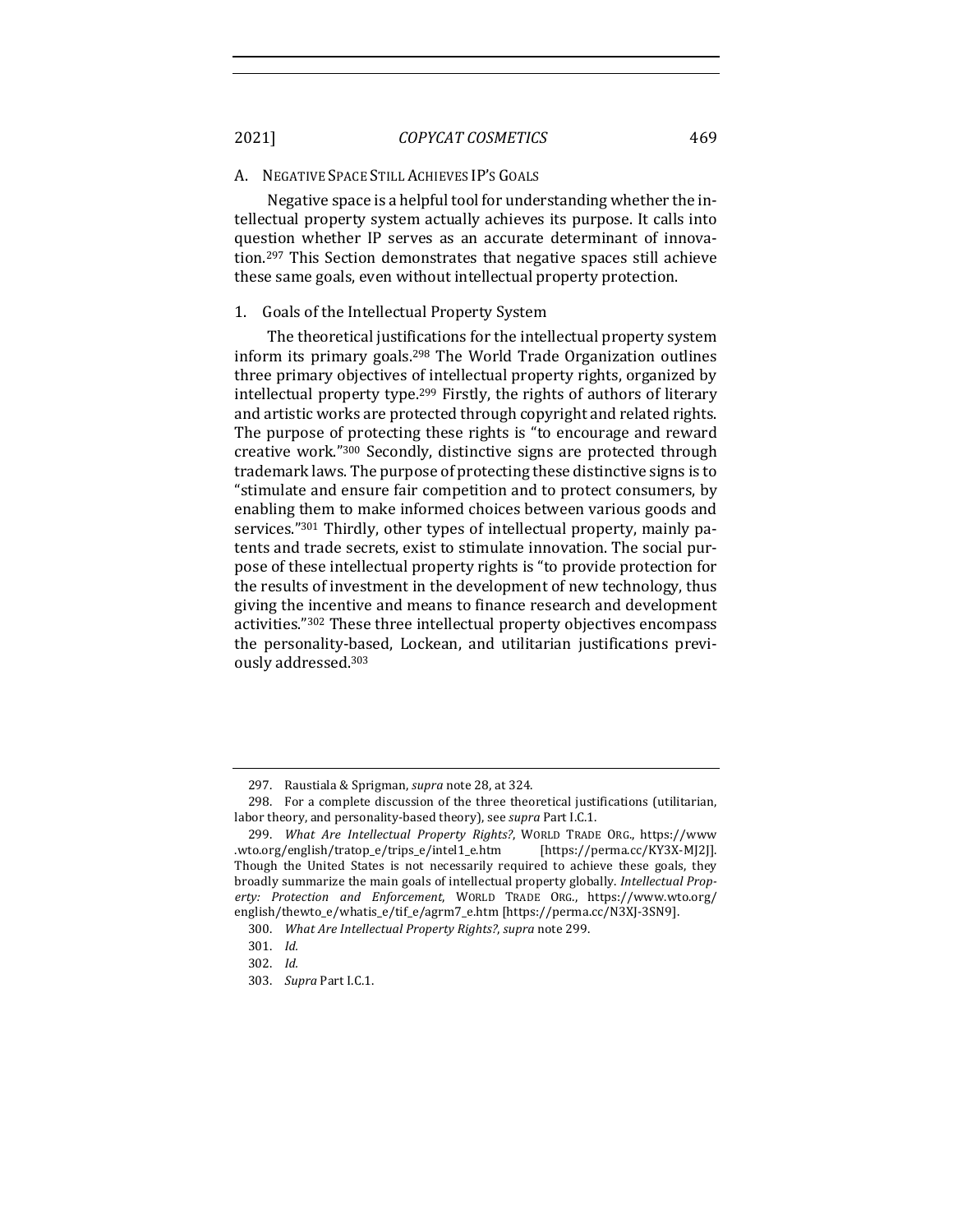470 *MINNESOTA LAW REVIEW* [106:425

## 2. Dupes and Other Negative Space Industries Fulfill These Goals

Negative space industries meet all three goals for an IP system. This Section uses specific negative space case studies to demonstrate that all three intellectual property objectives are fulfilled by various negative space fields despite their lack of IP protection.

## *a. To Encourage and Reward Creative Work*

According to the World Trade Organization, one IP goal is to encourage and reward creative work.<sup>304</sup> However, there are many negative spaces that actively reward creativity. One formal way the beauty industry rewards creative work is through the Independent Innovation Awards program, which is the industry's most robust recognition for beauty innovators.<sup>305</sup> This professional recognition can be displayed on packaging to enhance product marketing.<sup>306</sup> Winners often receive publicity in high-profile beauty publications.<sup>307</sup> Some beauty publications craft their own similar lists.<sup>308</sup> In the world of viral, cultfavorite beauty products, increased online publicity on trusted beauty blogs is a significant award for creating innovative products.

Another example of a negative space that encourages and rewards creative work is illegal graffiti art.<sup>309</sup> Illegal graffiti art, which is an act of vandalism as opposed to graffiti created lawfully, does not receive intellectual property protection because "illegal works are, in practice, precluded from copyright status and moral rights protection under the Visual Artists Rights Act."<sup>310</sup> It is a negative space. Despite this, illegal graffiti art is still encouraged and often rewarded. The core values of graffiti art include respect in the graffiti community, artistic expression and urban beautification, rebellion, and power in the form of peer competition, aesthetic dominance, and subculture membership.<sup>311</sup> These core values are extralegal. However, legal scholars have

<sup>304.</sup> *What Are Intellectual Property Rights?, supra* note 299.

<sup>305.</sup> BEAUTY INNOVATION AWARDS, https://beautyinnovationawards.com [https:// perma.cc/9U7F-ANWY]. 

<sup>306.</sup> *FAQs*, **BEAUTY** INNOVATION AWARDS, https:// beautyinnovationawards.com/faqs [https://perma.cc/2C8M-PM4R].

<sup>307.</sup> *See, e.g.*, Rachel Krause, *Beauty Innovator Awards 2020: Shop the Winners*, RE-FINERY29, https://www.refinery29.com/en-us/beauty-innovator-awards-2020 [https://perma.cc/2AQE-RT7D]. 

<sup>308.</sup> See, e.g., Jessica Chia, These Are the 2020 Winners of Our Best of Beauty Break*through Awards*, ALLURE (Sept. 15, 2020), https://www.allure.com/gallery/ best-of-beauty-new-breakthrough-product-winners [https://perma.cc/7BZN-MRPK]. 

<sup>309.</sup> Roundtree, *supra* note 35, at 961.

<sup>310.</sup> *Id.*

<sup>311.</sup> *Id.* at 963.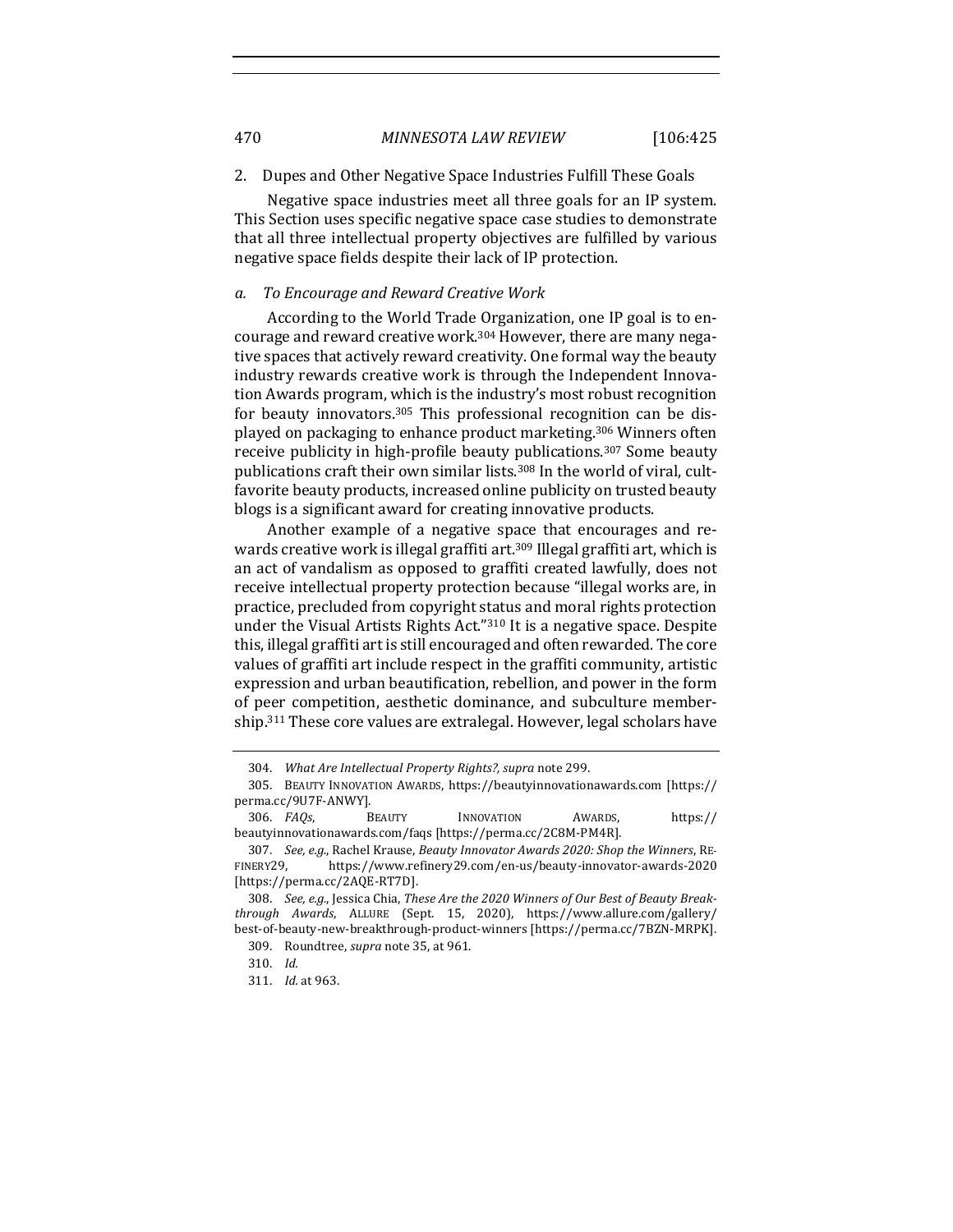argued they encourage, reward, and incentivize creation.<sup>312</sup> Beauty and illegal graffiti art exemplify how negative spaces rewards creativity without formal IP.

*b. To Stimulate and Ensure Fair Competition and Protect Consumers* by Enabling Them to Make Informed Choices Between Various Goods *and Services* 

The World Trade Organization's primary objective for the trademark system is "to stimulate and ensure fair competition and protect consumers, by enabling them to make informed choices between various goods and services."<sup>313</sup> Many negative spaces that operate outside of trademark law still achieve this goal. For instance, some members of the beauty community argue that beauty dupes are beneficial for consumers.<sup>314</sup> They give consumers more options, provide for competition in the market, $315$  and encourage competitive pricing. $316$ Beauty dupes make trendy looks available to those who cannot afford luxury brands.<sup>317</sup> They make high-quality items available to everyday consumers and prevent luxury brands from pricing out the middle class. Dupes increase consumer choice, which in turn stimulates competition.<sup>318</sup> Furthermore, there is not a strong need to protect consumers because many consumers know they are purchasing a dupe rather than the high-end brand.<sup>319</sup> Beauty dupes are just one example of a negative space that lacks trademark protections but nevertheless stimulates fair competition and protects customers.

Another negative space example that fulfills this goal is financial institution technology. $320$  Despite the lack of IP, financial giants such

317. Bakolli, *supra* note 59 ("You deserve the best—whatever your budget!"); Primeaux, *supra* note 24, at 893.

- 318. Primeaux, *supra* note 24, at 899.
- 319. *Id.* at 892-93.

320. The financial services industry is particularly innovative but engages in very little IP protection. Raustiala & Sprigman, *supra* note 64, at 156. Financial firms typically innovate to satisfy the needs of particular customers, avoid taxes, lower transaction costs, and take advantages of new technologies for assessing the quality of debt. *Id.* at 159. Because of this, patents are not always a viable option because financial institutions often benefit from sharing their technology with competitors, as it may be necessary "to grow markets to the size at which they become efficient and lucrative." *Id.* Conversely, there are instances in which financial firms do not seek standardization in order to grow a new market. *Id.* But even in these cases where copying is rampant,

<sup>312.</sup> *Id.* 

<sup>313.</sup> *What Are Intellectual Property Rights?, supra* note 299.

<sup>314.</sup> Primeaux, *supra* note 24, at 925.

<sup>315.</sup> *Id.*

<sup>316.</sup> Wells, *supra* note 63.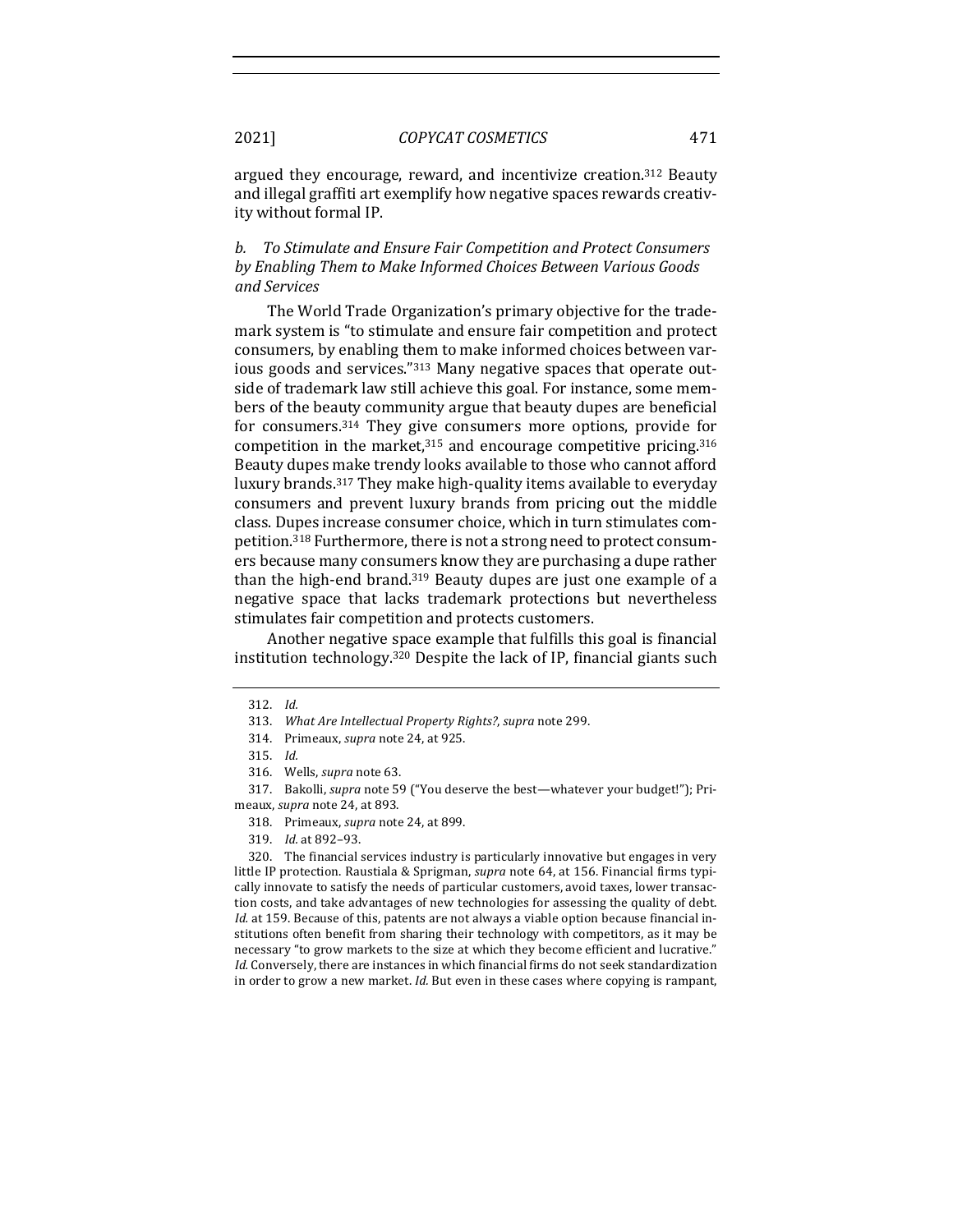as Goldman Sachs, Morgan Stanley, Citigroup, Deutsche Bank, Credit Suisse and HSBC all have maintained their market shares.<sup>321</sup> This is credited to the relationships they have built with clients.<sup>322</sup> Even if Morgan Stanley copies Goldman Sachs's new investment technology, consumers are not confused between the two institutions and may choose to stay with Goldman Sachs if they have had a good experience with it in the past. Consumers are still able to make informed choices between goods and services due to an established relationship with their primary financial firm. Both beauty dupes and financial institution technology are negative spaces that demonstrate the World Trade Organization's second intellectual property objective—to stimulate and ensure fair competition and to protect consumers by enabling them to make informed choices between various goods and services—is satisfied.

#### *c. To Incentivize Research and Development Activities*

The World Trade Organization's final intellectual property objective is to incentivize research and development activities.<sup>323</sup> The cosmetics industry also aligns with this goal. Innovative products, produced after extensive research and development, are one of the main indicators of success in the multibillion-dollar industry.<sup>324</sup> Technological advances over the years have "allowed manufacturers to create a wide scheme of colors for lipstick, nail color, blush, etc. Technology has allowed companies to bottle thousands of different smells that make up the perfume business."<sup>325</sup> However, creating new colors and smells is not the only reason beauty companies invest in research and development. Beauty companies' research delves into "all imaginable aspects of beauty and well-being, from investigating consumer behaviour and beauty aspirations, the biology of skin, hair, teeth and oral cavity, to new innovative technologies and bettering sustainable development methods."<sup>326</sup> Every year, approximately 25% of cosmetics

the firm that introduces the new type of security typically benefits from dominating the market shares for several years. Id. at 160. Thus, it is a negative space industry.

<sup>321.</sup> *Id.* 

<sup>322.</sup> *Id.* at 160-61.

<sup>323.</sup> What Are Intellectual Property Rights?, supra note 299.

<sup>324.</sup> Sameer Kumar, Cindy Massie & Michelle D. Dumonceaux, Comparative Innovative Business Strategies of Major Players in Cosmetic Industry, 106 INDUS. MGMT. & DATA SYS. 285, 286 (2006).

<sup>325.</sup> *Id.* at 293.

<sup>326.</sup> *Innovation and Future Trends, supra note 283.*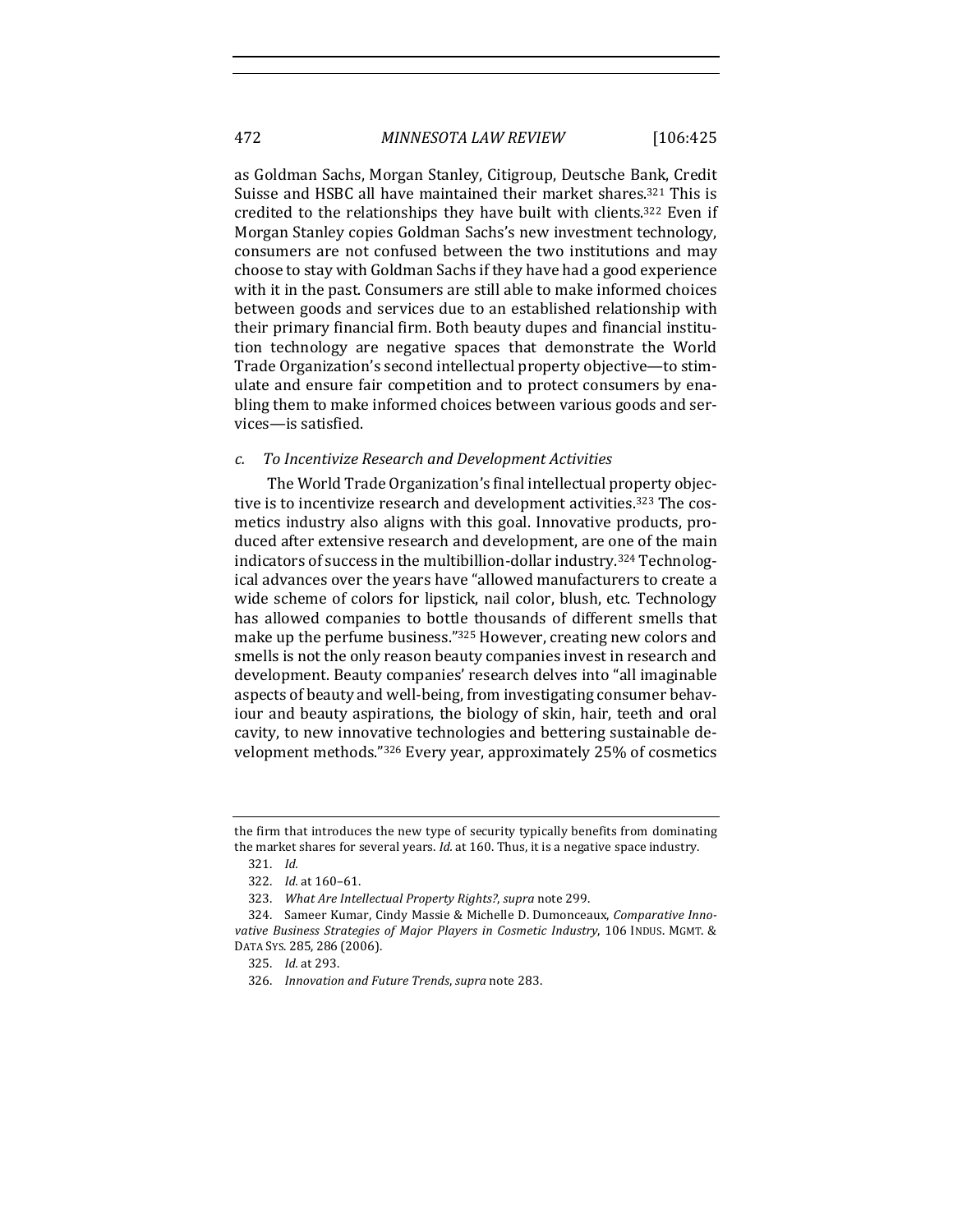products on the market are either new or improved.<sup>327</sup> To be successful, cosmetics companies "are forced to innovate a new product, replace a product, or upgrade [their] products to meet the demands of consumers at all levels."<sup>328</sup> Moreover, "the cosmetic industry is full of 'fads' and it is important that each cosmetic company addresses the fads and establish core or basic products that will continue to be purchased over time."329

Economic scholars believe that this need to satisfy new trends and create innovative products will force the cosmetic industry to continue investing money into research and development.<sup>330</sup> In fact, most successful cosmetics companies are those which extensively invest in research and development.<sup>331</sup> Creating a successful cosmetics company includes thorough research and development and product marketing.332

However, the beauty industry is by no means the only negative space field that fulfills the goal of incentivizing research and development activity. Basic academic scientific research is often considered a negative space because it is largely unpatentable.<sup>333</sup> Despite this, there are substantial incentives for this type of research.<sup>334</sup> Researchers are driven by a desire to obtain professional recognition, promotions, grants, tenure, and increased funding.<sup>335</sup> For many faculty, research is just part of their job; it is something they are expected to do, with or

<sup>327.</sup> *Innovation*, COSMETICS EUR., https://cosmeticseurope.eu/about-us/we-care/ innovation [https://perma.cc/6C39-CNAZ].

<sup>328.</sup> Kumar, *supra* note 324, at 292.

<sup>329.</sup> *Id.* 

<sup>330.</sup> *Id.* at 301 ("Authors' believe that the cosmetic industry will continue to invest money into  $R&D$ , as innovation is the key to success . . . .").

<sup>331.</sup> For example, Estée Lauder-a well-respected, successful cosmetics company—uses complex technology and thorough research and development, and this is part of the reason why competitors have a hard time imitating its products. *See id.* at 300 ("The uniqueness of Estée Lauder's products come from a high technology and extensive R&D. These efforts make other competitors to have a hard time to imitate their products.").

<sup>332.</sup> *Id.* at 299.

<sup>333.</sup> Aoki, *supra* note 225, at 207. It should be noted that there is a distinction between basic research and applied research. Applied research may have enough utility to meet patentability requirements. However, basic research often lacks utility for the purposes of obtaining a patent. Richard R. Nelson, *Reflections on "The Simple Economics* of Basic Scientific Research": Looking Back and Looking Forward, 15 INDUS. & CORP. CHANGE 903, 906-12 (2006). Thus, while applied research may receive patent protection, basic research is a negative space.

<sup>334.</sup> *Id.* at 907-09.

<sup>335.</sup> Aoki, *supra* note 225, at 207.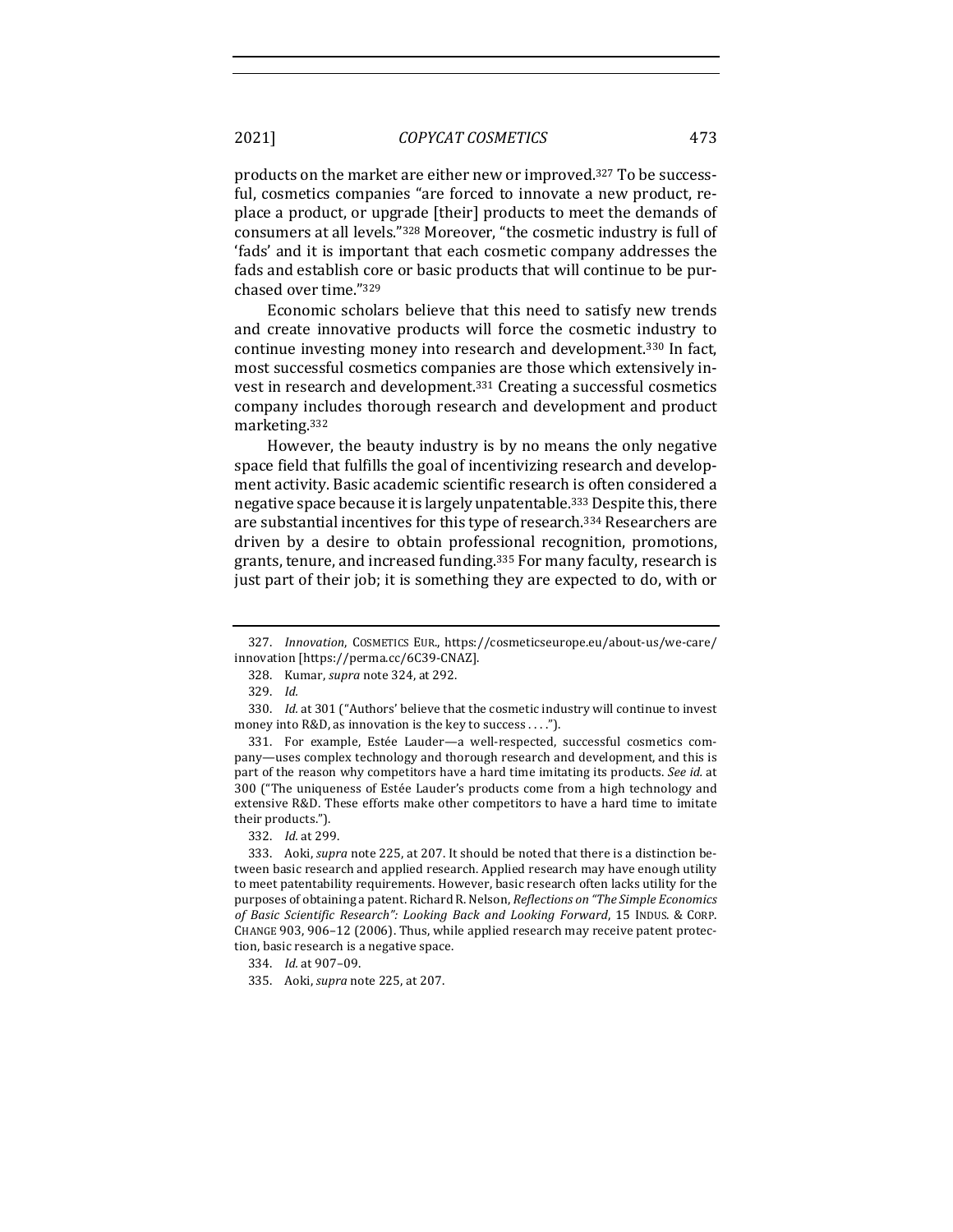without a patent reward.<sup>336</sup> These extralegal incentives are sufficient to drive academic research without the patent system. Academic research is just one example of an intellectual property negative space that still incentivizes research and development.

The three main objectives of the intellectual property system are:  $(1)$  to encourage and reward creativity;  $(2)$  to stimulate and ensure fair competition by enabling consumers to make informed choices between various goods and services; and (3) to incentivize research and development activities.<sup>337</sup> Negative spaces miraculously achieve all three goals without any intellectual property protection. Perhaps this suggests that the intellectual property system is not necessary to achieve these objectives, and thus Congress should modify the United States' existing intellectual property systems.

#### B. NO CONGRESSIONAL ACTION IS NECESSARY

If these negative spaces are thriving without intellectual property protections, is the intellectual property system actually doing its job? Negative spaces fulfill all of the intellectual property system's goals *without actually having any intellectual property rights.* Should Congress enact more formal intellectual property protections for these industries? Or should Congress question the entire IP system's effectiveness? At this time, no action is the best action. There are many industries that still need existing intellectual property to thrive and increasing Congressional oversight over negative space industries could inhibit innovation. From a utilitarian perspective, Congress should allow negative spaces to continue innovating independent of any formal intellectual property law.

Firstly, just because some industries thrive without intellectual property protections does not mean that is the case for all industries. Many fields need intellectual property protections and would not survive if the IP system was radically overhauled.<sup>338</sup> There are many factors that make some industries better suited for negative space than

<sup>336.</sup> Marshall Shepherd, *Professors Are Often Asked 'What Do You Teach?' But They Do Far More*, FORBES (July 19, 2018), https://www.forbes.com/sites/ marshallshepherd/2018/07/19/professors-are-often-asked-what-do-you-teach -they-do-far-more [https://perma.cc/HQK5-46TM] (describing the research expectations for professors).

<sup>337.</sup> *What Are Intellectual Property Rights?, supra* note 299.

<sup>338.</sup> Henry Grabowski, Patents, Innovation and Access to New Pharmaceuticals, 5 [. INT'L ECON. L. 849, 851 (2002). Perhaps the most prominent example of this is the pharmaceutical industry. Pharmaceuticals could be deemed an "anti-negative space," as they would suffer greatly if stripped of their intellectual property. *Average Cost of Developing a New Drug Could Be Up to \$1.5 Billion Less than Pharmaceutical Industry*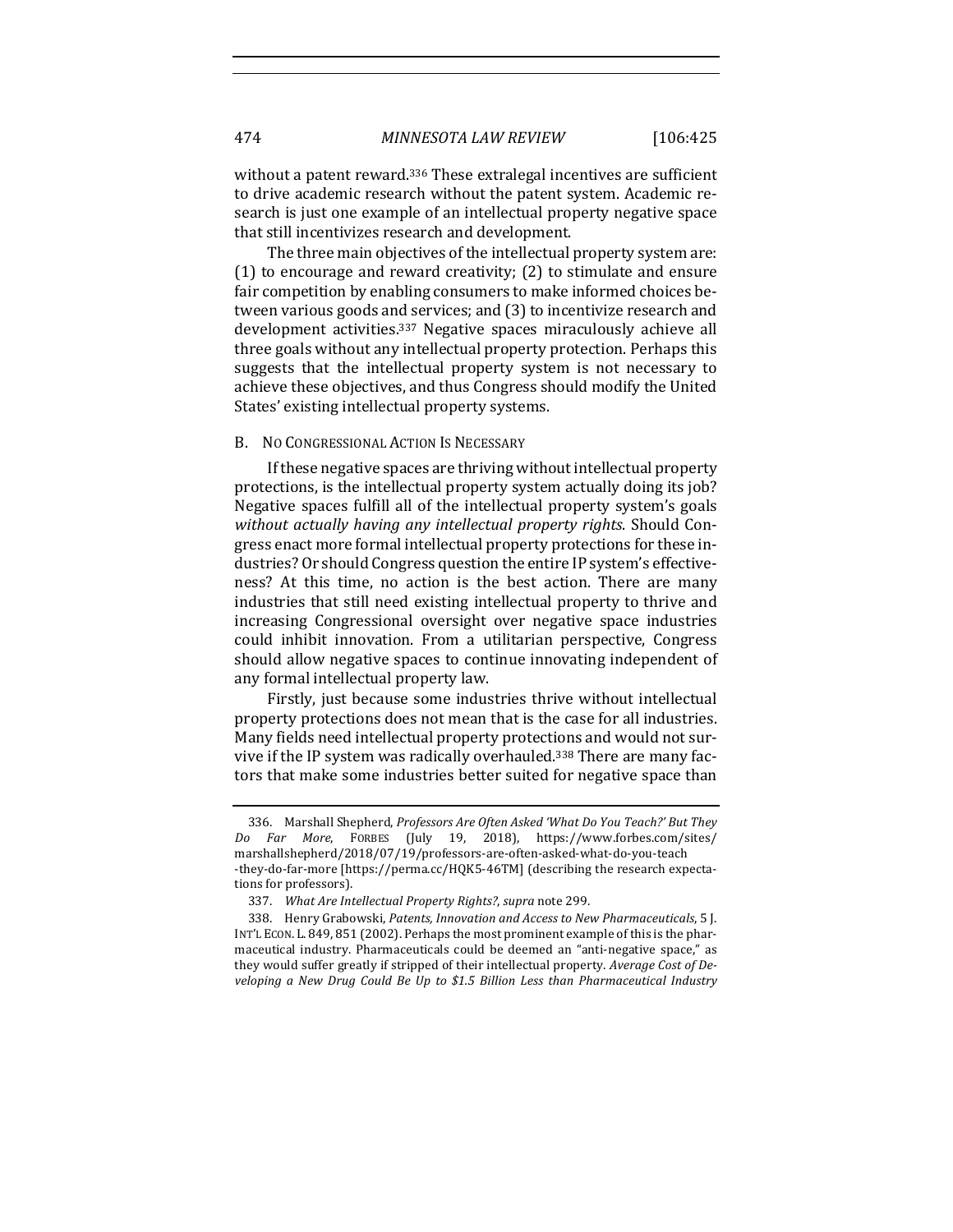others. Some of these factors include creativity not being tied to exclusivity, community norms, and burdensome existing intellectual property laws.<sup>339</sup> Yes, legal scholarship has generated a growing list of negative spaces (this Note joining such scholarship). But these negative space industries are not the norm. Most fields are not naturally wellsuited to thrive without intellectual property.

IP certainly has its critics. There is a growing body of legal and economic scholarship suggesting intellectual property monopolies are not necessary to spur innovation.<sup>340</sup> However, other international economists have studied the relationship between intellectual property protections and innovation on a global scale. Their studies unambiguously found that intellectual property rights generally have a strong positive correlation with innovation.<sup>341</sup> Whether the intellectual property system actually spurs innovation is wildly beyond the scope of this Note. That topic could fill textbooks. But it's certainly an issue worth keeping in mind when discussing negative spaces' innovative successes. Perhaps more detailed comparisons of high-IP and low-IP industries would shed additional light on this issue.

Secondly, at this time it does not appear necessary for Congress to "fill in" the negative space with additional intellectual property legislation. Many negative spaces currently could employ intellectual property protections but actively choose not to because the IP hinders

341. Sunil Kanwar & Robert Evenson, *Does Intellectual Property Protection Spur Technological Change?*, 55 OXFORD ECON. PAPERS 235, 236 (2003). 

*Claims*, LONDON SCH. HYGIENE & TROPICAL MED. (Mar. 4, 2020), https://www .lshtm.ac.uk/newsevents/news/2020/average-cost-developing-new-drug-could-be -15-billion-less-pharmaceutical [https://perma.cc/MRZ5-ZVHK]. It takes an average of \$1.3 billion to develop and license a new prescription drug, and patents are the only bar against low-cost imitation for these medicines. *Id.* Without patents, the pharmaceutical industry would experience a significant free-rider problem. *Id.* 

<sup>339.</sup> Rosenblatt, *supra* note 240, at 336-57 (identifying what makes some industries well suited to negative space).

<sup>340.</sup> *See, e.g.*, Michele Boldrin & David K. Levine, *Perfectly Competitive Innovation*, 55 J. MONETARY ECON. 435, 436 (2008) ("This [article] is an attempt to cast doubt on the claim that monopoly is necessary for innovation, both as a matter of theory and as a matter of fact. We do not claim full originality: economists such as Stigler (1956) have explicitly rejected the Schumpeterian claim since about our birth dates. Recent authors such as Hellwig and Irmen (2001), Boldrin and Levine (2002), and Zeira (2006) have produced growth models in which innovation is assumed to take place absent monopoly."). Arguably, intellectual property rights enforced by license fees have a negative effect on innovation because they hinder information sharing and sequential innovation. Julia Brüggemann, Paolo Crosetto, Lukas Meub & Kilian Bizer, *Intellectual Prop*erty Rights Hinder Sequential Innovation. Experimental Evidence., 45 RSCH. POL'Y 2054, 2055 (2016) (conducting and analyzing a real-effort laboratory experiment to study the effects of intellectual property rights on participant creativity).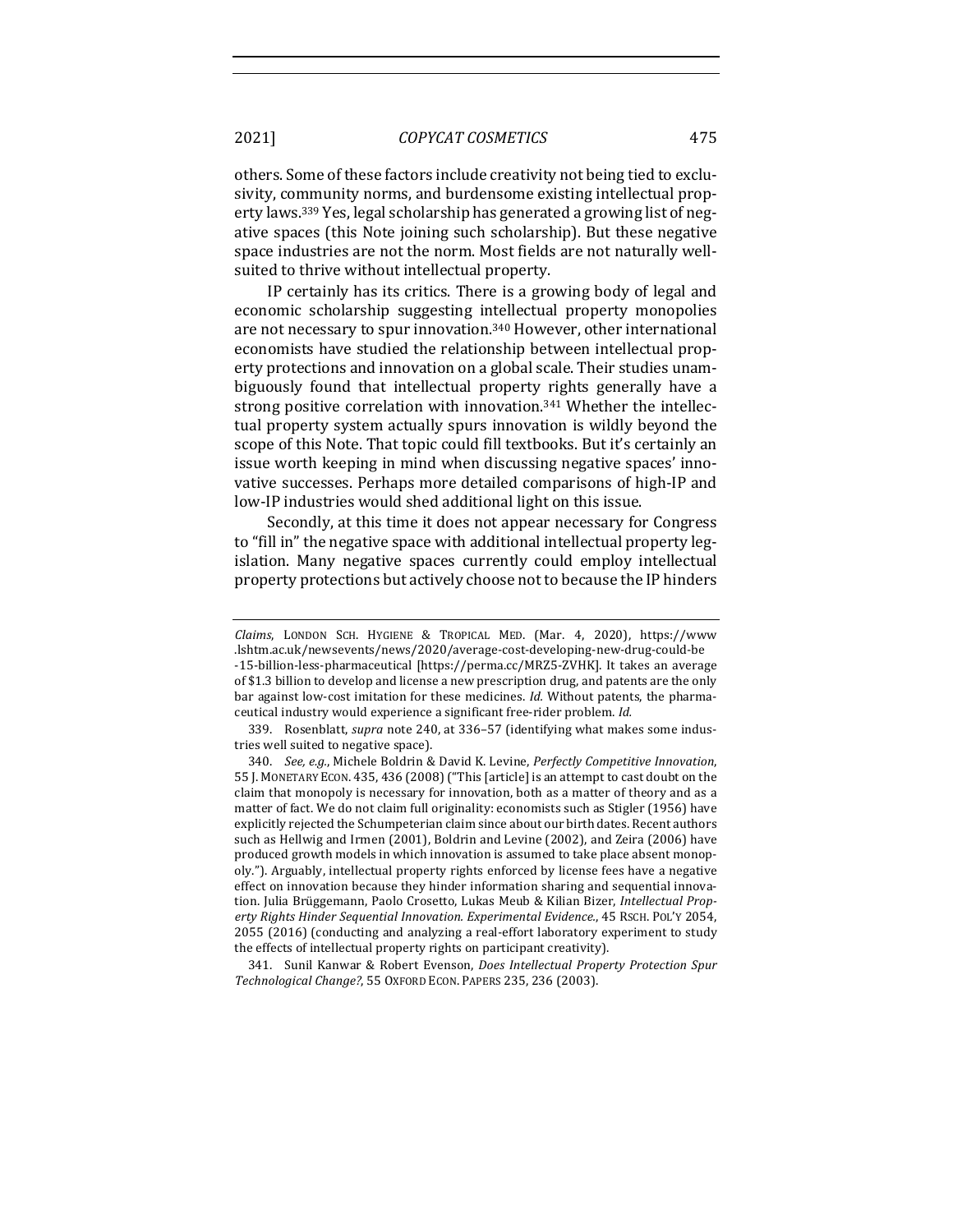innovation.<sup>342</sup> It is uncertain whether these industries would engage in IP even if it was available. Also, though negative spaces are typically creative fields, they are very diverse. It would be challenging to create some new intellectual property system to protect all negative spaces and their unique issues. What type of IP could protect beauty products, stand-up comedy, and basic research? "Filling in" negative space would be administratively and legislatively complex and burdensome.

Lastly, not enacting new intellectual property protections is the most utilitarian decision. As previously discussed, these industries already achieve the World Trade Organization's intellectual property goals. It would be a poor use of resources to craft unnecessary laws and systems to protect these negative spaces. Innovation is already happening without IP. Society receives these industries' benefits without the financial and administrative burden of supporting a larger intellectual property system. Further, some of this "legal copying" actually helps society, as noted with fashion knockoffs and beauty dupes.<sup>343</sup> There is a greater incentive for competitive pricing, consumer choice, and accessibility of quality products. From a utilitarian standpoint, many would argue that this "legal copying" is a good thing.

Although studying negative space is a useful exercise in understanding the bounds of the intellectual property system, at this time it would be rash to propose Congressional action. Negative spaces are actively thriving and innovating without the administrative burden of an intellectual property system, so imposing one on them would be a poor use of resources. The primary objectives of the intellectual property system are still being met. Additionally, a complete overhaul of IP would negatively impact industries that have become dependent on intellectual property rights. More detailed scholarship directly comparing high-IP and low-IP fields could further explore this topic.

## CONCLUSION

This Note has argued that beauty dupes should be added to the growing list of intellectual property negative spaces. Beauty dupes are unpreventable under patent and trademark laws, but the industry is nevertheless thriving. This Note seeks to engage in a broader discussion regarding negative space. Industries that thrive despite lacking intellectual property protection provide insight into the bounds of the

<sup>342.</sup> *See supra* note 236 and accompanying text (discussing how tattoo artists could use copyright protections but chose not to because it is burdensome and hinders some creativity).

<sup>343.</sup> See supra Part IV.A.2.b.